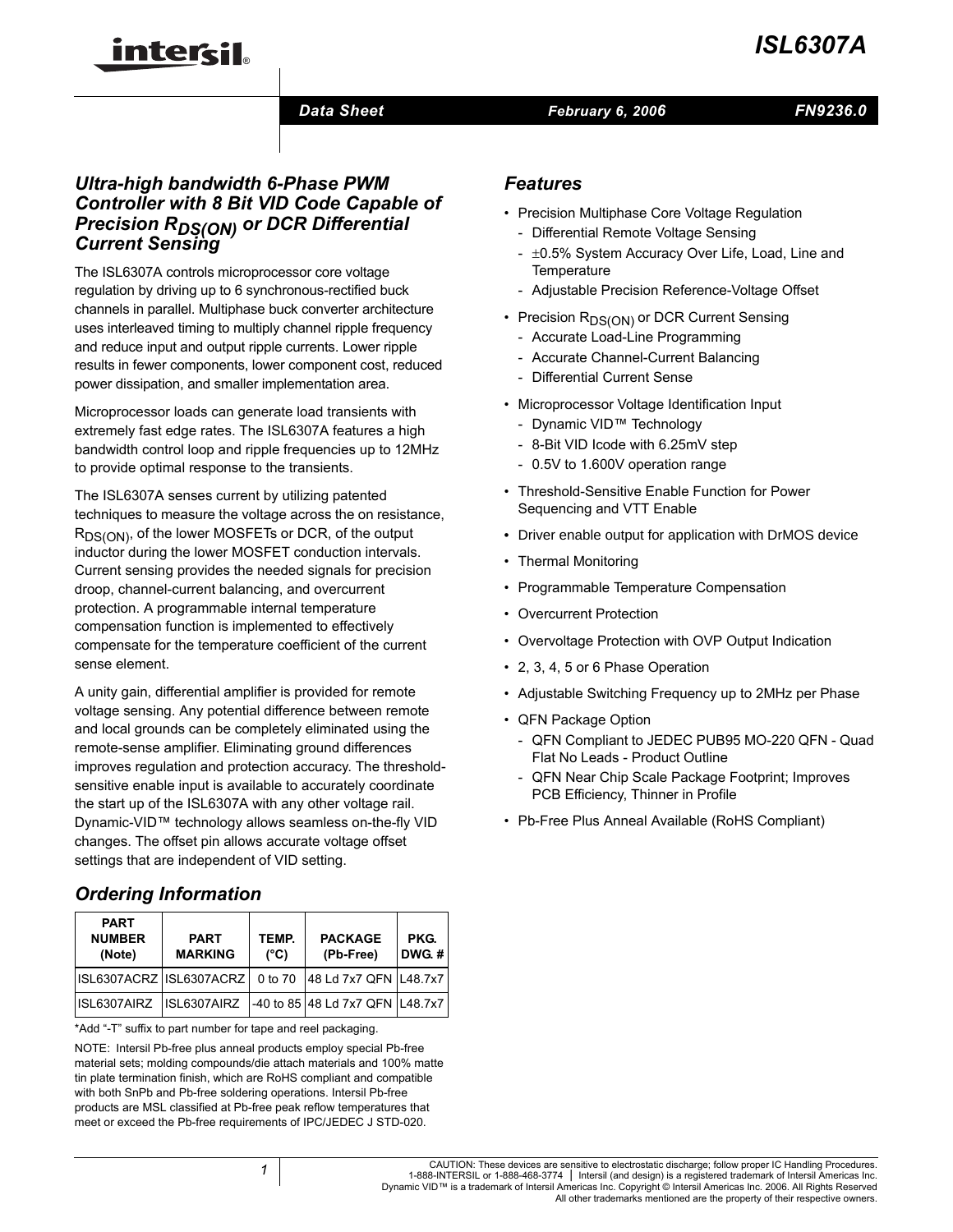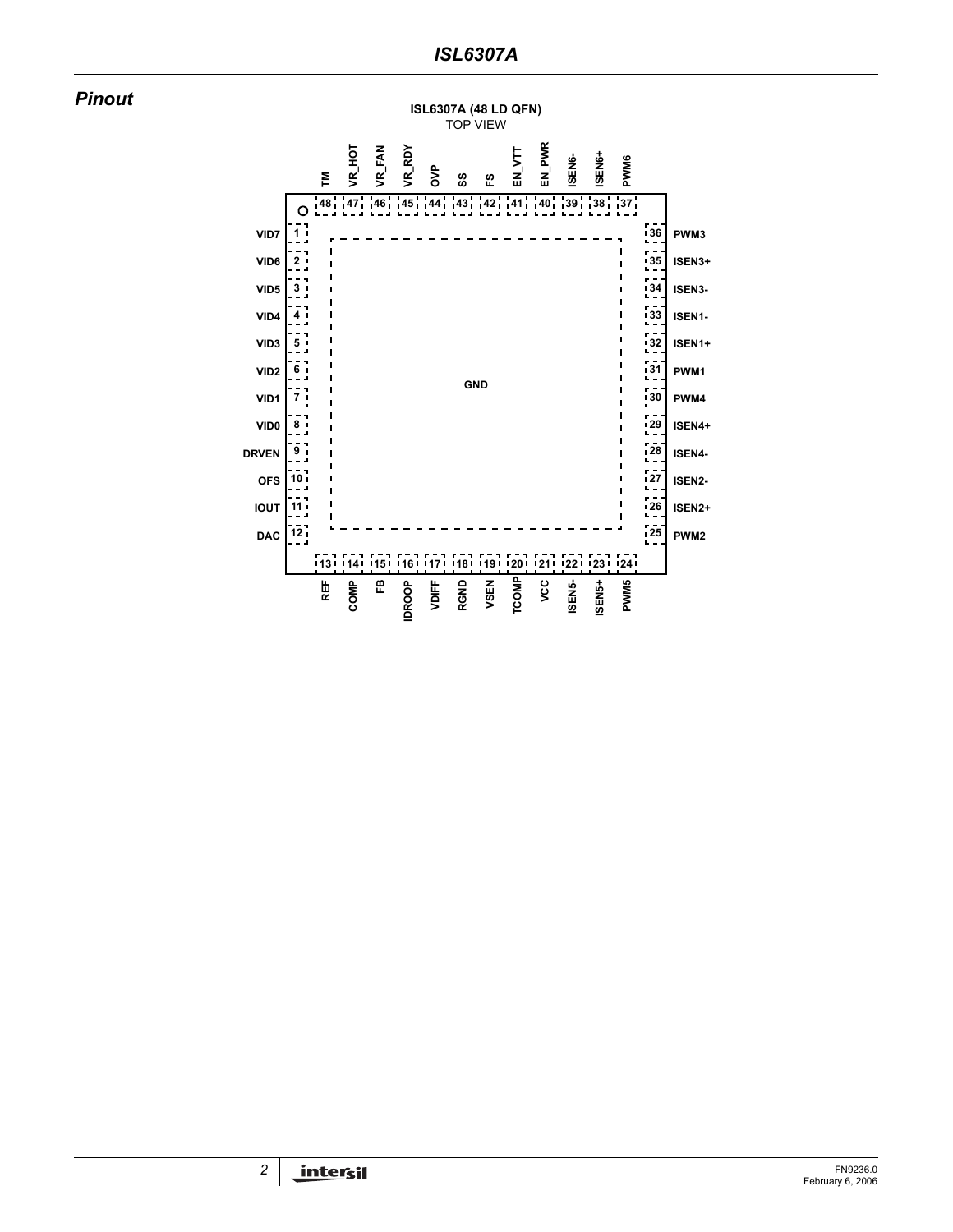### *ISL6307A Block Diagram*

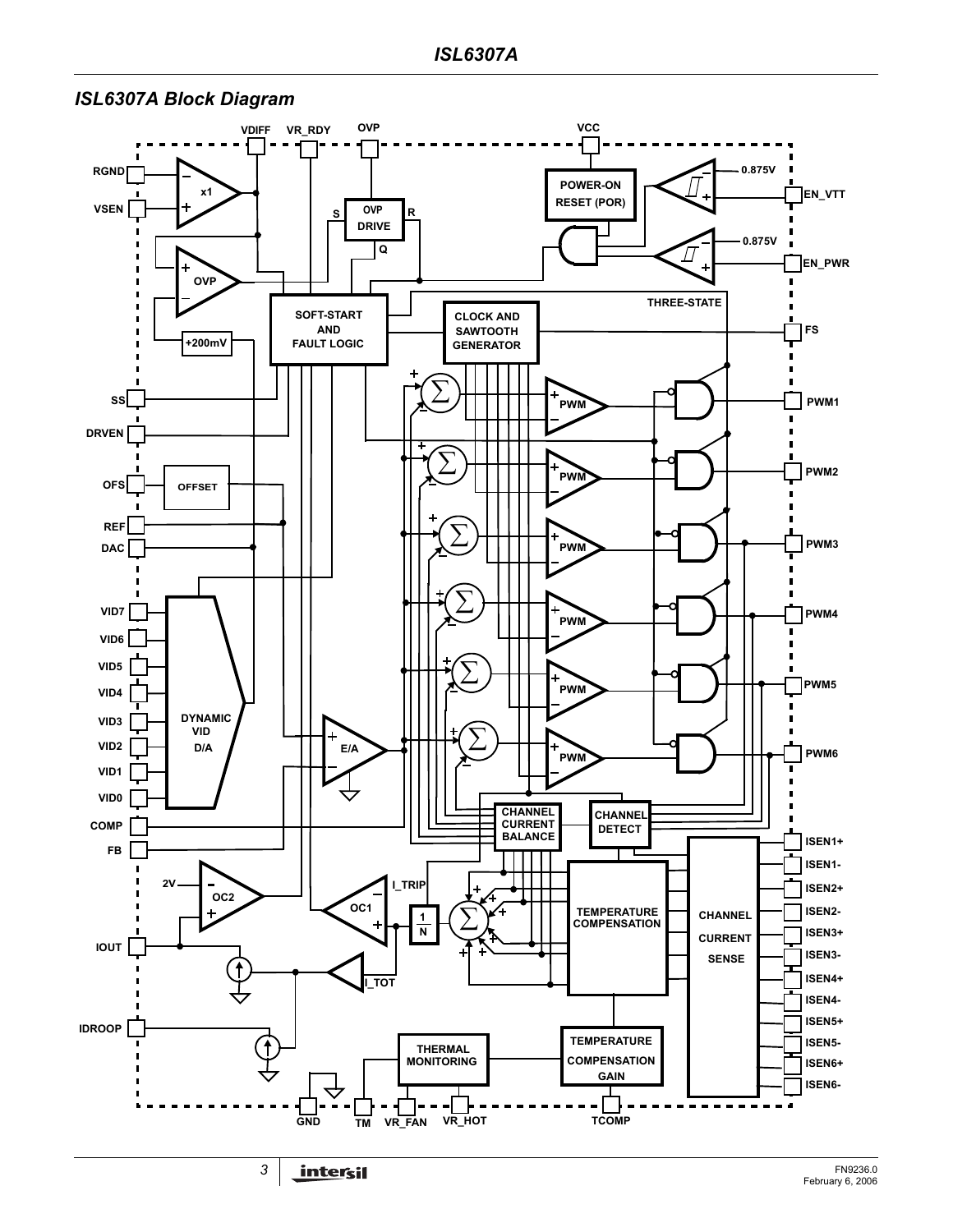

<span id="page-3-0"></span>*Typical Application - 6-Phase Buck Converter with RDS(ON) Sensing and External TCOMP*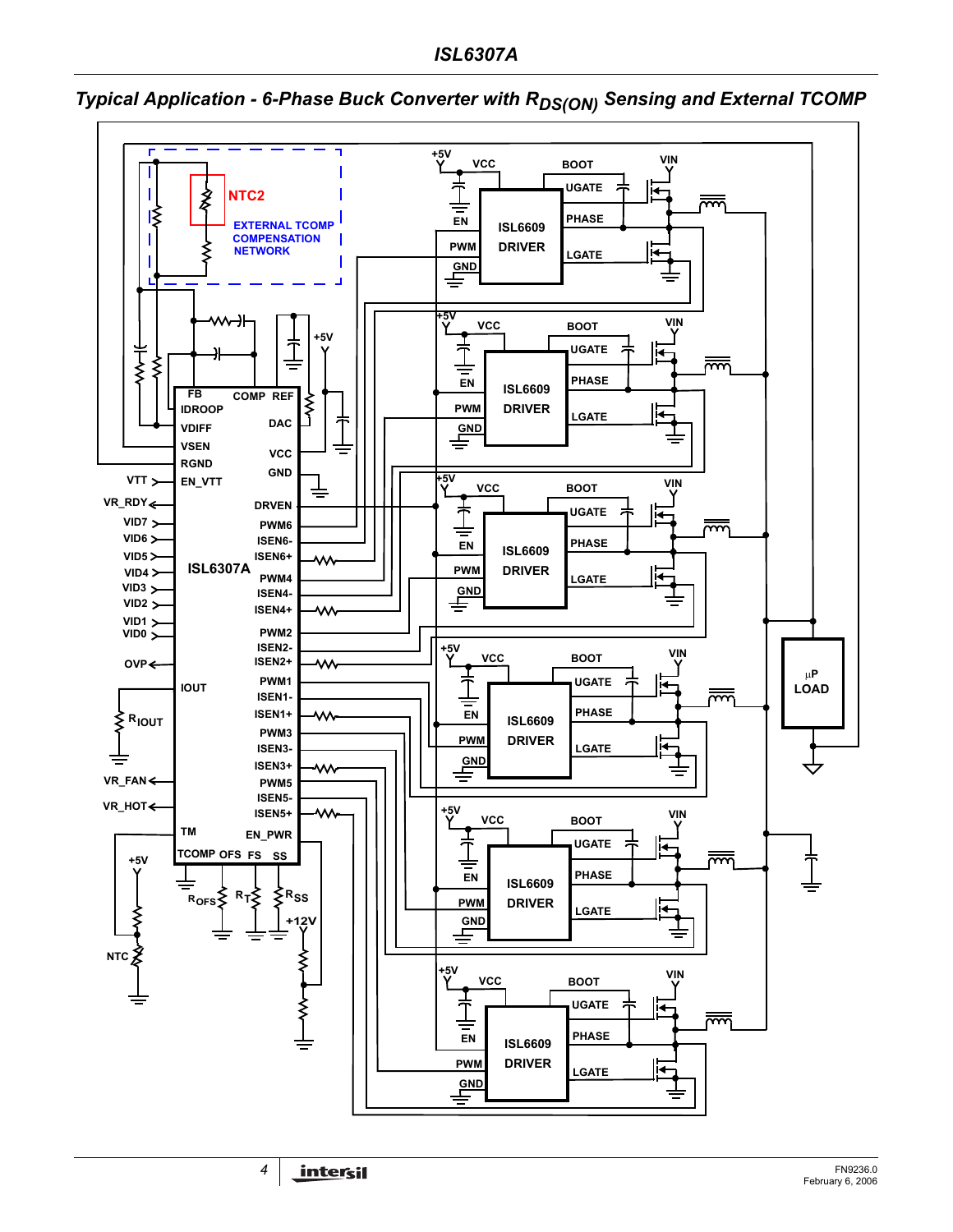*ISL6307A*



<span id="page-4-0"></span>**Typical Application - 6-Phase Buck Converter with R<sub>DS(ON)</sub> Sensing and Integrated TCOMP**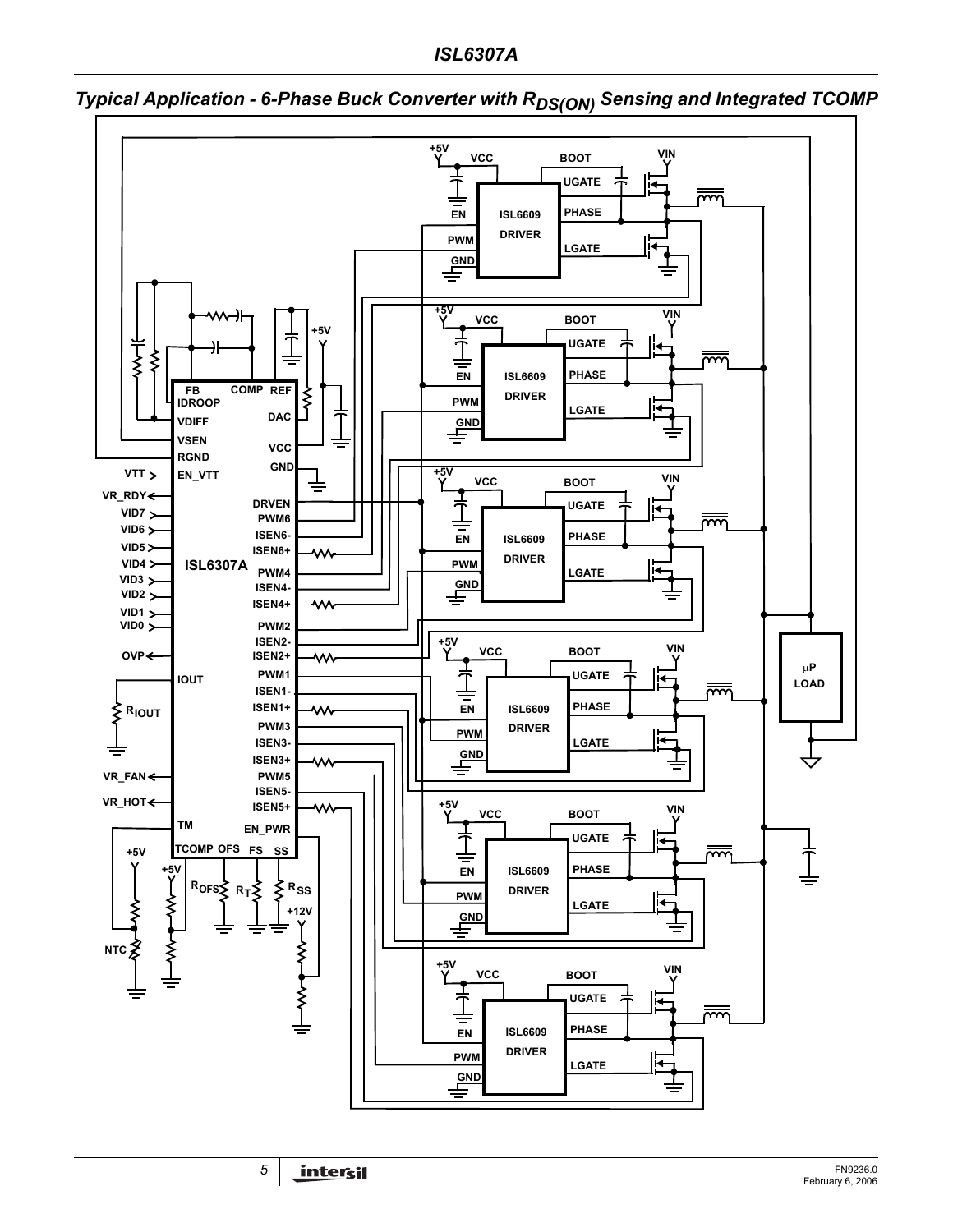

<span id="page-5-0"></span>*Typical Application - 6-Phase Buck Converter with DCR Sensing and External TCOMP*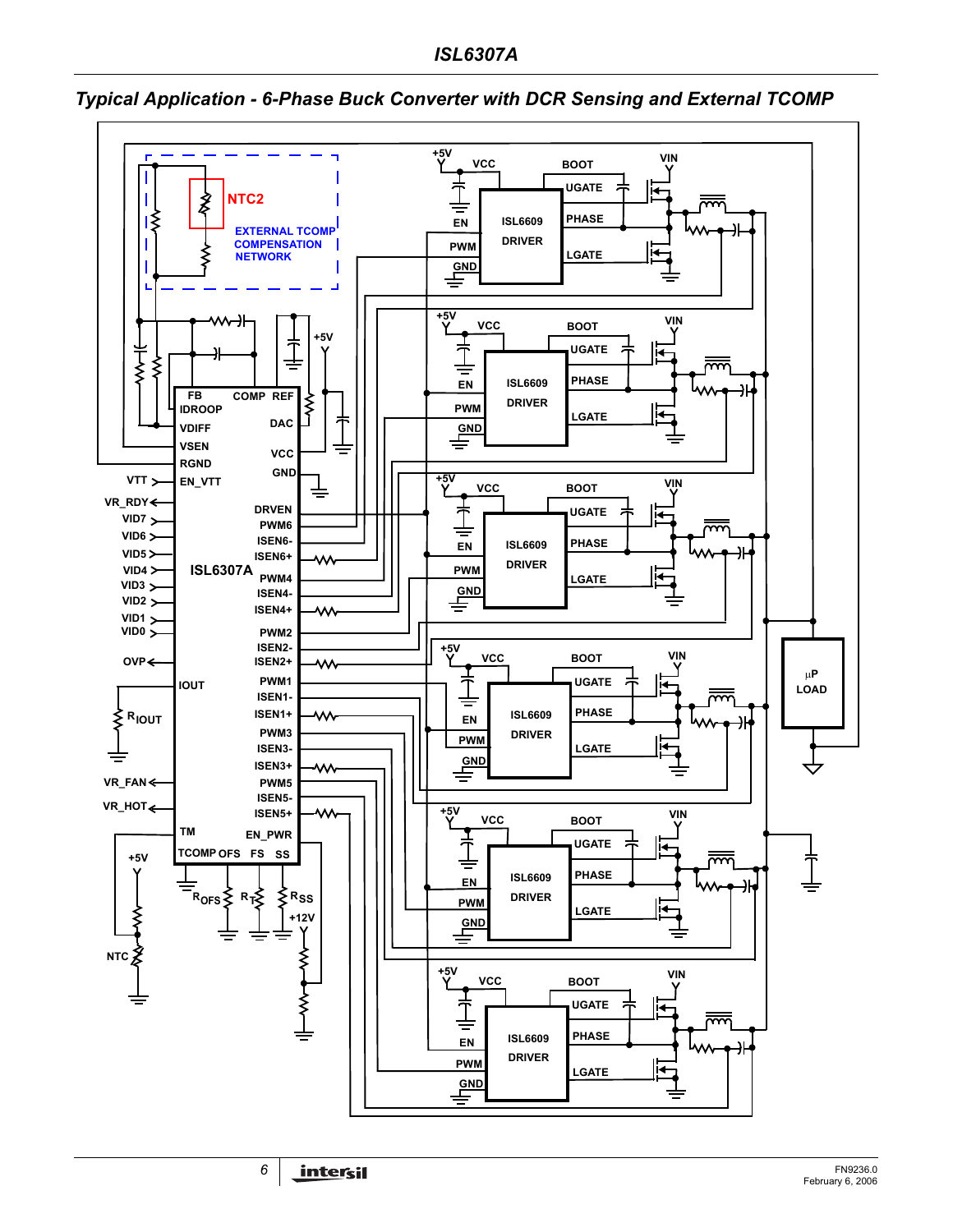

### <span id="page-6-0"></span>*Typical Application - 6-Phase Buck Converter with DCR Sensing and Integrated TCOMP*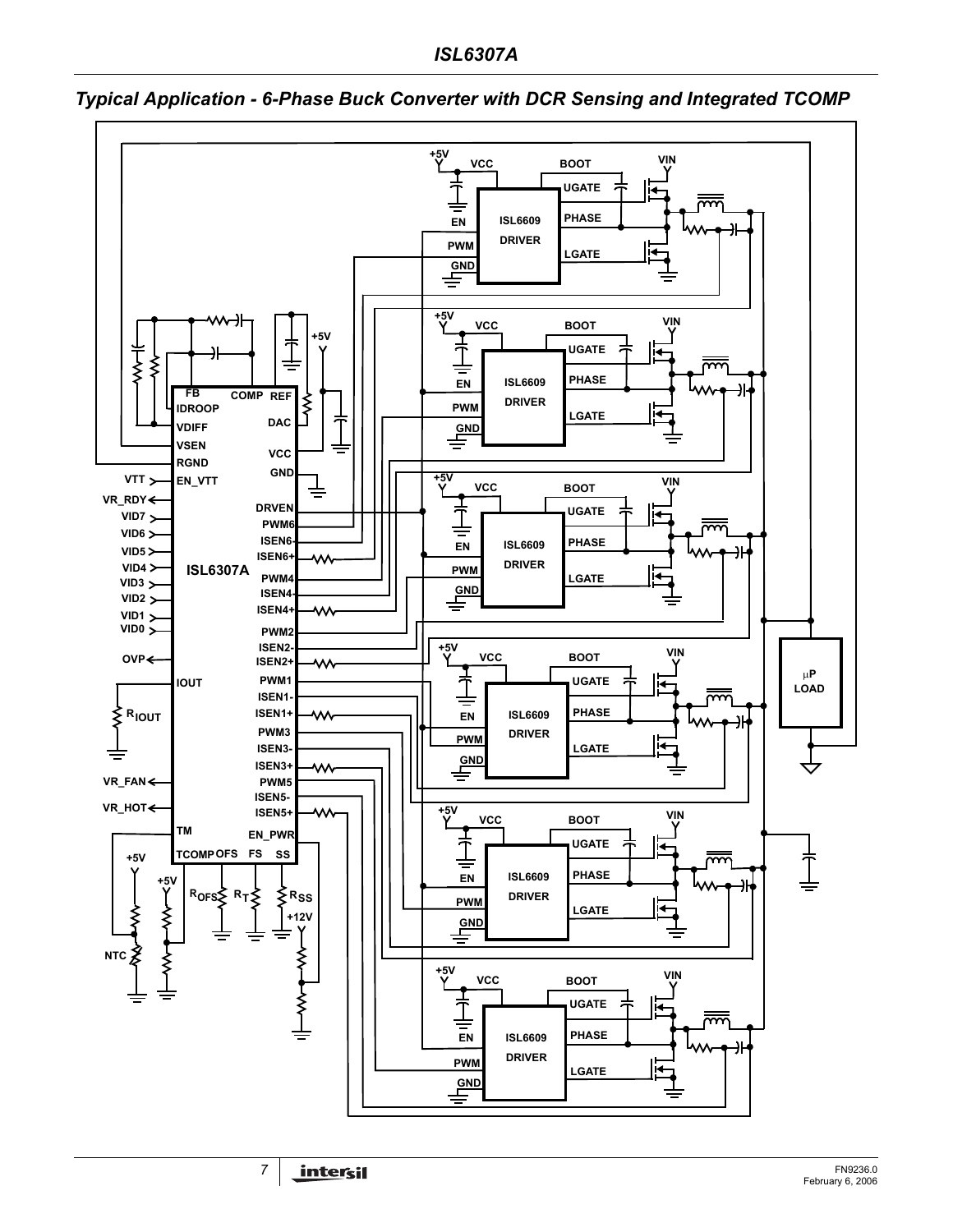### **Absolute Maximum Ratings**

### **Operating Conditions**

Supply Voltage, VCC (5V bias mode, Note 3) . . . . . . . . . . +5V ±5% Ambient Temperature (ISL6307ACRZ) . . . . . . . . . . . . 0°C to 70°C Ambient Temperature (ISL6307AIRZ) . . . . . . . . . . . . . 40°C to 85°C

### **Thermal Information**

| Thermal Resistance (Typical, Notes 1, 2) $\theta_{JA}$ (°C/W) $\theta_{JC}$ (°C/W) |     |    |
|------------------------------------------------------------------------------------|-----|----|
| QFN Package                                                                        | -32 | 65 |
|                                                                                    |     |    |
|                                                                                    |     |    |
| Maximum Lead Temperature (Soldering 10s) 300°C                                     |     |    |

*CAUTION: Stress above those listed in "Absolute Maximum Ratings" may cause permanent damage to the device. This is a stress only rating and operation of the device at these or any other conditions above those indicated in the operational section of this specification is not implied.*

#### NOTES:

1.  $θ_{JA}$  is measured in free air with the component mounted on a high effective thermal conductivity test board with "direct attach" features. See Tech Brief TB379

2. For  $\theta_{JC}$ , the "case temp" location is the center of the exposed metal pad on the package underside.

| <b>PARAMETER</b>                                                               | <b>MIN</b>                                                                                    | <b>TYP</b>     | <b>MAX</b>               | <b>UNITS</b>             |        |
|--------------------------------------------------------------------------------|-----------------------------------------------------------------------------------------------|----------------|--------------------------|--------------------------|--------|
|                                                                                | <b>TEST CONDITIONS</b>                                                                        |                |                          |                          |        |
| <b>VCC SUPPLY CURRENT</b>                                                      |                                                                                               |                |                          |                          |        |
| Nominal Supply                                                                 | VCC = 5VDC; EN PWR = 5VDC; $R_T$ = 100k $\Omega$ ,<br>$ISEN1 = ISEN2 = ISEN3 = ISEN4 = -70uA$ | $\overline{a}$ | 15                       | 18                       | mA     |
| Shutdown Supply                                                                | VCC = 5VDC; EN_PWR = 0VDC; R <sub>T</sub> = 100k $\Omega$                                     |                | 10                       | 12                       | mA     |
| <b>POWER-ON RESET AND ENABLE</b>                                               |                                                                                               |                |                          |                          |        |
| <b>POR Threshold</b>                                                           | <b>VCC Rising</b>                                                                             | 4.3            | 4.5                      | 4.70                     | $\vee$ |
|                                                                                | <b>VCC Falling</b>                                                                            | 3.7            | 3.9                      | 4.20                     | V      |
| EN_PWR Threshold                                                               | Rising                                                                                        | 0.850          | 0.875                    | 0.910                    | $\vee$ |
|                                                                                | Hysteresis                                                                                    |                | 130                      | $\overline{\phantom{0}}$ | mV     |
|                                                                                | Falling                                                                                       | 0.720          | 0.745                    | 0.775                    | V      |
| EN_VTT Threshold                                                               | Rising                                                                                        | 0.850          | 0.875                    | 0.910                    | $\vee$ |
|                                                                                | <b>Hysteresis</b>                                                                             |                | 130                      | $\overline{\phantom{a}}$ | mV     |
|                                                                                | Falling                                                                                       | 0.720          | 0.745                    | 0.775                    | $\vee$ |
| <b>REFERENCE VOLTAGE AND DAC</b>                                               |                                                                                               |                |                          |                          |        |
| System Accuracy of ISL6307ACRZ<br>(VID = 1V-1.6V), $T_J = 0^\circ C$ to 70°C   | (Note 3)                                                                                      | $-0.5$         | $\overline{a}$           | 0.5                      | %VID   |
| System Accuracy of ISL6307ACRZ<br>(VID = 0.5V-1V), $T_J = 0$ °C to 70°C        | (Note 3)                                                                                      | $-0.9$         | $\overline{\phantom{a}}$ | 0.9                      | %VID   |
| System Accuracy of ISL6307AIRZ<br>(VID = 1V-1.6V), $T_{\rm J}$ = -40°C to 85°C | (Note 3)                                                                                      | $-0.6$         | $\overline{a}$           | 0.6                      | %VID   |
| System Accuracy of ISL6307AIRZ<br>(VID = 0.5V-1V), $T_{\rm J}$ = -40°C to 85°C | (Note 3)                                                                                      | $-1$           | $\overline{\phantom{a}}$ | $\mathbf{1}$             | %VID   |
| VID Pull Up                                                                    |                                                                                               | $-60$          | $-40$                    | $-20$                    | μA     |
| VID Input Low Level                                                            |                                                                                               |                |                          | 0.4                      | $\vee$ |
| VID Input High Level                                                           |                                                                                               | 0.8            | ÷,                       | $\overline{a}$           | $\vee$ |
| <b>DAC Source Current</b>                                                      |                                                                                               | $\overline{a}$ | 4                        | 7                        | mA     |
| <b>DAC Sink Current</b>                                                        |                                                                                               | $\overline{a}$ | L,                       | 300                      | μA     |
| <b>REF Source Current</b>                                                      |                                                                                               | 45             | 50                       | 55                       | μA     |
| <b>REF Sink Current</b>                                                        |                                                                                               | 45             | 50                       | 55                       | μA     |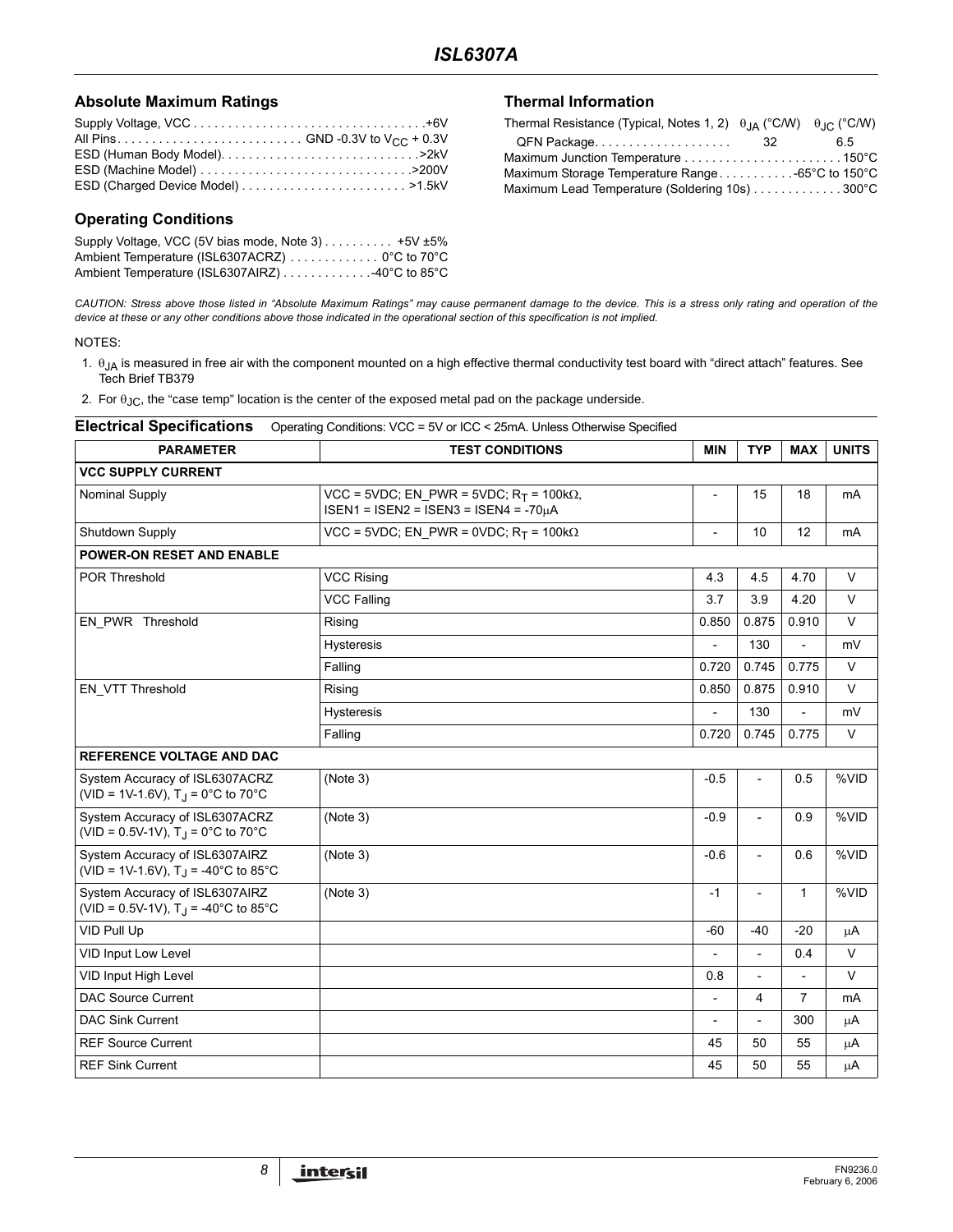### *ISL6307A*

**Electrical Specifications** Operating Conditions: VCC = 5V or ICC < 25mA. Unless Otherwise Specified **(Continued)**

| <b>PARAMETER</b>                           | <b>TEST CONDITIONS</b>                                                         | <b>MIN</b>               | <b>TYP</b>     | <b>MAX</b>               | <b>UNITS</b> |
|--------------------------------------------|--------------------------------------------------------------------------------|--------------------------|----------------|--------------------------|--------------|
| <b>PIN-ADJUSTABLE OFFSET</b>               |                                                                                |                          |                |                          |              |
| Voltage at OFS Pin for ISL6307ACRZ         | Offset resistor connected to ground                                            |                          |                |                          | mV           |
|                                            | Voltage below VCC, offset resistor connected to VCC                            | 1.568                    | 1.600          | 1.632                    | V            |
| Voltage at OFS Pin for ISL6307AIRZ         | Offset resistor connected to ground                                            | 388                      | 400            | 412                      | mV           |
|                                            | Voltage below VCC, offset resistor connected to VCC                            | 1.552                    | 1.600          | 1.648                    | V            |
| <b>OSCILLATORS</b>                         |                                                                                |                          |                |                          |              |
| Accuracy of Switching Frequency Setting    | $R_T = 100k\Omega$                                                             | 225                      | 250            | 275                      | kHz          |
| Adjustment Range of Switching Frequency    | (Note 4)                                                                       | 0.08                     |                | 2.0                      | <b>MHz</b>   |
| Soft-start Ramp Rate (Note 5, 6)           | $R_{SS}$ = 100k $\Omega$                                                       |                          | 1.563          |                          | $mV/\mu s$   |
| Adjustment Range of Soft-start Ramp Rate   | (Note 4)                                                                       | 0.625                    |                | 6.25                     | $mV/\mu s$   |
| <b>PWM GENERATOR</b>                       |                                                                                |                          |                |                          |              |
| Sawtooth Amplitude                         |                                                                                | $\overline{\phantom{a}}$ | 1.5            | $\overline{\phantom{a}}$ | V            |
| Max Duty Cycle                             |                                                                                | $\frac{1}{2}$            | 66.7           | $\overline{a}$           | %            |
| <b>ERROR AMPLIFIER</b>                     |                                                                                |                          |                |                          |              |
| Open-Loop Gain                             | $R_1 = 10k\Omega$ to ground (Note 4)                                           | $\overline{\phantom{a}}$ | 96             | $\overline{a}$           | dВ           |
| Open-Loop Bandwidth                        | $C_1$ = 100pF, R <sub>1</sub> = 10k $\Omega$ to ground (Note 4)                | $\overline{a}$           | 100            |                          | <b>MHz</b>   |
| Slew Rate                                  | $C_1 = 100pF$ (Note 4)                                                         | $\overline{a}$           | 20             |                          | $V/\mu s$    |
| Maximum Output Voltage                     |                                                                                | 3.8                      | 4.3            | 4.9                      | V            |
| Output High Voltage @ 2mA                  |                                                                                | 3.6                      |                |                          | V            |
| Output Low Voltage @ 2mA                   |                                                                                |                          |                | 1.2                      | V            |
| <b>REMOTE-SENSE AMPLIFIER</b>              |                                                                                |                          |                |                          |              |
| <b>Bandwidth</b>                           | (Note 4)                                                                       | $\overline{a}$           | 20             | $\overline{a}$           | MHz          |
| Output High Current                        | $VSEN$ - RGND = 2.5V                                                           | $-500$                   | $\overline{a}$ | 500                      | μA           |
| Output High Current                        | $VSEN$ - RGND = 0.6                                                            | $-500$                   |                | 500                      | μA           |
| <b>PWM OUTPUT</b>                          |                                                                                |                          |                |                          |              |
| PWM Output Voltage LOW Threshold           | $Iload = ±500µA$                                                               |                          |                | 0.5                      | V            |
| PWM Output Voltage HIGH Threshold          | $Iload = ±500µA$                                                               | 4.3                      |                |                          | V            |
| <b>DRIVER ENABLE OUTPUT</b>                |                                                                                |                          |                |                          |              |
| DRVEN Output Voltage LOW                   | With 1.250k $\Omega$ resistor pull up to 5V, $I_{\text{VR\_HOT}}$ = 4mA        | $\overline{a}$           |                | 0.9                      | V            |
| DRVEN Output Voltage HIGH                  | With 1.250k $\Omega$ resistor pull up to 5V, $I_{VR}$ HOT = 4mA                | 3.8                      | $\overline{a}$ |                          | $\vee$       |
| SENSE CURRENT OUTPUT (IDROOP and IOUT)     |                                                                                |                          |                |                          |              |
| Sensed Current Tolerance                   | $ISEN1 = ISEN2 = ISEN3 = ISEN4 = ISEN5 = ISEN6 = 80µA$                         | 76                       | 80             | 84                       | μA           |
| Overcurrent Trip Level                     |                                                                                | 90                       | 100            | 110                      | μA           |
| Maximum Voltage at IDROOP and IOUT<br>pins |                                                                                | $\overline{\phantom{a}}$ | $\overline{2}$ |                          | V            |
| <b>THERMAL MONITORING</b>                  |                                                                                |                          |                |                          |              |
| TM Input Voltage for VR_FAN Trip           |                                                                                | 1.6                      | 1.65           | 1.69                     | V            |
| TM Input Voltage for VR_FAN Reset          |                                                                                | 1.89                     | 1.93           | 1.98                     | V            |
| TM Input Voltage for VR HOT Trip           |                                                                                | 1.35                     | 1.4            | 1.44                     | V            |
| TM Input Voltage for VR_HOT Reset          |                                                                                | 1.6                      | 1.65           | 1.69                     | V            |
| Leakage current of VR_HOT                  | With external pull-up resistor connected to 5V                                 | $\overline{\phantom{a}}$ | $\overline{a}$ | 30                       | μA           |
| VR_HOT Low Voltage                         | With 1.250k $\Omega$ resistor pull up to 5V, $I_{\text{VR HOT}} = 4 \text{mA}$ | $\overline{\phantom{a}}$ | $\overline{a}$ | 0.3                      | V            |
| Leakage Current of VR_FAN                  | With external pull-up resistor connected to 5V                                 | $\overline{a}$           | $\overline{a}$ | 30                       | μA           |
| VR_FAN Low Voltage                         | With 1.250k $\Omega$ resistor pull up to 5V, $I_{\text{VR}}$ FAN = 4mA         | $\overline{a}$           |                | 0.3                      | V            |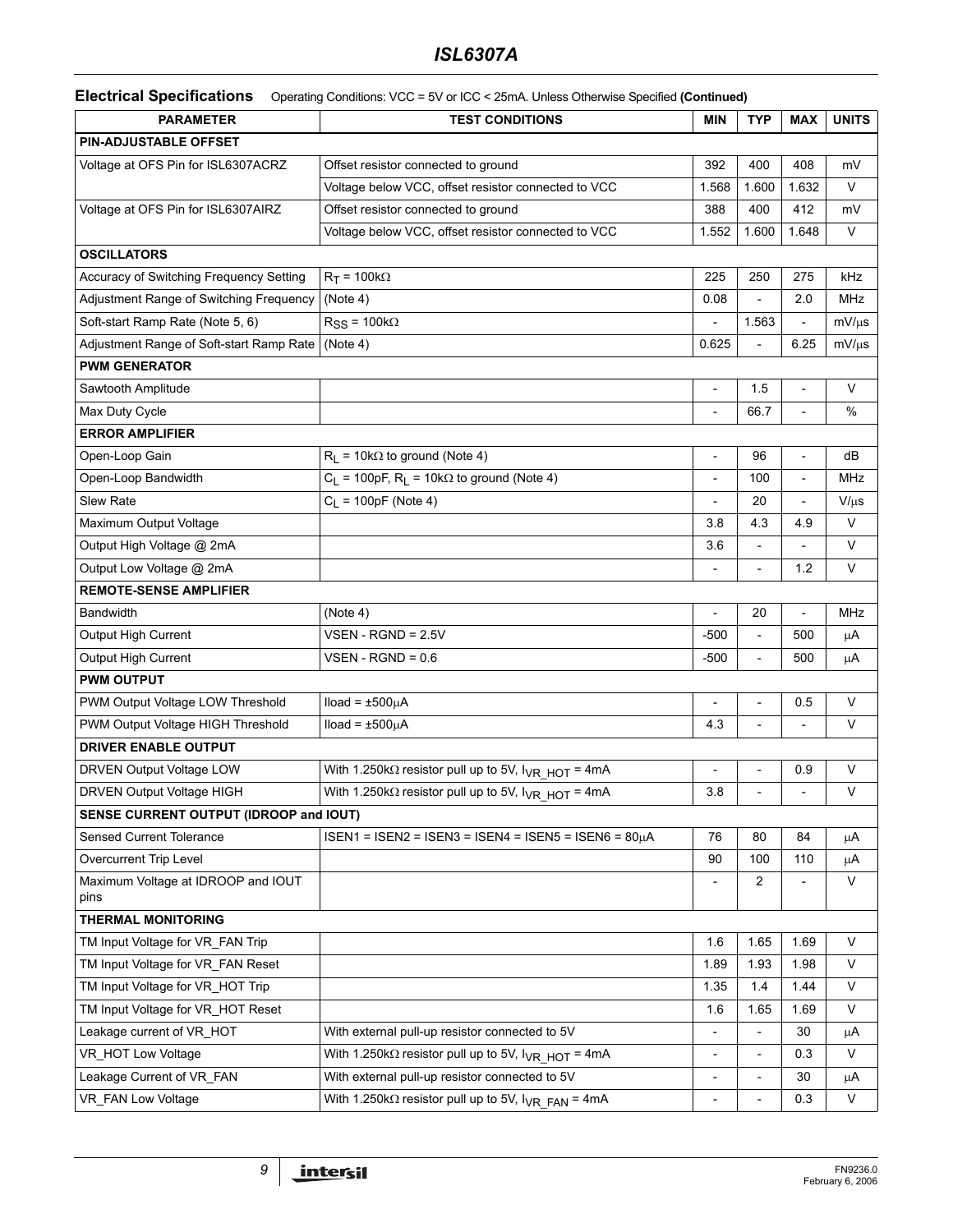### *ISL6307A*

#### **Electrical Specifications** Operating Conditions: VCC = 5V or ICC < 25mA. Unless Otherwise Specified **(Continued)**

| <b>PARAMETER</b>                        | <b>TEST CONDITIONS</b>                         | <b>MIN</b>     | TYP                      | <b>MAX</b>               | <b>UNITS</b> |  |  |  |  |
|-----------------------------------------|------------------------------------------------|----------------|--------------------------|--------------------------|--------------|--|--|--|--|
| <b>VR READY AND PROTECTION MONITORS</b> |                                                |                |                          |                          |              |  |  |  |  |
| Leakage Current of VR_RDY               | With external pull-up resistor connected to 5V |                |                          | 30                       | μA           |  |  |  |  |
| VR RDY Low Voltage                      | $V_{VR}$ RDY = 4mA                             | $\overline{a}$ | $\overline{\phantom{0}}$ | 0.3                      | v            |  |  |  |  |
| Under Voltage Trip of VR-RDY            | <b>VSEN Falling</b>                            | 48             | 50                       | 52                       | %VID         |  |  |  |  |
| <b>VR-RDY Reset Voltage</b>             | <b>VSEN Rising</b>                             | 58             | 60                       | 62                       | %VID         |  |  |  |  |
| Overvoltage Protection Threshold        | Before valid VID                               | 1.250          | 1.275                    | 1.300                    | v            |  |  |  |  |
|                                         | After valid VID, the voltage above VID         | 150            | 175                      | 200                      | mV           |  |  |  |  |
| Overvoltage Reset Threshold             |                                                | 0.38           | 0.40                     | 0.42                     | v            |  |  |  |  |
| <b>OVP Output High Voltage</b>          | $I_{\text{OVP}} = 4 \text{mA}$                 | 4.5            | $\overline{\phantom{0}}$ | $\overline{\phantom{0}}$ | v            |  |  |  |  |
| <b>OVP Output Low Voltage</b>           | $I_{OVP}$ = 4mA                                | $\overline{a}$ |                          | 0.25                     | V            |  |  |  |  |

NOTES:

3. These parts are designed and adjusted for accuracy with all errors in the voltage loop included.

4. Spec guaranteed by design.

5. During soft-start, VDAC rises from 0 to 1.1V first and then ramp to VID voltage after receiving valid VID input.

6. Soft-start ramp rate is determined by the adjustable soft-start oscillator frequency at the speed of 6.25mV per cycle.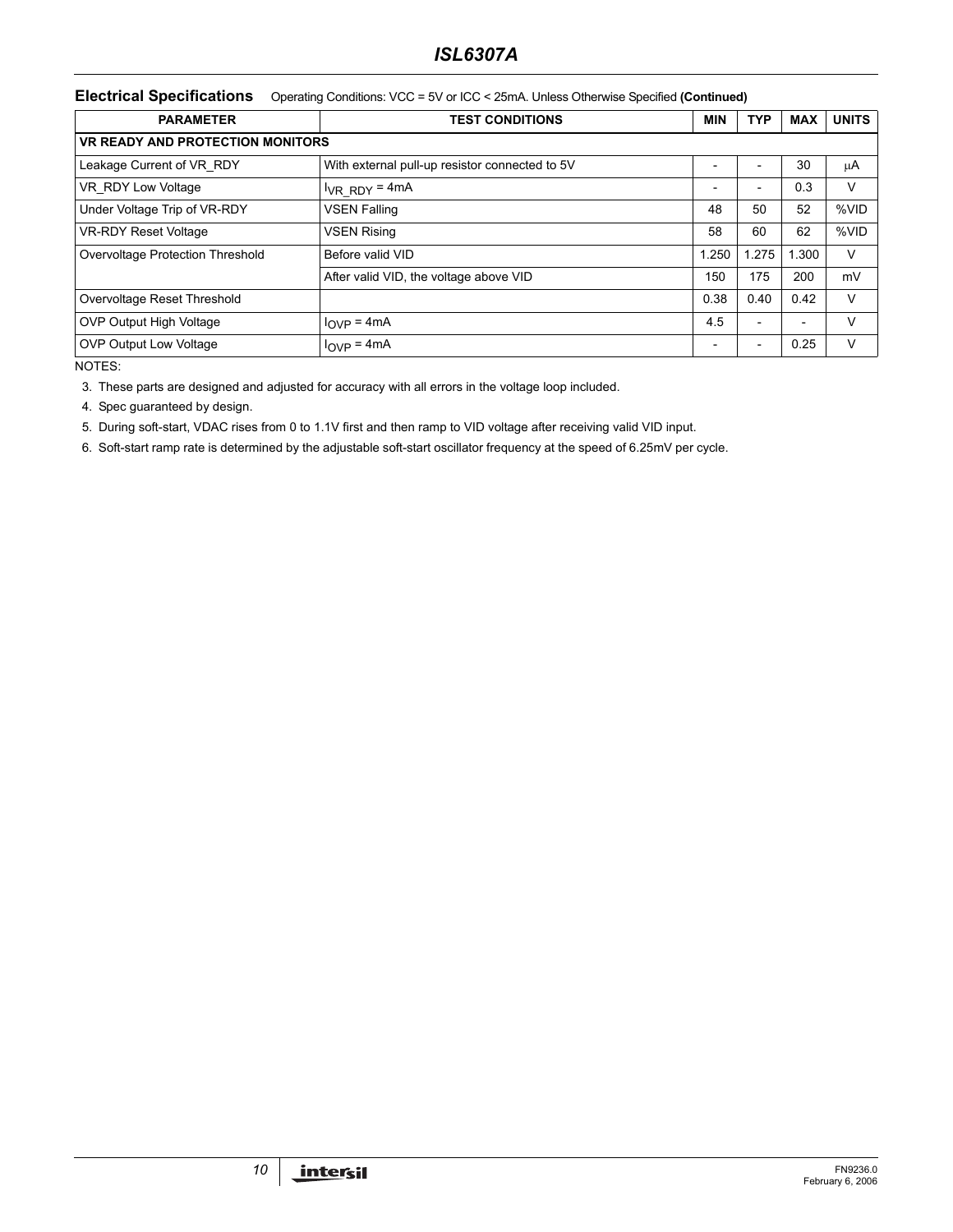### *Functional Pin Description*

**VCC -** Supplies all the power necessary to operate the chip. The controller starts to operate when the voltage on this pin exceeds the rising POR threshold and shuts down when the voltage on this pin drops below the falling POR threshold. Connect this pin directly to a +5V supply.

**GND -** Bias and reference ground for the IC. The bottom metal base of ISL6307A is the GND.

**EN\_PWR -** This pin is a threshold-sensitive enable input for the controller. Connecting the 12V supply to EN\_PWR through an appropriate resistor divider provides a means to synchronize power-up of the controller and the MOSFET driver ICs. When EN\_PWR is driven above 0.875V, the ISL6307A is active depending on status of EN\_VTT, the internal POR, and pending fault states. Driving EN\_PWR below 0.745V will clear all fault states and prime the ISL6307A to soft-start when re-enabled.

**EN\_VTT -** This pin is another threshold-sensitive enable input for the controller. It's typically connected to VTT output of VTT voltage regulator in the computer mother board. When EN\_VTT is driven above 0.875V, the ISL6307A is active depending on status of ENLL, the internal POR, and pending fault states. Driving EN\_VTT below 0.745V will clear all fault states and prime the ISL6307A to soft-start when reenabled**.**

**FS -** Use this pin to set up the desired switching frequency. A resistor, placed from FS to ground will set the switching frequency. The relationship between the value of the resistor and the switching frequency will be described by an approximate Equation 40.

**SS -** Use this pin to set up the desired start-up oscillator frequency. A resistor, placed from SS to ground will set up the soft-start ramp rate. The relationship between the value of the resistor and the soft-start ramp up time will be described by an approximate Equation 14.

**VID7, VID6, VID5, VID4, VID3, VID2, VID1 and VID0 -** 

These are the inputs to the internal DAC that provide the reference voltage for output regulation. Connect these pins either to open-drain outputs with or without external pull-up resistors or to active pull-up outputs. VID7-VID0 have 40µA internal pull-up current sources that diminish to zero as the voltage rises above the logic-high level. These inputs can be pulled up as high as VCC plus 0.3V.

When a VID code causes a shut-off, the controller needs to be reset before it will start again.

**VSEN and RGND -** VSEN and RGND form the precision differential remote-sense amplifier. This amplifier converts the differential voltage of the remote output to a single-ended voltage referenced to local ground. Connect VSEN and RGND to the sense pins of the remote load.

**VDIFF -** VDIFF is the amplifier's output and the input to the regulation and protection circuitry. It should be connected to FB through a resistor.

**FB and COMP -** Inverting input and output of the error amplifier respectively. FB is connected to VDIFF through a resistor. A negative current, proportional to output current is present on the FB pin. A properly sized resistor between VDIFF and FB sets the load-line (droop). The droop scale factor is set by the ratio of the ISEN resistors and the lower MOSFET  $R_{DS(ON)}$ . COMP is tied back to FB through an external R-C network to compensate the regulator.

**DAC and REF -** The DAC output pin is the output of the precision internal DAC reference. The REF input pin is the positive input of the Error Amp. In typical applications, a 1kΩ, 1% resistor is used between DAC and REF to generate a precise offset voltage. This voltage is proportional to the offset current determined by the offset resistor from OFS to ground or VCC. A capacitor is used between REF and ground to smooth the voltage transition during Dynamic VID<sup>™</sup> operations.

**PWM1, PWM2, PWM3, PWM4, PWM5, PWM6 -** Pulsewidth modulation outputs. Connect these pins to the PWM input pins of the Intersil driver IC. The number of active channels is determined by the state of PWM3, PWM4, PWM5 and PWM 6. Tie PWM3 to VCC to configure for 2-phase operation. Tie PWM4 to VCC to configure for 3-phase operation. Tie PWM5 to VCC to configure for 4-phase operation. Tie PWM6 to VCC to configure for 5-phase operation.

**ISEN1+, ISEN1-; ISEN2+, ISEN2-; ISEN3+, ISEN3-; ISEN4+, ISEN4-; ISEN5+, ISEN5-; ISEN6+, ISEN6- -** The ISEN+ and ISEN- pins are current sense inputs to individual differential amplifiers. The sensed current is used as a reference for channel balancing, protection, and regulation. Inactive channels should have their respective current sense inputs left open (for example, for 3-phase operation open ISEN4+).

For DCR sensing, connect each ISEN- pin to the node between the RC sense elements. Tie the ISEN+ pin to the other end of the sense capacitor through a resistor,  $R_{\text{ISEN}}$ . The voltage across the sense capacitor is proportional to the inductor current. The sense current is proportional to the output current, and scaled by the DCR of the inductor and R<sub>ISEN</sub>.

When configured for R<sub>DS(ON)</sub> current sensing, the ISEN1-, ISEN2-, ISEN3-, ISEN4-, ISEN5-, ISEN6- pins are grounded at the lower MOSFET sources. The ISEN1+, ISEN2+, ISEN3+, ISEN4+, ISEN5+, ISEN6+ pins are then held at a virtual ground, such that a resistor connected between them, and the drain terminal of the associated lower MOSFET, will carry a current proportional to the current flowing through that channel. The current is determined by the negative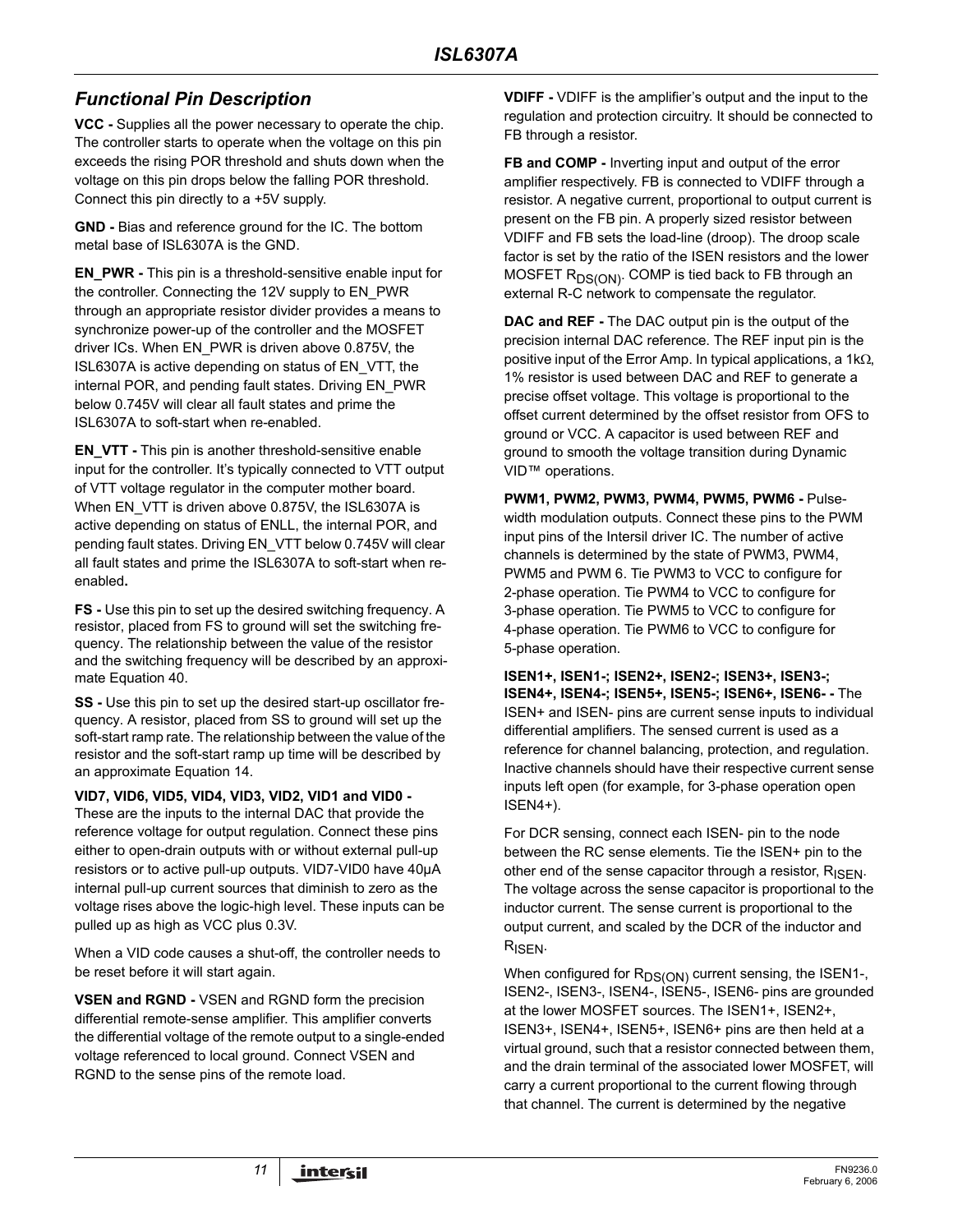voltage developed across the lower MOSFET's R<sub>DS(ON)</sub>, which is the channel current scaled by  $R_{DS(ON)}$  and  $R_{ISEN}$ .

**VR\_RDY -** VR\_RDY is used as an indication of the end of soft-start with certain delay per Intel VR11. It is an opendrain logic output that is low impedance until the soft-start is completed. It will be pulled low again once the undervoltage point is reached.

**OFS -** The OFS input pin provides means to program a DC offset current for generating a DC offset voltage at the REF input. The offset current is generated via an external resistor and precision internal voltage references. The polarity of the offset is selected by connecting the resistor to GND or VCC. For no offset, the OFS pin should be left unterminated.

**TCOMP -** Temperature compensation scaling input. The voltage sensed on the TM pin is utilized as the temperature input to adjust ldroop and the over current protection limit to effectively compensate for the temperature coefficient of the current sense element. To implement the integrated temperature compensation, a resistor divider circuit is needed as shown in the typical application diagrams. Changing the ratio of the resistor values will set the gain of the integrated thermal compensation. When integrated temperature compensation function is not used, connect TCOMP to GND.

**OVP -** The Overvoltage protection output indication pin. This pin can be pulled to VCC and is latched when an overvoltage condition is detected. When not used, keep this pin open.

**IDROOP -** The output pin of sensed average channel current which is proportional to load current. In the application which does not require load-line, leave this pin open. In the application which requires load-line, connect this pin to FB so that the sensed average current will flow through the resistor between FB and VDIFF to create a voltage drop which is proportional to load current.

**IOUT -** IOUT has the same output as IDROOP with additional OCP adjustment function. In actual application, a resistor needs to be placed between IOUT and GND to ensure the proper operation. The voltage at IOUT pin will be proportional to the load current. If the voltage is higher than 2V, ISL6307A will go into OCP mode. The OCP trip level can be adjusted by changing the resistor value.

**DRVEN -** Driver enable output pin. This pin can be used to enable the MOSFET drivers which have enable pins such as ISL6609, ISL6608 or other DrMOS devices. If ISL6307A is used with Intersil's ISL6612 drivers, it's not necessary to use this pin.

**TM -** TM is an input pin for VR temperature measurement. Connect this pin through a NTC thermistor to GND and a resistor to 5V. The voltage at this pin is proportional to the VR temperature. ISL6307A monitors the VR temperature based on the voltage at TM and triggers VR\_FAN and VR HOT signals based on the temperature thresholds.

**VR HOT - An indication output pin of high VR temperature.** It is an open-drain logic output with low impedance. It will be pulled high when measured VR temperature reaches certain level.

**VR\_FAN -** An indication output pin of VR temperature high warning with open-drain logic. It will be pulled high when measured VR temperature reaches certain level. VR\_FAN will be pulled high before VR\_HOT.

### *Operation*

### *Multiphase Power Conversion*

Microprocessor load current profiles have changed to the point that the advantages of multiphase power conversion are impossible to ignore. The technical challenges associated with producing a single-phase converter which is both cost-effective and thermally viable, have forced a change to the cost-saving approach of multiphase. The ISL6307A controller helps reduce the complexity of implementation by integrating vital functions and requiring minimal output components. The block diagrams on pages [4,](#page-3-0) [5,](#page-4-0) [6](#page-5-0) and [7](#page-6-0) provide top level views of multiphase power conversion using the ISL6307A controller.



**FIGURE 1. PWM AND INDUCTOR-CURRENT WAVEFORMS FOR 3-PHASE CONVERTER**

### *Interleaving*

The switching of each channel in a multiphase converter is timed to be symmetrically out of phase with each of the other channels. In a 3-phase converter, each channel switches 1/3 cycle after the previous channel and 1/3 cycle before the following channel. As a result, the three-phase converter has a combined ripple frequency three times greater than the ripple frequency of any one phase. In addition, the peak-topeak amplitude of the combined inductor current is reduced in proportion to the number of phases (Equations 1 and 2). Increased ripple frequency and lower ripple amplitude mean that the designer can use less per-channel inductance and lower total output capacitance for any performance specification.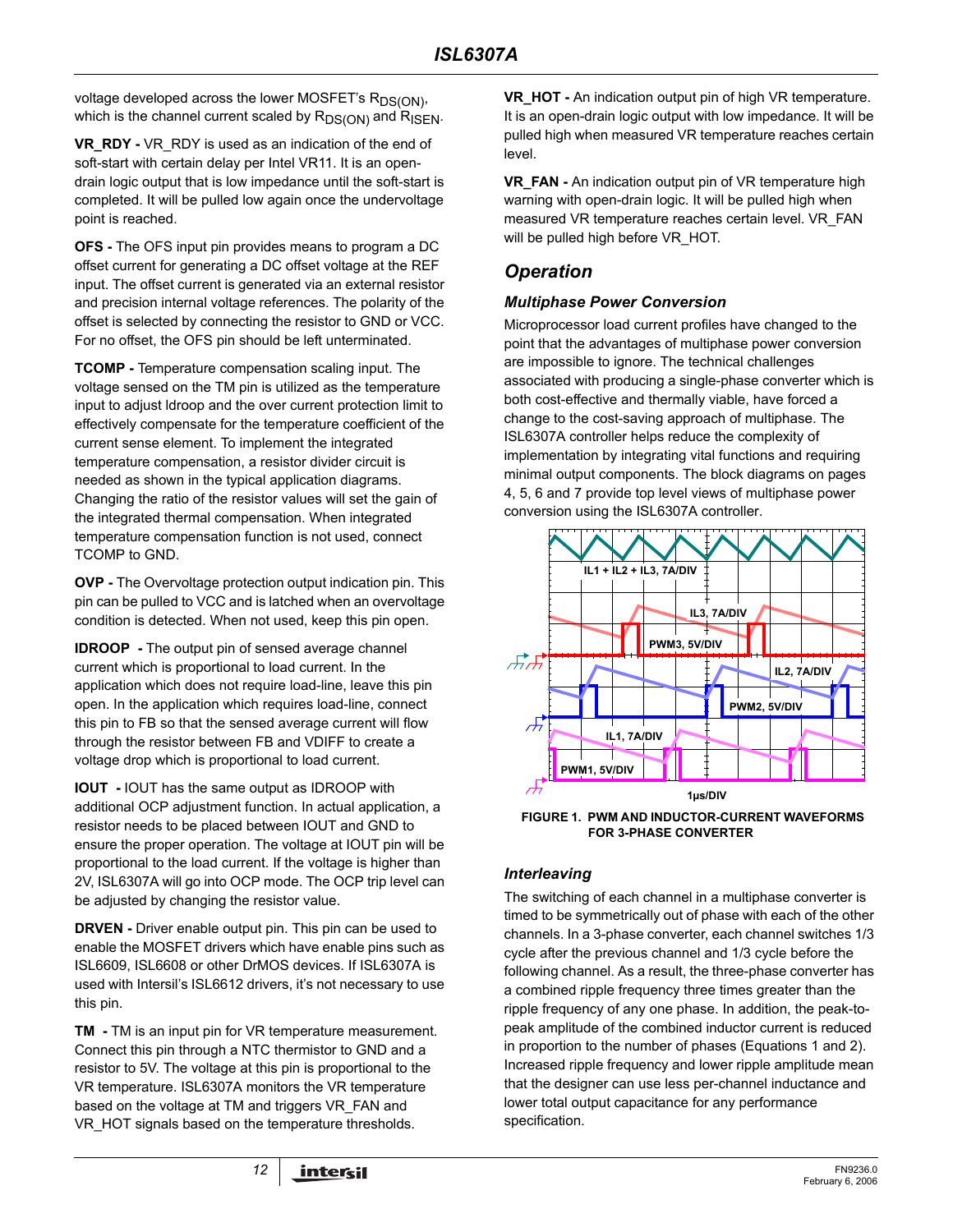Figure 1 illustrates the multiplicative effect on output ripple frequency. The three channel currents (IL1, IL2, and IL3) combine to form the AC ripple current and the DC load current. The ripple component has three times the ripple frequency of each individual channel current. Each PWM pulse is terminated 1/3 of a cycle after the PWM pulse of the previous phase. The peak-to-peak current for each phase is about 7A, and the DC components of the inductor currents combine to feed the load.

To understand the reduction of ripple current amplitude in the multiphase circuit, examine the equation representing an individual channel's peak-to-peak inductor current.

$$
I_{PP} = \frac{(V_{IN} - V_{OUT})V_{OUT}}{Lf_S V_{IN}}
$$
 (EQ. 1)

In Equation 1,  $V_{IN}$  and  $V_{OUT}$  are the input and output voltages respectively, L is the single-channel inductor value, and  $f_S$  is the switching frequency.



**FIGURE 2. CHANNEL INPUT CURRENTS AND INPUT-CAPACITOR RMS CURRENT FOR 3-PHASE CONVERTER**

The output capacitors conduct the ripple component of the inductor current. In the case of multiphase converters, the capacitor current is the sum of the ripple currents from each of the individual channels. Compare Equation 1 to the expression for the peak-to-peak current after the summation of N symmetrically phase-shifted inductor currents in Equation 2. Peak-to-peak ripple current decreases by an amount proportional to the number of channels. Outputvoltage ripple is a function of capacitance, capacitor equivalent series resistance (ESR), and inductor ripple current. Reducing the inductor ripple current allows the designer to use fewer or less costly output capacitors.

$$
I_{C, PP} = \frac{(V_{1N} - NV_{OUT})V_{OUT}}{Lf_S V_{1N}}
$$
 (EQ. 2)

Another benefit of interleaving is to reduce input ripple current. Input capacitance is determined in part by the maximum input ripple current. Multiphase topologies can improve overall system cost and size by lowering input ripple current and allowing the designer to reduce the cost of input capacitance. The example in Figure 2 illustrates input currents from a three-phase converter combining to reduce the total input ripple current.

The converter depicted in Figure 2 delivers 36A to a 1.5V load from a 12V input. The RMS input capacitor current is 5.9A. Compare this to a single-phase converter also stepping down 12V to 1.5V at 36A. The single-phase converter has 11.9A RMS input capacitor current. The single-phase converter must use an input capacitor bank with twice the RMS current capacity as the equivalent three-phase converter.

Figures 25, 26 and 27 in the section entitled *Input Capacitor Selection* can be used to determine the input-capacitor RMS current based on load current, duty cycle, and the number of channels. They are provided as aids in determining the optimal input capacitor solution. Figure 28 shows the single phase input-capacitor RMS current for comparison.

### *PWM Operation*

The timing of each converter leg is set by the number of active channels. The default channel setting for the ISL6307A is four. One switching cycle is defined as the time between PWM1 pulse termination signals. The pulse termination signal is an internally generated clock signal which triggers the falling edge of PWM1. The cycle time of the pulse termination signal is the inverse of the switching frequency set by the resistor between the FS pin and ground. Each cycle begins when the clock signal commands the channel-1 PWM output to go low. The PWM1 transition signals the channel-1 MOSFET driver to turn off the channel-1 upper MOSFET and turn on the channel-1 synchronous MOSFET. In the default channel configuration, the PWM2 pulse terminates 1/4 of a cycle after PWM1. The PWM3 output follows another 1/4 of a cycle after PWM2. PWM4 terminates another 1/4 of a cycle after PWM3.

If PWM3 is connected to VCC, two channel operation is selected and the PWM2 pulse terminates 1/2 of a cycle later. Connecting PWM4 to VCC selects three channel operation and the pulse-termination times are spaced in 1/3 cycle increments. Connecting both PWM3 and PWM4 to VCC selects single-channel operation.

Once a PWM signal transitions low, it is held low for a minimum of 1/3 cycle. This forced off time is required to ensure an accurate current sample. Current sensing is described in the next section. After the forced off time expires, the PWM output is enabled. The PWM output state is driven by the position of the error amplifier output signal, V<sub>COMP</sub>, minus the current correction signal relative to the sawtooth ramp as illustrated in Figure 7. When the modified V<sub>COMP</sub> voltage crosses the sawtooth ramp, the PWM output transitions high. The MOSFET driver detects the change in state of the PWM signal and turns off the synchronous (lower) MOSFET and turns on the upper MOSFET. The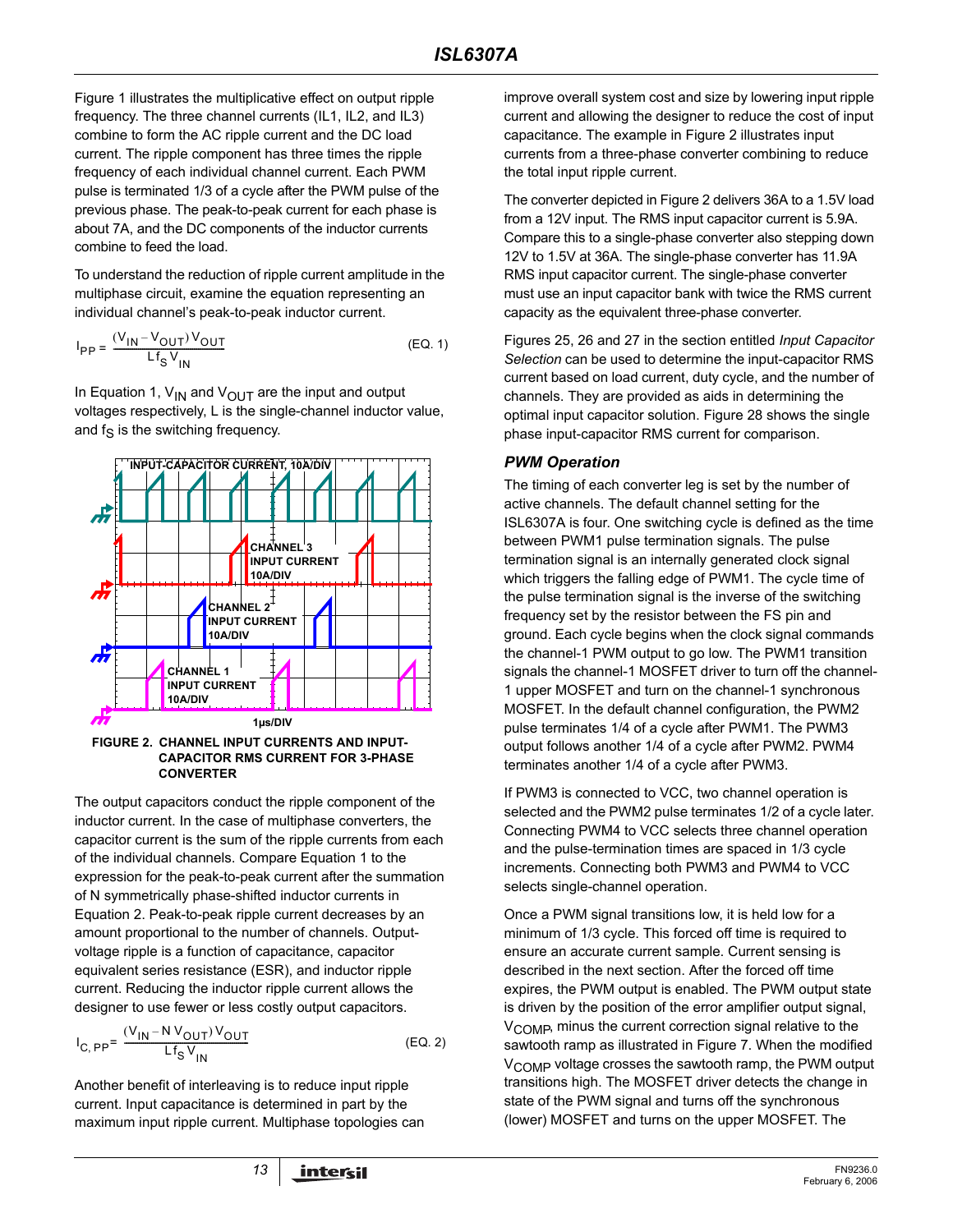PWM signal will remain high until the pulse termination signal marks the beginning of the next cycle by triggering the PWM signal low.

### *Current Sampling*

During the forced off-time following a PWM transition low, the associated channel current sense amplifier uses the ISEN inputs to reproduce a signal proportional to the inductor current, I<sub>L</sub>. This current gets sampled starting 1/6 period after each PWM goes low and continuously gets sampled for 1/3 period, or until the PWM goes high, whichever comes first. No matter the current sense method, the sense current,  $I_{\text{SFN}}$ , is simply a scaled version of the inductor current. Coincident with the falling edge of the PWM signal, the sample and hold circuitry samples the sensed current signal  $I_{\text{SFN}}$ , as illustrated in Figure 3.

Therefore, the sample current,  $I_n$ , is proportional to the output current and held for one switching cycle. The sample current is used for current balance, load-line regulation, and overcurrent protection.



**FIGURE 3. SAMPLE AND HOLD TIMING**

### *Current Sensing*

The ISL6307A supports inductor DCR sensing, MOSFET R<sub>DS(ON)</sub> sensing, or resistive sensing techniques. The internal circuitry, shown in Figures 4, 5, and 6, represents one channel of an N-channel converter. This circuitry is repeated for each channel in the converter, but may not be active depending on the status of the PWM3 and PWM4 pins, as described in the *PWM Operation* section.

### *INDUCTOR DCR Sensing*

An inductor's winding is characteristic of a distributed resistance as measured by the DCR (Direct Current Resistance) parameter. Consider the inductor DCR as a separate lumped quantity, as shown in Figure 4. The channel current I<sub>L</sub>, flowing through the inductor, will also pass through the DCR. Equation 3 shows the s-domain equivalent voltage across the inductor  $V_1$ .

$$
V_{L} = I_{L} \cdot (s \cdot L + DCR) \tag{Eq. 3}
$$

A simple R-C network across the inductor extracts the DCR voltage, as shown in Figure 4.

The voltage on the capacitor  $V_C$ , can be shown to be proportional to the channel current  $I_L$ , see Equation 4.

$$
V_{C} = \frac{\left(s \cdot \frac{L}{DCR} + 1\right) \cdot (DCR \cdot I_{L})}{\left(s \cdot RC + 1\right)}
$$
(EQ.4)

If the R-C network components are selected such that the RC time constant  $(= R<sup>*</sup>C)$  matches the inductor time constant (= L/DCR), the voltage across the capacitor  $V_C$  is equal to the voltage drop across the DCR, i.e. proportional to the channel current.



**FIGURE 4. DCR SENSING CONFIGURATION**

With the internal low-offset current amplifier, the capacitor voltage  $V_C$  is replicated across the sense resistor  $R_{ISEN}$ . Therefore the current out of  $ISEN+$  pin,  $I_{SEN}$ , is proportional to the inductor current.

Equation 5 shows that the ratio of the channel current to the sensed current  $I_{\text{SEN}}$  is driven by the value of the sense resistor and the DCR of the inductor.

$$
I_{\text{SEN}} = I_{\text{L}} \cdot \frac{\text{DCR}}{R_{\text{ISEN}}} \tag{EQ. 5}
$$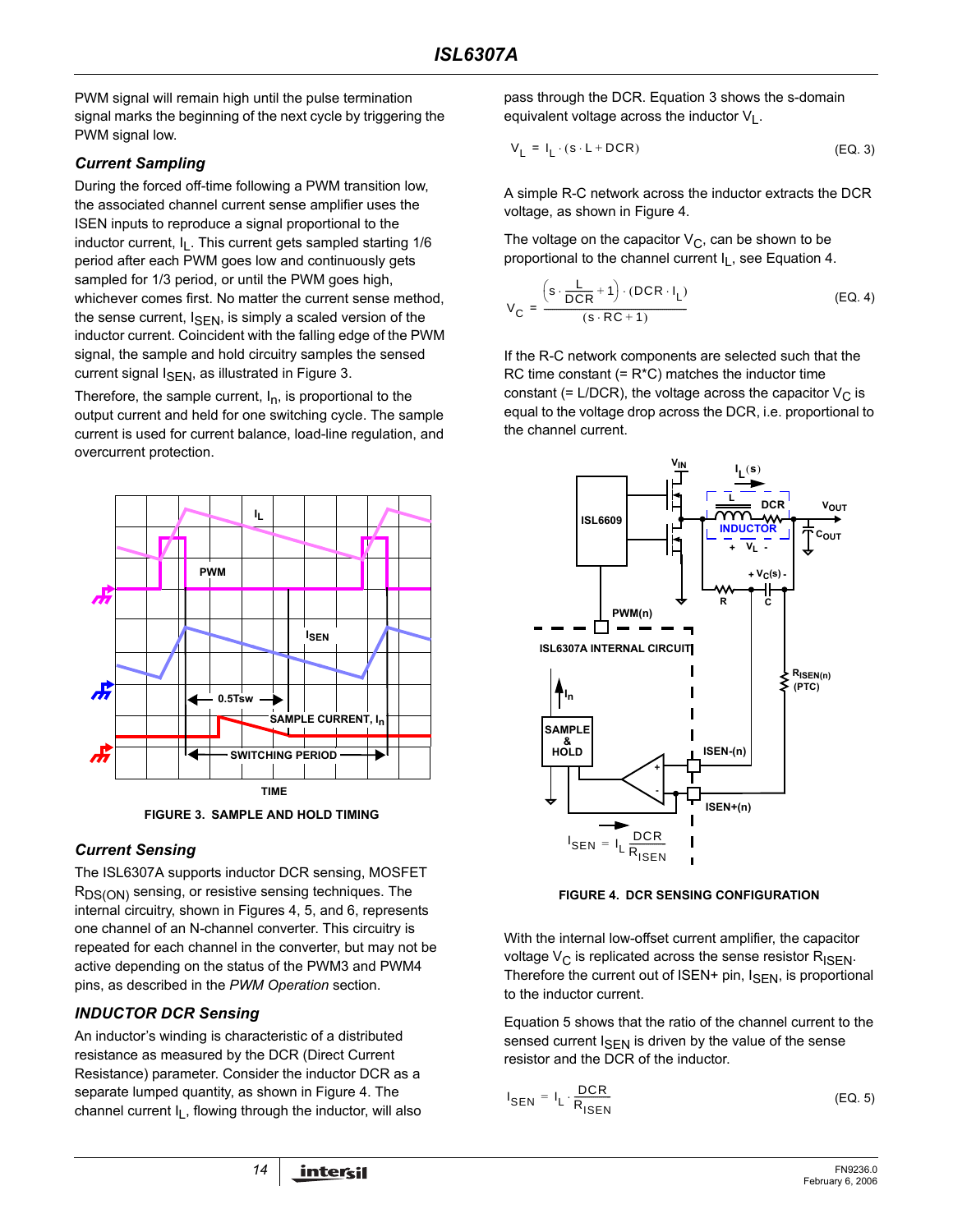### *Resistive Sensing*

For accurate current sense, a dedicated current-sense resistor R<sub>SFNSF</sub> in series with each output inductor can serve as the current sense element (see Figure 5). This technique is more accurate, but reduces overall converter efficiency due to the additional power loss on the current sense element R<sub>SFNSF</sub>.

Equation 6 shows the ratio of the channel current to the sensed current I<sub>SFN</sub>.

$$
I_{\text{SEN}} = I_{L} \cdot \frac{R_{\text{SENSE}}}{R_{\text{ISBN}}}
$$
 (EQ. 6)



**FIGURE 5. SENSE RESISTOR IN SERIES WITH INDUCTORS**

### *MOSFET RDS(ON) Sensing*

The controller can also sense the channel load current by sampling the voltage across the lower MOSFET RDS(ON) (see Figure 6). The amplifier is ground-reference by connecting the ISEN- pin to the source of the lower MOSFET. ISEN+ pin is connected to the PHASE node through the current sense resistor  $R_{\text{ISEN}}$ . The voltage across  $R_{\text{ISEN}}$  is equivalent to the voltage drop across the R<sub>DS(ON)</sub> of the lower MOSFET while it is conducting. The resulting current out of the ISEN+ pin is proportional to the channel current I<sub>I</sub>.



**ISL6307A INTERNAL CIRCUIT EXTERNAL CIRCUIT**

#### **FIGURE 6. MOSFET RDS(ON) CURRENT-SENSING CIRCUIT**

Equation 7 shows the ratio of the channel current to the sensed current I<sub>SFN</sub>.

$$
I_{\text{SEN}} = I_{\text{L}} \frac{R_{\text{DS}(\text{ON})}}{R_{\text{ISEN}}} \tag{Eq. 7}
$$

Both inductor DCR and MOSFET R<sub>DS(ON)</sub> value will increase as the temperature increases. Therefore the sensed current will increase as the temperature of the current sense element increases. In order to compensate the temperature effect on the sensed current signal, a Positive Temperature Coefficient (PTC) resistor can be selected for the sense resistor  $R_{\text{ISFN}}$ , or the integrated temperature compensation function of ISL6307A should be utilized. The integrated temperature compensation function is described in the *Temperature Compensation* section.

### <span id="page-14-0"></span>*Channel-Current Balance*

The sensed current  $I_n$  from each active channel are summed together and divided by the number of active channels. The resulting average current  $I_{AVG}$  provides a measure of the total load current. Channel current balance is achieved by comparing the sampled current of each channel to the average current to make an appropriate adjustment to the PWM duty cycle of each channel. Intersil's patented currentbalance method is illustrated in Figure 7. The average current combines with the channel 1 current  $I_1$  to create an error signal  $I_{FR}$ . The filtered error signal modifies the pulse width commanded by  $V_{\text{COMP}}$  to correct any unbalance and force  $I_{FR}$  toward zero. The same method for error signal correction is applied to each active channel.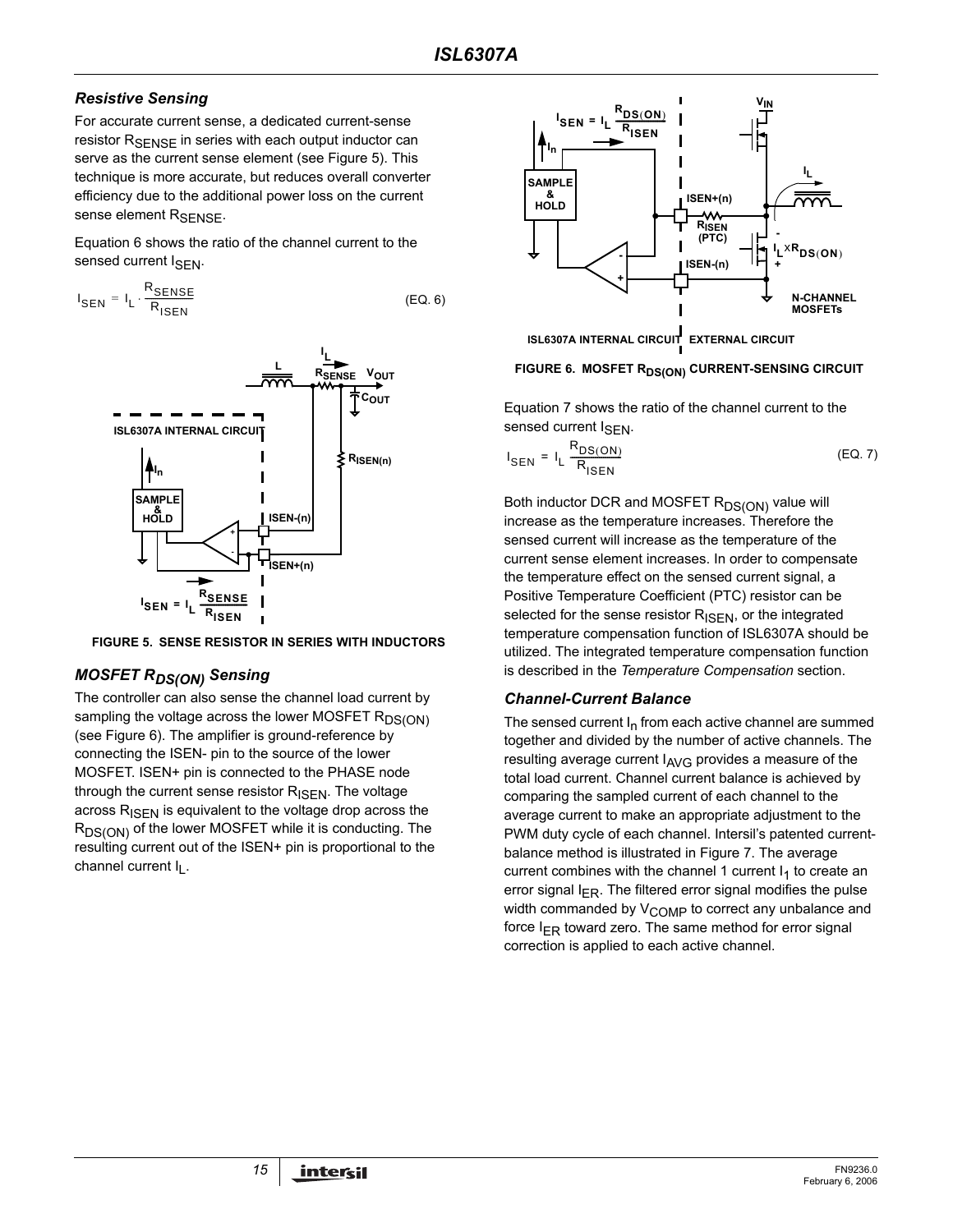

#### <span id="page-15-0"></span>**FIGURE 7. CHANNEL-1 PWM FUNCTION AND CURRENT-BALANCE ADJUSTMENT**

Channel current balance is essential in achieving the thermal advantage of multiphase operation. With good current balance, the power loss is equally dissipated over multiple devices and a greater area.

### *Voltage Regulation*

The integrating compensation network shown in Figure 8 assures that the steady-state error in the output voltage is limited only to the error in the reference voltage (output of the DAC) and offset errors in the OFS current source, remote-sense and error amplifiers. Intersil specifies the guaranteed tolerance of the ISL6307A to include the combined tolerances of each of these elements.

The output of the error amplifier,  $V_{\text{COMP}}$  is compared to the sawtooth waveform to generate the PWM signals. The PWM signals control the timing of the Intersil MOSFET drivers and regulate the converter output to the specified reference voltage. The internal and external circuitry which control voltage regulation is illustrated in Figure 8.



#### **FIGURE 8. OUTPUT VOLTAGE AND LOAD-LINE REGULATION WITH OFFSET ADJUSTMENT**

The ISL6307A incorporates an internal differential remotesense amplifier in the feedback path. The amplifier removes the voltage error encountered when measuring the output voltage relative to the local controller ground reference point, resulting in a more accurate means of sensing output voltage. Connect the microprocessor sense pins to the noninverting input, VSEN, and inverting input, RGND, of the remote-sense amplifier. The remote-sense output,  $V_{\text{DIFF}}$ , is connected to the inverting input of the error amplifier, FB, through an external resistor,  $R_{FB}$ .

A digital to analog converter (DAC) generates a reference voltage based on the state of logic signals at pins VID7 through VID0. The DAC decodes the 8-bit logic signal (VID) into one of the discrete voltages shown in Table 1. Each VID input offers a 45µA pull-up to an internal 2.5V source for use with open-drain outputs. The pull-up current diminishes to zero above the logic threshold to protect voltage-sensitive output devices. External pull-up resistors can augment the pull-up current sources if case leakage into the driving device is greater than 45µA.

### *Load-Line Regulation*

Some microprocessor manufacturers require a preciselycontrolled output resistance. This dependence of output voltage on load current is often termed "droop" or "load-line" regulation. By adding a well controlled output impedance, the output voltage can effectively be level shifted in a direction which works to achieve the load-line regulation required by these manufacturers.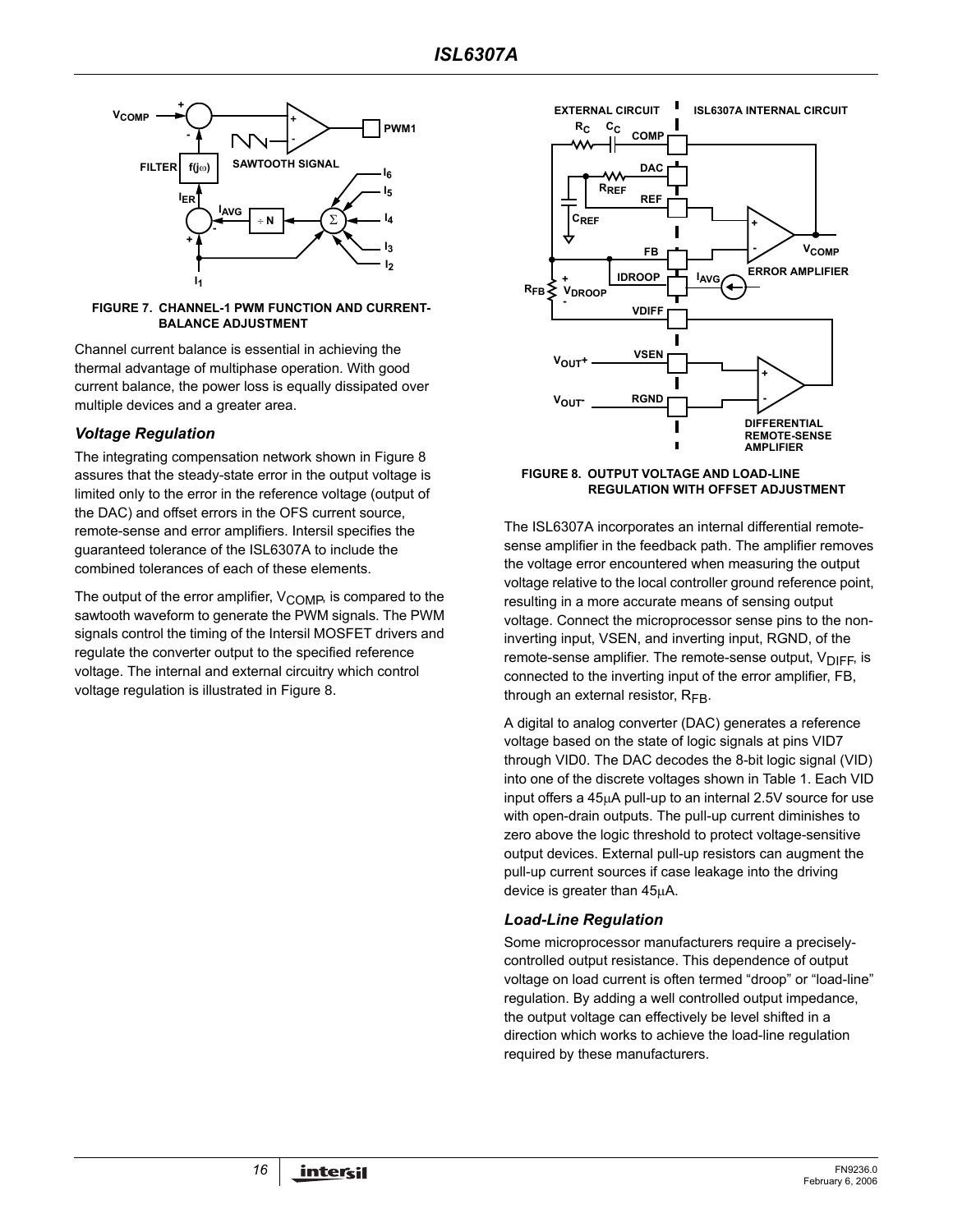### **TABLE 1. VID CODE**

| VID7<br>800mV | VID6<br>400mV | VID <sub>5</sub><br>200mV | VID4<br>100mV | VID <sub>3</sub><br>50mV | VID <sub>2</sub><br>25mV | VID1<br>12.5mV | VID <sub>0</sub><br>6.25mV | <b>DAC</b><br><b>VOLTAGE</b> |
|---------------|---------------|---------------------------|---------------|--------------------------|--------------------------|----------------|----------------------------|------------------------------|
| 0             | 0             | 0                         | 0             | 0                        | 0                        | 0              | 0                          | <b>OFF</b>                   |
| 0             | 0             | 0                         | 0             | 0                        | 0                        | 0              | 1                          | <b>OFF</b>                   |
| 0             | 0             | 0                         | 0             | 0                        | 0                        | 1              | 0                          | 1.60000                      |
| 0             | 0             | 0                         | 0             | 0                        | 0                        | $\mathbf{1}$   | $\mathbf 1$                | 1.59375                      |
| 0             | 0             | 0                         | 0             | 0                        | 1                        | 0              | 0                          | 1.58750                      |
| 0             | 0             | 0                         | 0             | 0                        | 1                        | 0              | 1                          | 1.58125                      |
| 0             | 0             | 0                         | 0             | 0                        | $\mathbf{1}$             | $\mathbf{1}$   | 0                          | 1.57500                      |
| 0             | 0             | 0                         | 0             | 0                        | 1                        | 1              | 1                          | 1.56875                      |
| 0             | 0             | 0                         | 0             | $\mathbf{1}$             | 0                        | 0              | 0                          | 1.56250                      |
| 0             | 0             | 0                         | 0             | $\mathbf{1}$             | 0                        | 0              | $\mathbf 1$                | 1.55625                      |
| 0             | 0             | 0                         | 0             | 1                        | 0                        | 1              | 0                          | 1.55000                      |
| 0             | 0             | 0                         | 0             | $\mathbf{1}$             | 0                        | 1              | 1                          | 1.54375                      |
| 0             | 0             | 0                         | 0             | $\mathbf{1}$             | $\mathbf{1}$             | 0              | 0                          | 1.53750                      |
| 0             | 0             | 0                         | 0             | 1                        | 1                        | 0              | 1                          | 1.53125                      |
| 0             | 0             | 0                         | 0             | $\mathbf{1}$             | 1                        | 1              | 0                          | 1.52500                      |
| 0             | 0             | 0                         | 0             | $\mathbf{1}$             | $\mathbf{1}$             | $\mathbf{1}$   | $\mathbf 1$                | 1.51875                      |
| 0             | 0             | 0                         | 1             | 0                        | 0                        | 0              | 0                          | 1.51250                      |
| 0             | 0             | 0                         | 1             | 0                        | 0                        | 0              | 1                          | 1.50625                      |
| 0             | 0             | 0                         | 1             | 0                        | 0                        | $\mathbf{1}$   | 0                          | 1.50000                      |
| 0             | 0             | 0                         | 1             | 0                        | 0                        | 1              | 1                          | 1.49375                      |
| 0             | 0             | 0                         | 1             | 0                        | 1                        | 0              | 0                          | 1.48750                      |
| 0             | 0             | 0                         | 1             | 0                        | $\mathbf{1}$             | 0              | 1                          | 1.48125                      |
| 0             | 0             | 0                         | 1             | 0                        | 1                        | 1              | 0                          | 1.47500                      |
| 0             | 0             | 0                         | 1             | 0                        | 1                        | 1              | 1                          | 1.46875                      |
| 0             | 0             | 0                         | 1             | $\mathbf{1}$             | 0                        | 0              | 0                          | 1.46250                      |
| 0             | 0             | 0                         | 1             | 1                        | 0                        | 0              | 1                          | 1.45625                      |
| 0             | 0             | 0                         | 1             | 1                        | 0                        | 1              | 0                          | 1.45000                      |
| 0             | 0             | 0                         | 1             | $\mathbf 1$              | 0                        | $\mathbf 1$    | $\mathbf 1$                | 1.44375                      |
| 0             | 0             | 0                         | 1             | 1                        | 1                        | 0              | 0                          | 1.43750                      |
| 0             | 0             | 0                         | 1             | $\mathbf{1}$             | 1                        | 0              | $\mathbf{1}$               | 1.43125                      |
| 0             | 0             | 0                         | 1             | $\mathbf{1}$             | $\mathbf{1}$             | $\mathbf{1}$   | 0                          | 1.42500                      |
| 0             | 0             | 0                         | 1             | 1                        | 1                        | 1              | 1                          | 1.41875                      |
| 0             | 0             | 1                         | 0             | 0                        | 0                        | 0              | 0                          | 1.41250                      |
| 0             | 0             | 1                         | 0             | 0                        | 0                        | 0              | $\mathbf 1$                | 1.40625                      |
| 0             | 0             | 1                         | 0             | 0                        | 0                        | 1              | 0                          | 1.40000                      |
| 0             | 0             | 1                         | 0             | 0                        | 0                        | $\mathbf{1}$   | $\mathbf{1}$               | 1.39375                      |
| 0             | 0             | 1                         | 0             | 0                        | 1                        | 0              | 0                          | 1.38750                      |
| 0             | 0             | 1                         | 0             | 0                        | 1                        | 0              | 1                          | 1.38125                      |
| 0             | 0             | 1                         | 0             | 0                        | $\mathbf 1$              | $\mathbf 1$    | 0                          | 1.37500                      |

| VID7<br>800mV | VID <sub>6</sub><br>400mV | VID <sub>5</sub><br>200mV | VID4<br>100mV | VID <sub>3</sub><br>50mV | VID2<br>25mV | VID1<br>12.5mV | <b>VID0</b><br>6.25mV | <b>DAC</b><br><b>VOLTAGE</b> |
|---------------|---------------------------|---------------------------|---------------|--------------------------|--------------|----------------|-----------------------|------------------------------|
| 0             | 0                         | 1                         | 0             | 0                        | 1            | 1              | 1                     | 1.36875                      |
| 0             | 0                         | 1                         | 0             | 1                        | 0            | 0              | 0                     | 1.36250                      |
| 0             | 0                         | $\mathbf{1}$              | 0             | 1                        | 0            | 0              | 1                     | 1.35625                      |
| 0             | 0                         | 1                         | 0             | 1                        | 0            | 1              | 0                     | 1.35000                      |
| 0             | 0                         | 1                         | 0             | 1                        | 0            | 1              | 1                     | 1.34375                      |
| 0             | 0                         | $\mathbf{1}$              | 0             | 1                        | 1            | 0              | 0                     | 1.33750                      |
| 0             | 0                         | 1                         | 0             | 1                        | 1            | 0              | 1                     | 1.33125                      |
| 0             | 0                         | 1                         | 0             | 1                        | 1            | 1              | 0                     | 1.32500                      |
| 0             | 0                         | $\mathbf{1}$              | 0             | 1                        | 1            | 1              | 1                     | 1.31875                      |
| 0             | 0                         | 1                         | 1             | 0                        | 0            | 0              | 0                     | 1.31250                      |
| 0             | 0                         | 1                         | 1             | 0                        | 0            | 0              | 1                     | 1.30625                      |
| 0             | 0                         | $\mathbf{1}$              | 1             | 0                        | 0            | 1              | 0                     | 1.30000                      |
| 0             | 0                         | 1                         | 1             | 0                        | 0            | 1              | 1                     | 1.29375                      |
| 0             | 0                         | 1                         | 1             | 0                        | 1            | 0              | 0                     | 1.28750                      |
| 0             | 0                         | $\mathbf{1}$              | 1             | 0                        | 1            | 0              | 1                     | 1.28125                      |
| 0             | 0                         | 1                         | 1             | 0                        | 1            | 1              | 0                     | 1.27500                      |
| 0             | 0                         | 1                         | 1             | 0                        | 1            | 1              | 1                     | 1.26875                      |
| 0             | 0                         | $\mathbf{1}$              | 1             | 1                        | 0            | 0              | 0                     | 1.26250                      |
| 0             | 0                         | 1                         | 1             | 1                        | 0            | 0              | 1                     | 1.25625                      |
| 0             | 0                         | 1                         | 1             | 1                        | 0            | 1              | 0                     | 1.25000                      |
| 0             | 0                         | $\mathbf{1}$              | 1             | 1                        | 0            | 1              | 1                     | 1.24375                      |
| 0             | 0                         | 1                         | 1             | 1                        | 1            | 0              | 0                     | 1.23750                      |
| 0             | 0                         | 1                         | 1             | 1                        | 1            | 0              | 1                     | 1.23125                      |
| 0             | 0                         | $\mathbf{1}$              | 1             | 1                        | 1            | 1              | 0                     | 1.22500                      |
| 0             | 0                         | 1                         | 1             | 1                        | 1            | 1              | 1                     | 1.21875                      |
| 0             | $\mathbf 1$               | 0                         | 0             | 0                        | 0            | 0              | 0                     | 1.21250                      |
| 0             | 1                         | 0                         | 0             | 0                        | 0            | 0              | 1                     | 1.20625                      |
| 0             | 1                         | 0                         | 0             | 0                        | 0            | $\mathbf{1}$   | 0                     | 1.20000                      |
| 0             | 1                         | 0                         | 0             | 0                        | 0            | $\mathbf 1$    | 1                     | 1.19375                      |
| 0             | 1                         | 0                         | 0             | 0                        | 1            | 0              | 0                     | 1.18750                      |
| 0             | 1                         | 0                         | 0             | 0                        | 1            | 0              | 1                     | 1.18125                      |
| 0             | 1                         | 0                         | 0             | 0                        | 1            | 1              | 0                     | 1.17500                      |
| 0             | 1                         | 0                         | 0             | 0                        | 1            | 1              | 1                     | 1.16875                      |
| 0             | 1                         | 0                         | 0             | 1                        | 0            | 0              | 0                     | 1.16250                      |
| 0             | 1                         | 0                         | 0             | 1                        | 0            | 0              | $\mathbf{1}$          | 1.15625                      |
| 0             | 1                         | 0                         | 0             | 1                        | 0            | 1              | 0                     | 1.15000                      |
| 0             | 1                         | 0                         | 0             | $\mathbf{1}$             | 0            | 1              | $\mathbf{1}$          | 1.14375                      |
| 0             | 1                         | 0                         | 0             | 1                        | 1            | 0              | 0                     | 1.13750                      |
| 0             | 1                         | 0                         | 0             | 1                        | 1            | 0              | 1                     | 1.13125                      |

17 | intersil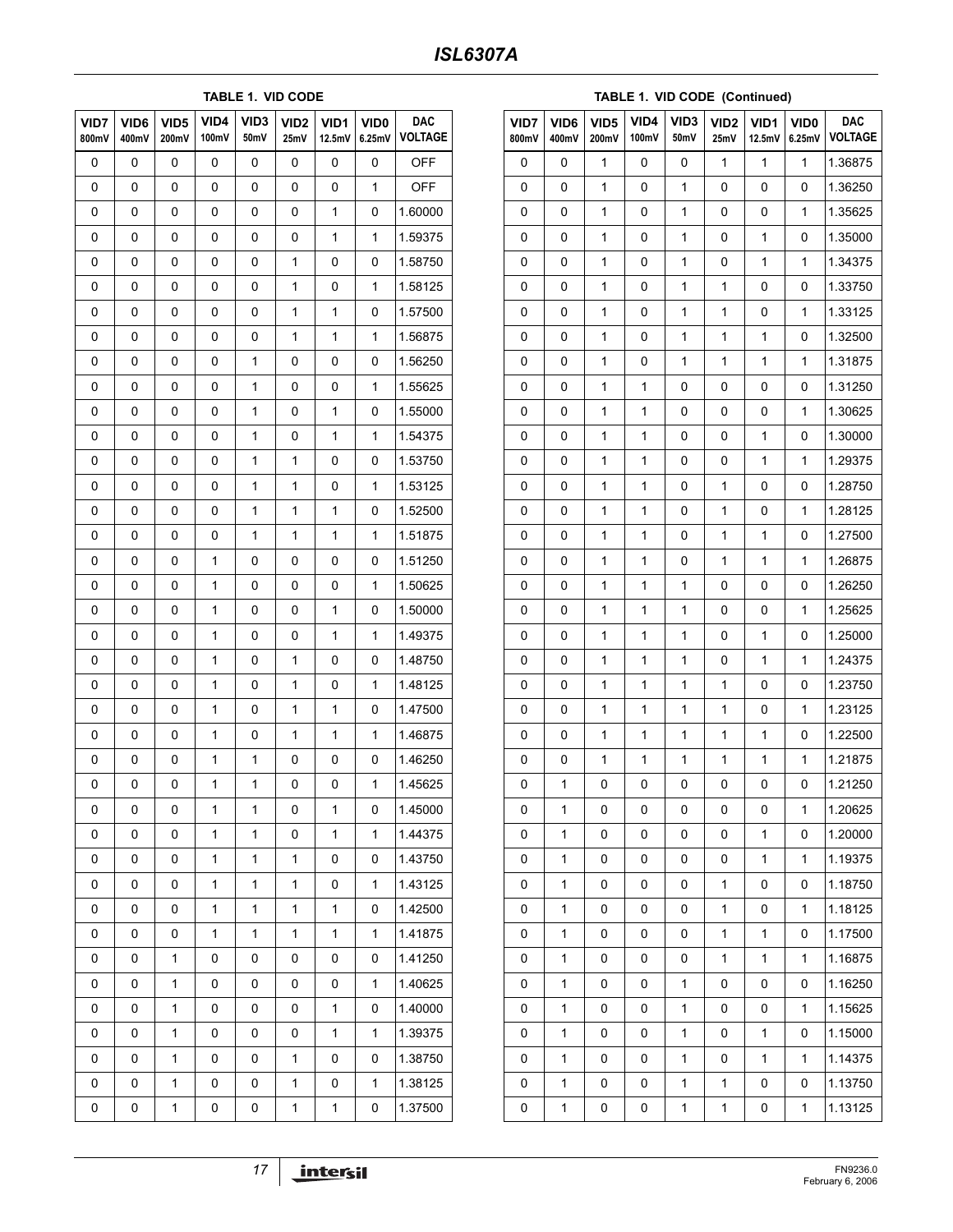#### **TABLE 1. VID CODE (Continued)**

| VID7<br>800mV | VID <sub>6</sub><br>400mV | VID <sub>5</sub><br>200mV | VID4<br>100mV | VID <sub>3</sub><br>50mV | VID <sub>2</sub><br>25mV | VID1<br>12.5mV | VID <sub>0</sub><br>6.25mV | <b>DAC</b><br><b>VOLTAGE</b> |
|---------------|---------------------------|---------------------------|---------------|--------------------------|--------------------------|----------------|----------------------------|------------------------------|
| 0             | $\mathbf{1}$              | 0                         | 0             | $\mathbf{1}$             | 1                        | $\mathbf{1}$   | $\pmb{0}$                  | 1.12500                      |
| 0             | 1                         | 0                         | 0             | 1                        | 1                        | 1              | 1                          | 1.11875                      |
| 0             | 1                         | 0                         | 1             | 0                        | 0                        | 0              | 0                          | 1.11250                      |
| 0             | $\mathbf 1$               | 0                         | $\mathbf 1$   | 0                        | 0                        | 0              | $\mathbf 1$                | 1.10625                      |
| 0             | 1                         | 0                         | 1             | 0                        | 0                        | 1              | 0                          | 1.10000                      |
| 0             | 1                         | 0                         | 1             | 0                        | 0                        | 1              | 1                          | 1.09375                      |
| 0             | $\mathbf 1$               | 0                         | $\mathbf 1$   | 0                        | $\mathbf 1$              | 0              | 0                          | 1.08750                      |
| 0             | 1                         | 0                         | 1             | 0                        | 1                        | 0              | 1                          | 1.08125                      |
| 0             | 1                         | 0                         | 1             | 0                        | 1                        | 1              | 0                          | 1.07500                      |
| 0             | $\mathbf 1$               | 0                         | $\mathbf 1$   | 0                        | $\mathbf 1$              | $\mathbf 1$    | $\mathbf 1$                | 1.06875                      |
| 0             | 1                         | 0                         | 1             | 1                        | 0                        | 0              | 0                          | 1.06250                      |
| 0             | 1                         | 0                         | 1             | $\mathbf{1}$             | 0                        | 0              | 1                          | 1.05625                      |
| 0             | $\mathbf 1$               | 0                         | $\mathbf 1$   | $\mathbf 1$              | 0                        | $\mathbf 1$    | 0                          | 1.05000                      |
| 0             | 1                         | 0                         | 1             | 1                        | 0                        | 1              | 1                          | 1.04375                      |
| 0             | 1                         | 0                         | 1             | $\mathbf{1}$             | 1                        | 0              | 0                          | 1.03750                      |
| 0             | $\mathbf 1$               | 0                         | $\mathbf 1$   | $\mathbf 1$              | $\mathbf 1$              | 0              | 1                          | 1.03125                      |
| 0             | 1                         | 0                         | 1             | 1                        | 1                        | 1              | 0                          | 1.02500                      |
| 0             | 1                         | 0                         | 1             | $\mathbf{1}$             | 1                        | 1              | 1                          | 1.01875                      |
| 0             | $\mathbf 1$               | 1                         | 0             | 0                        | 0                        | 0              | 0                          | 1.01250                      |
| 0             | 1                         | 1                         | 0             | 0                        | 0                        | 0              | 1                          | 1.00625                      |
| 0             | 1                         | 1                         | 0             | 0                        | 0                        | 1              | 0                          | 1.00000                      |
| 0             | $\mathbf 1$               | 1                         | 0             | 0                        | 0                        | $\mathbf 1$    | 1                          | 0.99375                      |
| 0             | 1                         | 1                         | 0             | 0                        | 1                        | 0              | 0                          | 0.98750                      |
| 0             | 1                         | 1                         | 0             | 0                        | 1                        | 0              | 1                          | 0.98125                      |
| 0             | $\mathbf 1$               | 1                         | 0             | 0                        | $\mathbf{1}$             | $\mathbf{1}$   | 0                          | 0.97500                      |
| 0             | 1                         | 1                         | 0             | 0                        | 1                        | 1              | 1                          | 0.96875                      |
| 0             | 1                         | 1                         | 0             | 1                        | 0                        | 0              | 0                          | 0.96250                      |
| 0             | $\mathbf 1$               | 1                         | 0             | 1                        | 0                        | 0              | $\mathbf{1}$               | 0.95625                      |
| 0             | 1                         | 1                         | 0             | 1                        | 0                        | 1              | 0                          | 0.95000                      |
| 0             | 1                         | 1                         | 0             | 1                        | 0                        | $\mathbf{1}$   | $\mathbf{1}$               | 0.94375                      |
| 0             | $\mathbf 1$               | 1                         | 0             | 1                        | 1                        | 0              | 0                          | 0.93750                      |
| 0             | 1                         | 1                         | 0             | 1                        | 1                        | 0              | 1                          | 0.93125                      |
| 0             | 1                         | 1                         | 0             | $\mathbf{1}$             | 1                        | $\mathbf{1}$   | 0                          | 0.92500                      |
| 0             | $\mathbf 1$               | 1                         | 0             | 1                        | $\mathbf{1}$             | $\mathbf 1$    | $\mathbf 1$                | 0.91875                      |
| 0             | 1                         | 1                         | 1             | 0                        | 0                        | 0              | 0                          | 0.91250                      |
| 0             | 1                         | 1                         | 1             | 0                        | 0                        | 0              | $\mathbf{1}$               | 0.90625                      |
| 0             | $\mathbf 1$               | 1                         | 1             | 0                        | 0                        | $\mathbf{1}$   | 0                          | 0.90000                      |
| 0             | 1                         | 1                         | 1             | 0                        | 0                        | 1              | 1                          | 0.89375                      |
| 0             | 1                         | 1                         | $\mathbf 1$   | 0                        | 1                        | 0              | 0                          | 0.88750                      |

#### **TABLE 1. VID CODE (Continued)**

| VID7<br>800mV | VID <sub>6</sub><br>400mV | VID5<br>200mV | VID4<br>100mV | VID <sub>3</sub><br>50mV | VID <sub>2</sub><br>25mV | VID <sub>1</sub><br>12.5mV | VID <sub>0</sub><br>6.25mV | <b>DAC</b><br><b>VOLTAGE</b> |
|---------------|---------------------------|---------------|---------------|--------------------------|--------------------------|----------------------------|----------------------------|------------------------------|
| 0             | 1                         | 1             | 1             | 0                        | 1                        | 0                          | 1                          | 0.88125                      |
| 0             | 1                         | 1             | 1             | 0                        | 1                        | 1                          | 0                          | 0.87500                      |
| 0             | 1                         | 1             | $\mathbf{1}$  | 0                        | 1                        | 1                          | 1                          | 0.86875                      |
| 0             | 1                         | 1             | 1             | 1                        | 0                        | 0                          | 0                          | 0.86250                      |
| 0             | 1                         | 1             | 1             | 1                        | 0                        | 0                          | 1                          | 0.85625                      |
| 0             | 1                         | 1             | $\mathbf{1}$  | 1                        | 0                        | 1                          | 0                          | 0.85000                      |
| 0             | 1                         | 1             | 1             | 1                        | 0                        | 1                          | 1                          | 0.84375                      |
| 0             | 1                         | 1             | 1             | 1                        | 1                        | 0                          | 0                          | 0.83750                      |
| 0             | 1                         | 1             | $\mathbf{1}$  | $\mathbf{1}$             | 1                        | 0                          | 1                          | 0.83125                      |
| 0             | 1                         | 1             | 1             | 1                        | 1                        | 1                          | 0                          | 0.82500                      |
| 0             | 1                         | 1             | 1             | 1                        | 1                        | 1                          | 1                          | 0.81875                      |
| 1             | 0                         | 0             | 0             | 0                        | 0                        | 0                          | 0                          | 0.81250                      |
| 1             | 0                         | 0             | 0             | 0                        | 0                        | 0                          | 1                          | 0.80625                      |
| 1             | 0                         | 0             | 0             | 0                        | 0                        | 1                          | 0                          | 0.80000                      |
| 1             | 0                         | 0             | 0             | 0                        | 0                        | 1                          | 1                          | 0.79375                      |
| 1             | 0                         | 0             | 0             | 0                        | 1                        | 0                          | 0                          | 0.78750                      |
| 1             | 0                         | 0             | 0             | 0                        | 1                        | 0                          | 1                          | 0.78125                      |
| 1             | 0                         | 0             | 0             | 0                        | 1                        | 1                          | 0                          | 0.77500                      |
| 1             | 0                         | 0             | 0             | 0                        | 1                        | 1                          | 1                          | 0.76875                      |
| 1             | 0                         | 0             | 0             | 1                        | 0                        | 0                          | 0                          | 0.76250                      |
| 1             | 0                         | 0             | 0             | $\mathbf{1}$             | 0                        | 0                          | 1                          | 0.75625                      |
| 1             | 0                         | 0             | 0             | 1                        | 0                        | 1                          | 0                          | 0.75000                      |
| 1             | 0                         | 0             | 0             | 1                        | 0                        | 1                          | 1                          | 0.74375                      |
| 1             | 0                         | 0             | 0             | $\mathbf{1}$             | 1                        | 0                          | 0                          | 0.73750                      |
| 1             | 0                         | 0             | 0             | 1                        | 1                        | 0                          | 1                          | 0.73125                      |
| 1             | 0                         | 0             | 0             | 1                        | 1                        | 1                          | 0                          | 0.72500                      |
| 1             | 0                         | 0             | 0             | 1                        | 1                        | 1                          | 1                          | 0.71875                      |
| 1             | 0                         | 0             | 1             | 0                        | 0                        | 0                          | 0                          | 0.71250                      |
| 1             | 0                         | 0             | 1             | 0                        | 0                        | 0                          | 1                          | 0.70625                      |
| 1             | 0                         | 0             | 1             | 0                        | 0                        | $\mathbf{1}$               | 0                          | 0.70000                      |
| 1             | 0                         | 0             | 1             | 0                        | 0                        | 1                          | 1                          | 0.69375                      |
| 1             | 0                         | 0             | 1             | 0                        | 1                        | 0                          | 0                          | 0.68750                      |
| 1             | 0                         | 0             | 1             | 0                        | 1                        | 0                          | 1                          | 0.68125                      |
| 1             | 0                         | 0             | 1             | 0                        | 1                        | 1                          | 0                          | 0.67500                      |
| 1             | 0                         | 0             | 1             | 0                        | 1                        | 1                          | 1                          | 0.66875                      |
| 1             | 0                         | 0             | 1             | 1                        | 0                        | 0                          | 0                          | 0.66250                      |
| 1             | 0                         | 0             | 1             | 1                        | 0                        | 0                          | 1                          | 0.65625                      |
| 1             | 0                         | 0             | 1             | 1                        | 0                        | 1                          | 0                          | 0.65000                      |
| 1             | 0                         | 0             | 1             | 1                        | 0                        | 1                          | 1                          | 0.64375                      |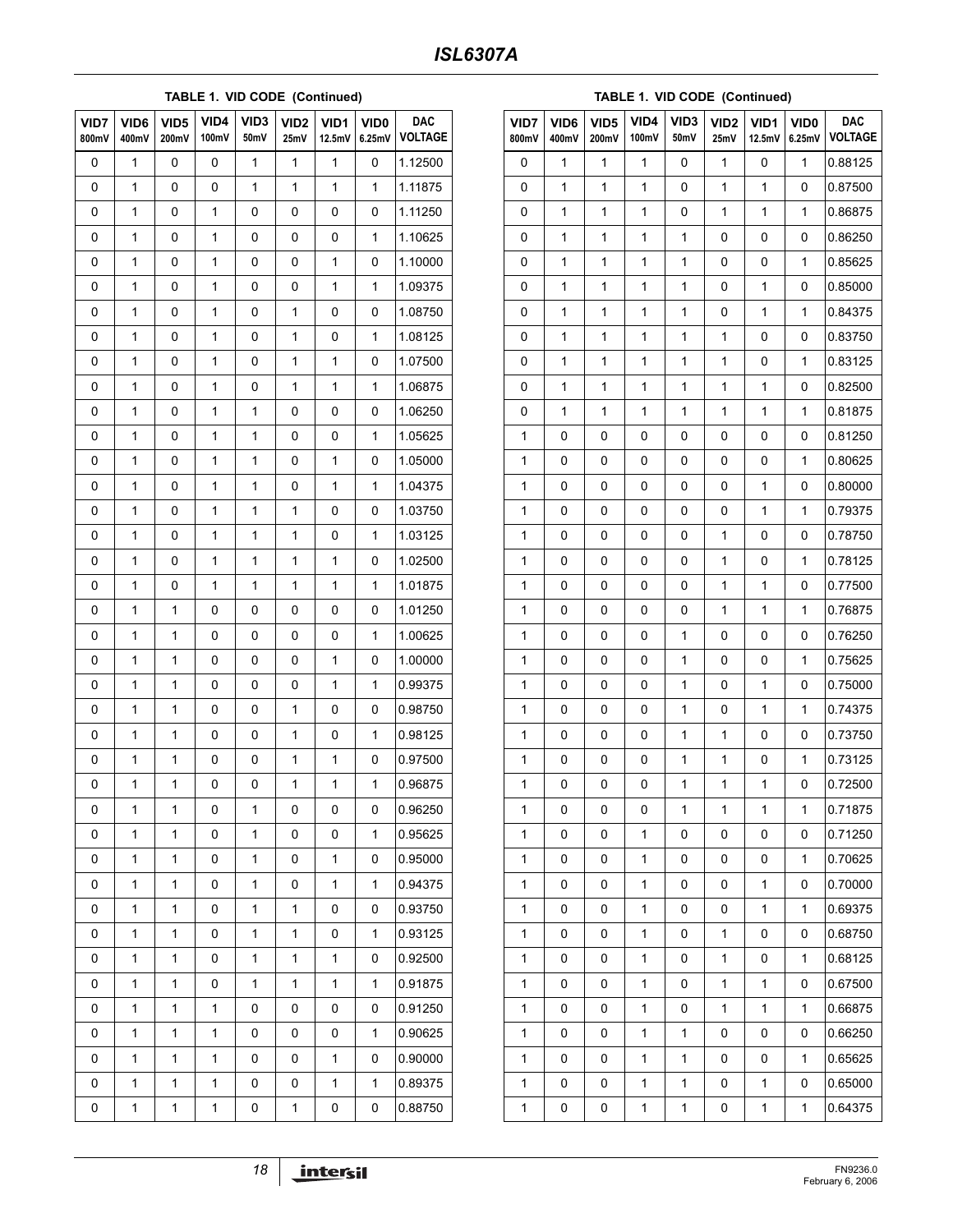| VID7<br>800mV | VID <sub>6</sub><br>400mV | VID <sub>5</sub><br>200mV | VID4<br>100mV | VID <sub>3</sub><br>50mV | VID <sub>2</sub><br>25mV | VID1<br>12.5mV | VID <sub>0</sub><br>6.25mV | <b>DAC</b><br><b>VOLTAGE</b> |
|---------------|---------------------------|---------------------------|---------------|--------------------------|--------------------------|----------------|----------------------------|------------------------------|
| $\mathbf{1}$  | 0                         | 0                         | $\mathbf{1}$  | $\mathbf{1}$             | 1                        | 0              | 0                          | 0.63750                      |
| 1             | $\overline{0}$            | $\overline{0}$            | $\mathbf{1}$  | $\mathbf{1}$             | $\mathbf{1}$             | 0              | 1                          | 0.63125                      |
| $\mathbf{1}$  | 0                         | 0                         | 1             | $\mathbf{1}$             | $\mathbf{1}$             | $\mathbf{1}$   | 0                          | 0.62500                      |
| $\mathbf{1}$  | 0                         | 0                         | 1             | $\mathbf{1}$             | $\mathbf{1}$             | $\mathbf{1}$   | $\mathbf{1}$               | 0.61875                      |
| 1             | 0                         | 1                         | 0             | 0                        | 0                        | 0              | 0                          | 0.61250                      |
| 1             | 0                         | $\mathbf{1}$              | 0             | 0                        | 0                        | 0              | $\mathbf{1}$               | 0.60625                      |
| 1             | $\overline{0}$            | $\mathbf{1}$              | 0             | 0                        | 0                        | $\mathbf{1}$   | 0                          | 0.60000                      |
| 1             | 0                         | 1                         | 0             | 0                        | 0                        | $\mathbf{1}$   | $\mathbf{1}$               | 0.59375                      |
| 1             | 0                         | $\mathbf{1}$              | 0             | 0                        | $\mathbf{1}$             | 0              | 0                          | 0.58750                      |
| 1             | 0                         | 1                         | 0             | 0                        | 1                        | 0              | 1                          | 0.58125                      |
| 1             | 0                         | $\mathbf{1}$              | 0             | 0                        | $\mathbf{1}$             | $\mathbf{1}$   | 0                          | 0.57500                      |
| 1             | 0                         | $\mathbf{1}$              | 0             | 0                        | $\mathbf{1}$             | $\mathbf{1}$   | $\mathbf{1}$               | 0.56875                      |
| 1             | 0                         | $\mathbf{1}$              | 0             | $\mathbf{1}$             | 0                        | 0              | 0                          | 0.56250                      |
| $\mathbf{1}$  | 0                         | 1                         | 0             | 1                        | 0                        | 0              | 1                          | 0.55625                      |
| $\mathbf{1}$  | 0                         | $\mathbf{1}$              | 0             | $\mathbf{1}$             | 0                        | $\mathbf{1}$   | 0                          | 0.55000                      |
| 1             | 0                         | 1                         | 0             | $\mathbf{1}$             | 0                        | $\mathbf{1}$   | 1                          | 0.54375                      |
| $\mathbf{1}$  | 0                         | $\mathbf{1}$              | 0             | $\mathbf{1}$             | $\mathbf{1}$             | 0              | 0                          | 0.53750                      |
| $\mathbf{1}$  | 0                         | 1                         | 0             | $\mathbf{1}$             | 1                        | 0              | $\mathbf{1}$               | 0.53125                      |
| 1             | 0                         | 1                         | 0             | $\mathbf{1}$             | 1                        | $\mathbf{1}$   | 0                          | 0.52500                      |
| $\mathbf{1}$  | 0                         | $\mathbf{1}$              | 0             | $\mathbf{1}$             | $\mathbf{1}$             | $\mathbf{1}$   | 1                          | 0.51875                      |
| 1             | 0                         | 1                         | 1             | 0                        | 0                        | 0              | 0                          | 0.51250                      |
| $\mathbf{1}$  | 0                         | 1                         | $\mathbf{1}$  | 0                        | 0                        | 0              | $\mathbf{1}$               | 0.50625                      |
| $\mathbf{1}$  | 0                         | 1                         | 1             | 0                        | 0                        | $\mathbf{1}$   | 0                          | 0.50000                      |
| 1             | 1                         | $\mathbf{1}$              | 1             | $\mathbf{1}$             | $\mathbf{1}$             | 1              | 0                          | <b>OFF</b>                   |
| $\mathbf 1$   | 1                         | 1                         | 1             | $\mathbf 1$              | $\mathbf{1}$             | $\mathbf 1$    | $\mathbf{1}$               | <b>OFF</b>                   |

**TABLE 1. VID CODE (Continued)**

In other cases, the designer may determine that a more cost-effective solution can be achieved by adding droop. Droop can help to reduce the output-voltage spike that results from fast load-current demand changes.

The magnitude of the spike is dictated by the ESR and ESL of the output capacitors selected. By positioning the no-load voltage level near the upper specification limit, a larger negative spike can be sustained without crossing the lower limit. By adding a well controlled output impedance, the output voltage under load can effectively be level shifted down so that a larger positive spike can be sustained without crossing the upper specification limit.

As shown in Figure 8, a current proportional to the average current in all active channels,  $I_{AVG}$ , flows from FB through a load-line regulation resistor,  $R_{FB}$ . The resulting voltage drop across  $R_{FB}$  is proportional to the output current, effectively creating an output voltage droop with a steady-state value

defined as

 $V_{\text{DROOP}} = I_{\text{AVG}} R_{\text{FB}}$  (EQ. 8)

The regulated output voltage is reduced by the droop voltage  $V_{\text{DROOP}}$ . The output voltage, as a function of load current, is derived by combining Equation 8 with the appropriate sample current expression defined by the current sense method employed.

$$
V_{OUT} = V_{REF} - V_{OFFSET} - \left(\frac{I_{OUT}}{N} \frac{R_X}{R_{ISEN}} R_{FB}\right)
$$
 (EQ.9)

 $V_{RFF}$  is the reference voltage and  $V_{OFS}$  is the programmed offset voltage.  $I_{\text{OUT}}$  is the total output current of the converter,  $R_{\text{ISFN}}$  is the sense resistor in the ISEN line, N is the number of active channels, and  $R_{FB}$  is the feedback resistor.  $R_X$  has a value of DCR, resistor or  $R_{DS(ON)}$ , or R<sub>SENSE</sub>, depending on the sensing method.

Therefore, the equivalent load-line impedance, i.e. Droop impedance, is equal to:

$$
R_{LL} = \frac{R_{FB}}{N} \frac{R_X}{R_{ISBN}}
$$
 (EQ. 10)

### *Output-Voltage Offset Programming*

The ISL6307A allows the designer to accurately adjust the offset voltage. When a resistor,  $R_{\text{OFS}}$ , is connected between OFS to VCC, the voltage across it is regulated to 1.6V. This causes a proportional current  $(I_{\Omega F}S)$  to flow into OFS. If  $R<sub>OFS</sub>$  is connected to ground, the voltage across it is regulated to 0.4V, and  $I<sub>OFS</sub>$  flows out of OFS. A resistor between DAC and REF, R<sub>REF</sub>, is selected so that the product ( $I_{OFS}$  x  $R_{OFS}$ ) is equal to the desired offset voltage. These functions are shown in Figure 9.

Once the desired output offset voltage has been determined, use the following formulas to set  $R_{\text{OFS}}$ :

For Positive Offset (connect  $R<sub>OFS</sub>$  to VCC):

$$
R_{\text{OFS}} = \frac{1.6 \times R_{\text{REF}}}{V_{\text{OFFSET}}}
$$
 (EQ. 11)

For Negative Offset (connect  $R<sub>OFS</sub>$  to GND):

$$
R_{\text{OFS}} = \frac{0.4 \times R_{\text{REF}}}{V_{\text{OFFSET}}}
$$
 (EQ. 12)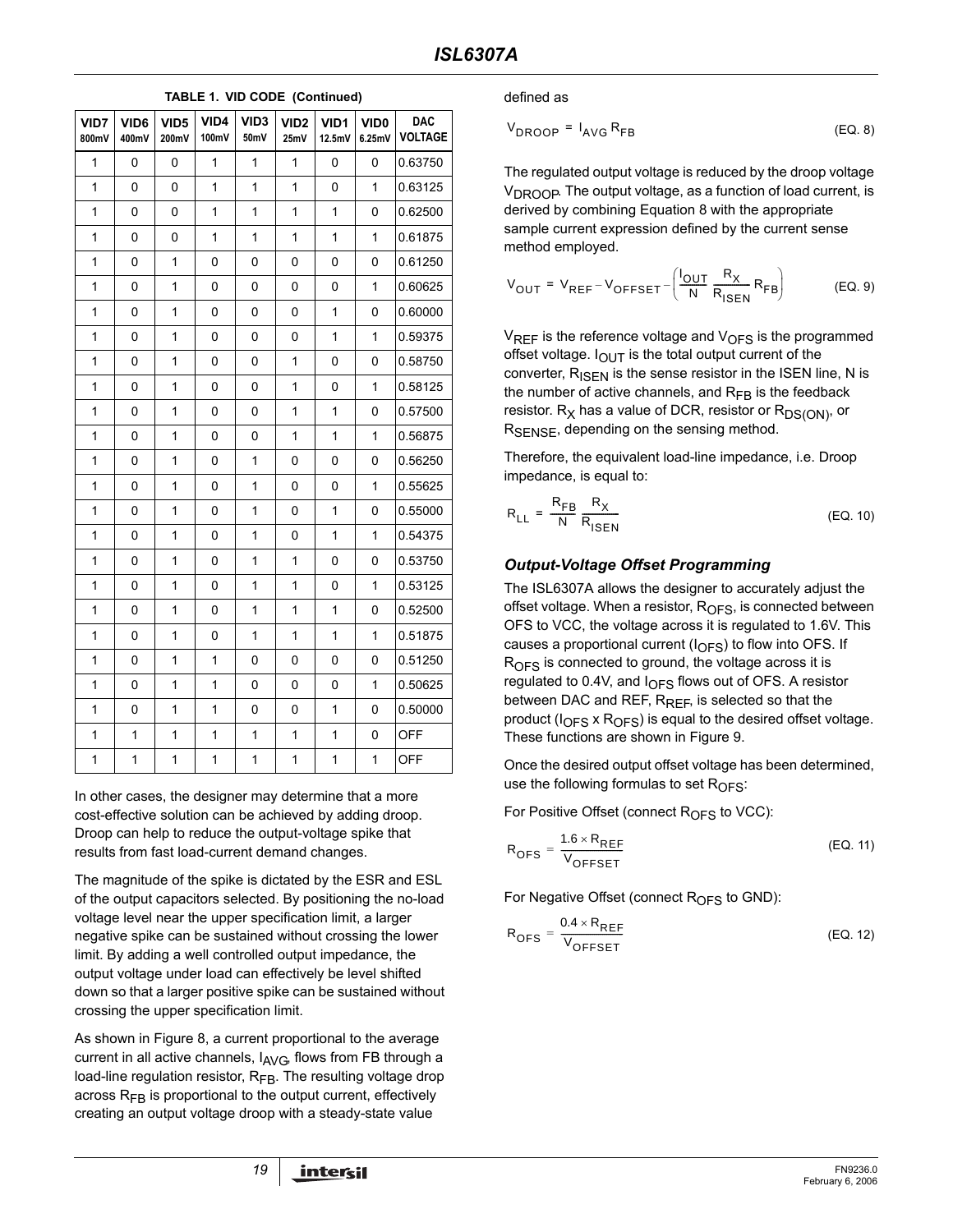

**FIGURE 9. OUTPUT VOLTAGE OFFSET PROGRAMMING WITH ISL6307A**

### *Dynamic VID*

Modern microprocessors need to make changes to their core voltage as part of normal operation. They direct the core-voltage regulator to do this by making changes to the VID inputs during regulator operation. The power management solution is required to monitor the DAC inputs and respond to on-the-fly VID changes in a controlled manner. Supervising the safe output voltage transition within the DAC range of the processor without discontinuity or disruption is a necessary function of the core-voltage regulator.

The ISL6307A checks the VID inputs six times every switching cycle. If the VID code is found to have been changed, the controller waits half of a complete cycle before executing a 12.5mV change. If during the half-cycle wait period, the difference between DAC level and the new VID code changes, no change is made. If the VID code is more than 1 bit higher or lower than the DAC (not recommended), the controller will execute 12.5mV changes six times per cycle until VID and DAC are equal. It is for this reason that it is important to carefully control the rate of VID stepping in 1 bit increments.

In order to ensure the smooth transition of output voltage during VID change, a VID step change smoothing network composed of R<sub>REF</sub> and C<sub>REF</sub> is required for an ISL6307A based voltage regulator (see Figure 8). The selection of RREF is based on the desired offset as detailed above in *Output-Voltage Offset Programming* section. The selection of  $C_{RFF}$  is based on the time duration for 1 bit VID change and the allowable delay time.

Assuming the microprocessor controls the VID change at 1 bit every  $T_{\text{VID}}$ , the relationship between the time constant of  $R_{RFF}$  and  $C_{RFF}$  network and  $T_{VID}$  is given by Equation 13.

$$
C_{REF}R_{REF} = T_{VID}
$$
 (EQ. 13)

### *Operation Initialization*

Prior to converter initialization, proper conditions must exist on the enable inputs and VCC. When the conditions are met, the controller begins soft-start. Once the output voltage is within the proper window of operation, VR\_RDY asserts a logic 1.



**FIGURE 10. POWER SEQUENCING USING THRESHOLD-SENSITIVE ENABLE (EN) FUNCTION**

### *Enable and Disable*

While in shutdown mode, the PWM outputs are held in a high-impedance state to assure the drivers remain off. The following input conditions must be met before the ISL6307A is released from shutdown mode.

- 1. The bias voltage applied at VCC must reach the internal power-on reset (POR) rising threshold. Once this threshold is reached, proper operation of all aspects of the ISL6307A is guaranteed. Hysteresis between the rising and falling thresholds assure that once enabled, the ISL6307A will not inadvertently turn off unless the bias voltage drops substantially (see *Electrical Specifications*).
- 2. The ISL6307A features an enable input (EN\_PWR) for power sequencing between the controller bias voltage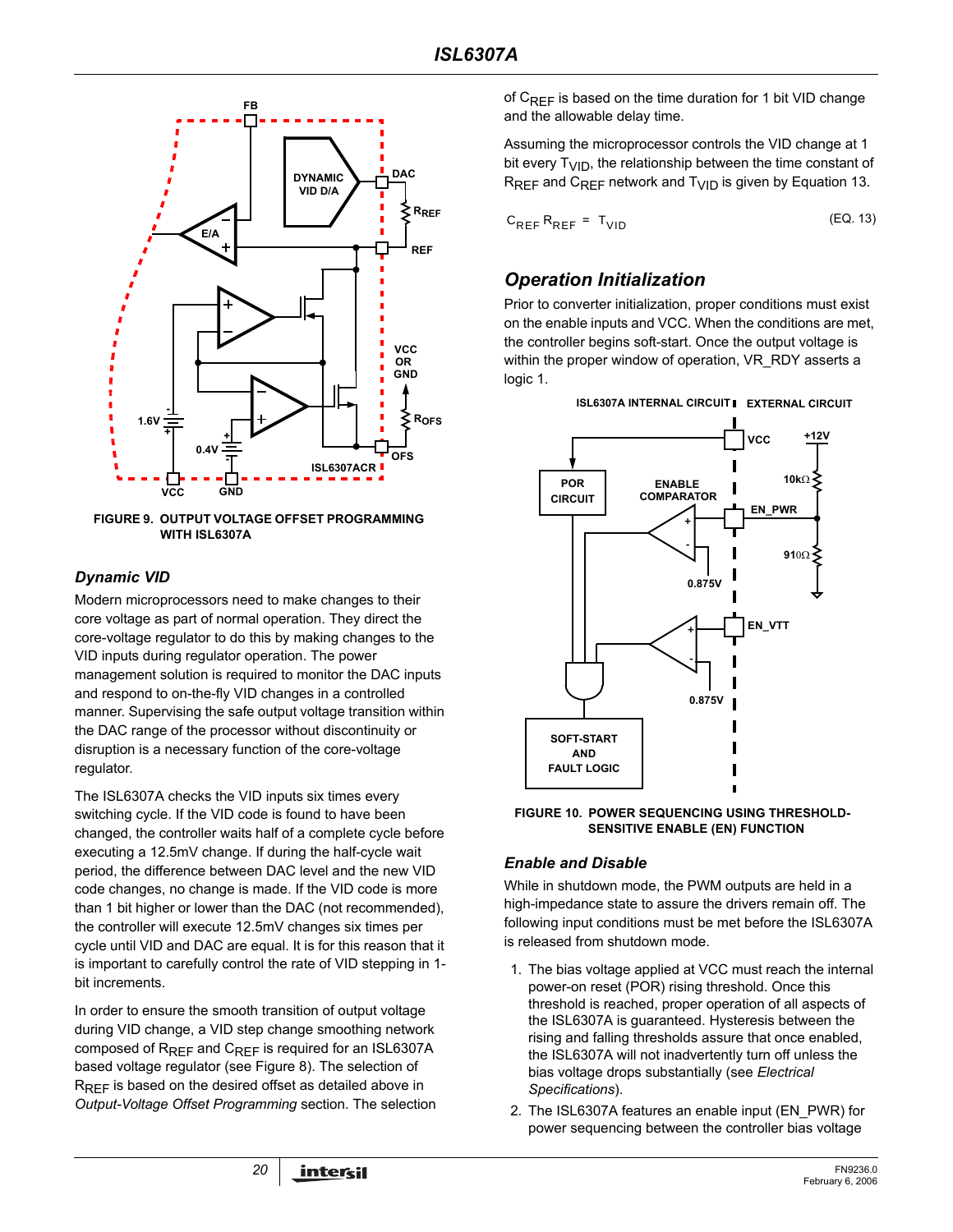and another voltage rail. The enable comparator holds the ISL6307A in shutdown until the voltage at EN\_PWR rises above 0.875V. The enable comparator has about 130mV of hysteresis to prevent bounce. It is important that the driver ICs reach their POR level before the ISL6307A becomes enabled. The schematic in Figure 10 illustrates the sequencing of the ISL6307A with the ISL66xx family of Intersil MOSFET drivers, which require 12V bias.

3. The voltage on EN\_VTT must be higher than 0.875V to enable the controller. This pin is typically connected to the output of VTT VR.

When all conditions above are satisfied, ISL6307A begins the soft-start and ramps the output voltage to 1.1V first. After remaining at 1.1V for a fixed delay time, ISL6307A reads the VID code at the VID input pins. If the VID code is valid, ISL6307A will regulate the output to the final VID setting. If the VID code is an OFF code, ISL6307A will shut down. Cycling Vcc, EN\_PWR or EN\_VTT is needed to restart.

### *Soft-Start*

ISL6307A based VR has four periods during soft-start, as shown in Figure 11. After Vcc, EN\_VTT and EN\_PWR reach their POR and enable thresholds, there's a fixed delay period TD1. After this delay period, the VR will begin first soft-start ramp until the output voltage reaches 1.1V, Vboot voltage. Then, the controller will regulate the VR voltage at 1.1V for another fixed period, TD3. At the end of TD3 period, ISL6307A will read the VID signals. If the VID code is valid, ISL6307A will initiate the second soft-start ramp until the voltage reaches the VID voltage minus offset voltage.

The soft-start time is the sum of the four periods as shown in the following equation.

$$
T_{SS} = TD1 + TD2 + TD3 + TD4
$$
 (EQ. 14)

TD1 is the fixed delay with typical value as 1.36ms. TD3 is determined by the fixed 85µs time plus the time to obtain valid VID voltage. If the VID is valid before the output reaches the 1.1V, the minimum time to check the VID input is 500ns. Therefore, the minimum TD3 is about 86µs.

During TD2 and TD4, ISL6307A digitally controls the DAC voltage change at 6.25mV per step. The time for each step is determined by the frequency of the soft-start oscillator which is defined by the resistor Rss from SS pin to GND. The two soft-start ramp times, TD2 and TD4, can be calculated based on the following equations.

$$
TD2 = \frac{1.1 \times R_{SS}}{6.25 \times 25} (\mu s)
$$
 (EQ. 15)

$$
TD4 = \frac{(V_{VID} - 1.1) \times R_{SS}}{6.25 \times 25} (\mu s)
$$
 (EQ. 16)

For example, when VID is set to 1.5V and Rss is set at 100kΩ, the first soft-start ramp time TD2 will be 704µs and the second soft-start ramp time TD4 will be 256µs.



**FIGURE 11. SOFT-START WAVEFORMS**

### *Fault Monitoring and Protection*

The ISL6307A actively monitors output voltage and current to detect fault conditions. Fault monitors trigger protective measures to prevent damage to a microprocessor load. One common power good indicator is provided for linking to external system monitors. The schematic in Figure 12 outlines the interaction between the fault monitors and the power good signal, VR\_RDY.

### *VR\_RDY Signal*

The VR\_RDY pin is an open-drain logic output to indicate that the soft-start period has completed and the output voltage is within the regulated range. VR\_RDY is pulled low during shutdown and releases high after a successful softstart and a delay time, TD5. TD5 is typically 85µs. VR\_RDY will be pulled low when an undervoltage or overvoltage condition is detected, or the controller is disabled by a reset from EN\_PWR, EN\_VTT, POR, or a VID OFF-code.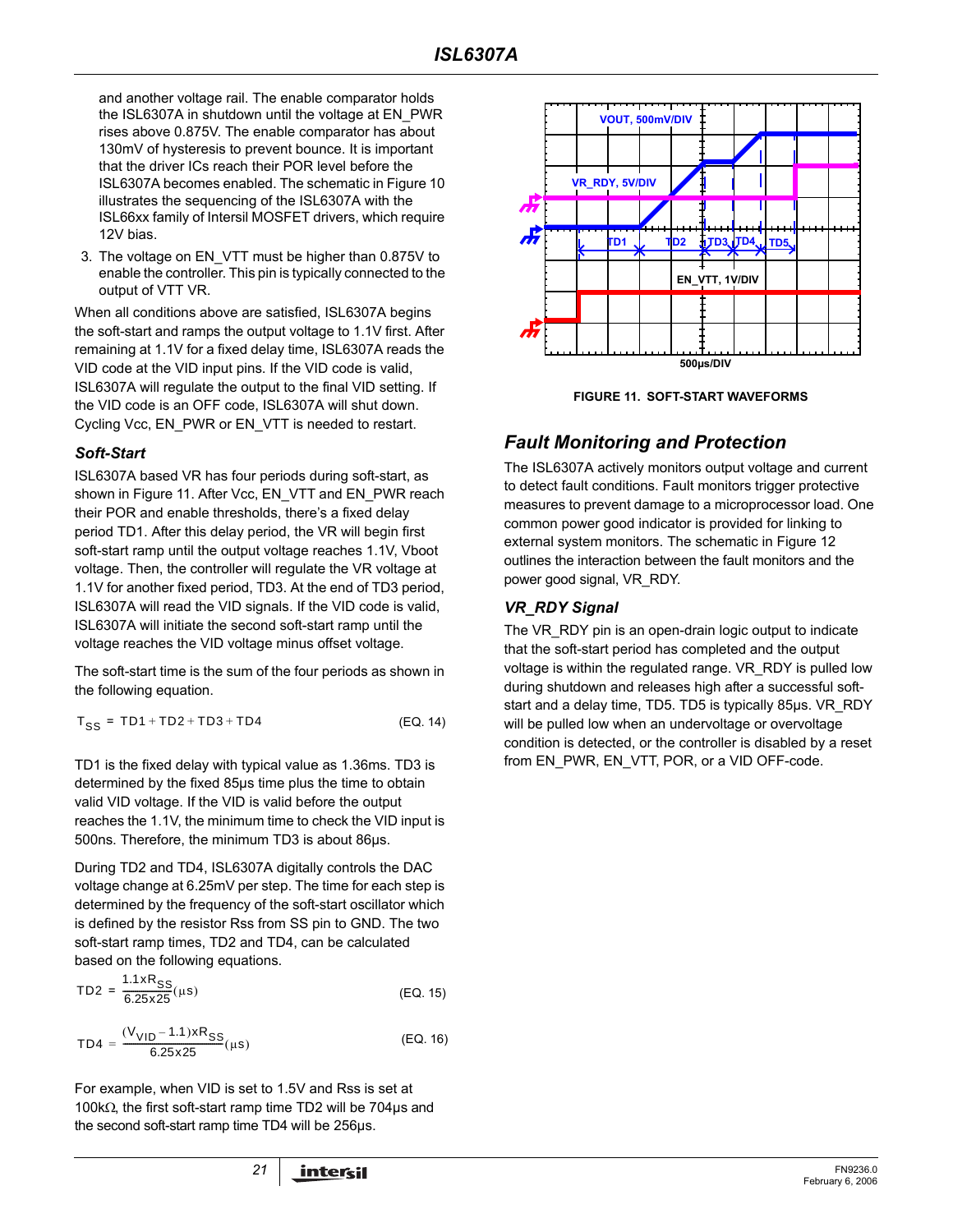

**FIGURE 12. POWER GOOD AND PROTECTION CIRCUITRY**

### *Undervoltage Detection*

The undervoltage threshold is set at 50% of the VID voltage. When the output voltage at VSEN is below the undervoltage threshold, VR\_RDY gets pulled low. When the output voltage comes back to 60% of the VID voltage, VR\_RDY will return back to high.

### *Overvoltage Protection*

Regardless of the VR being enabled or not, the over voltage protection (OVP) circuit will be active after its POR. The OVP thresholds are different under different operation conditions. When VR is not enabled and before the second soft-start. the OVP threshold is 1.275V. Once the controller detects a valid VID input, the OVP trip point will be changed to the VID voltage plus 175mV.

Two actions are taken by the ISL6307A to protect the microprocessor load when an overvoltage condition occurs.

At the inception of an overvoltage event, all PWM outputs are commanded low instantly (less than 20ns) until the voltage at VDIFF falls below 0.4V. This causes the Intersil drivers to turn on the lower MOSFETs and pull the output voltage below a level that might cause damage to the load. The PWM outputs remain low until VDIFF falls below 0.4V, and then PWM signals enter a high-impedance state. The Intersil drivers respond to the high-impedance input by turning off both upper and lower MOSFETs. If the overvoltage condition reoccurs, the ISL6307A will again command the lower MOSFETs to turn on. The ISL6307A will continue to protect the load in this fashion as long as the overvoltage condition recurs.

Once an overvoltage condition is detected, normal PWM operation ceases until the ISL6307A is reset. Cycling the voltage on EN\_PWR, EN\_VTT or VCC below the PORfalling threshold will reset the controller. Cycling the VID codes will not reset the controller.

### *Overcurrent Protection*

ISL6307A has two levels of overcurrent protection. Each phase is protected from a sustained overcurrent condition on a delayed basis, while the combined phase currents are protected on an instantaneous basis.

In instantaneous protection mode, the ISL6307A takes advantage of the proportionality between the load current and the average current,  $I_{AVG}$ , to detect an overcurrent condition. See the *Channel-Current Balance* section for more detail on how the average current is measured. The average current is continually compared with a constant 100µA reference current, as shown in Figure 12. Once the average current exceeds the reference current, a comparator triggers the converter to shutdown.

In individual overcurrent protection mode, the ISL6307A continuously compares the current of each channel with the same 100µA reference current. If any channel current exceeds the reference current continuously for eight consecutive cycles, the comparator triggers the converter to shutdown.

The overcurrent protection level for the above two OCP modes can be adjusted by changing the value of current sensing resistors. In addition, ISL6307A can also adjust the average OCP threshold level by adjusting the value of the resistor from IOUT to GND, as seen in Figure 12. This provides additional safety for the voltage regulator.

The following equation can be used to calculate the value of the resistor  $R_{\text{IOUT}}$  based on the desired OCP level  $I_{\text{AVG}}$ OCP<sub>2</sub>.

$$
R_{\text{IOUT}} = \frac{2}{I_{\text{AVG, OCP2}}} \tag{Eq. 17}
$$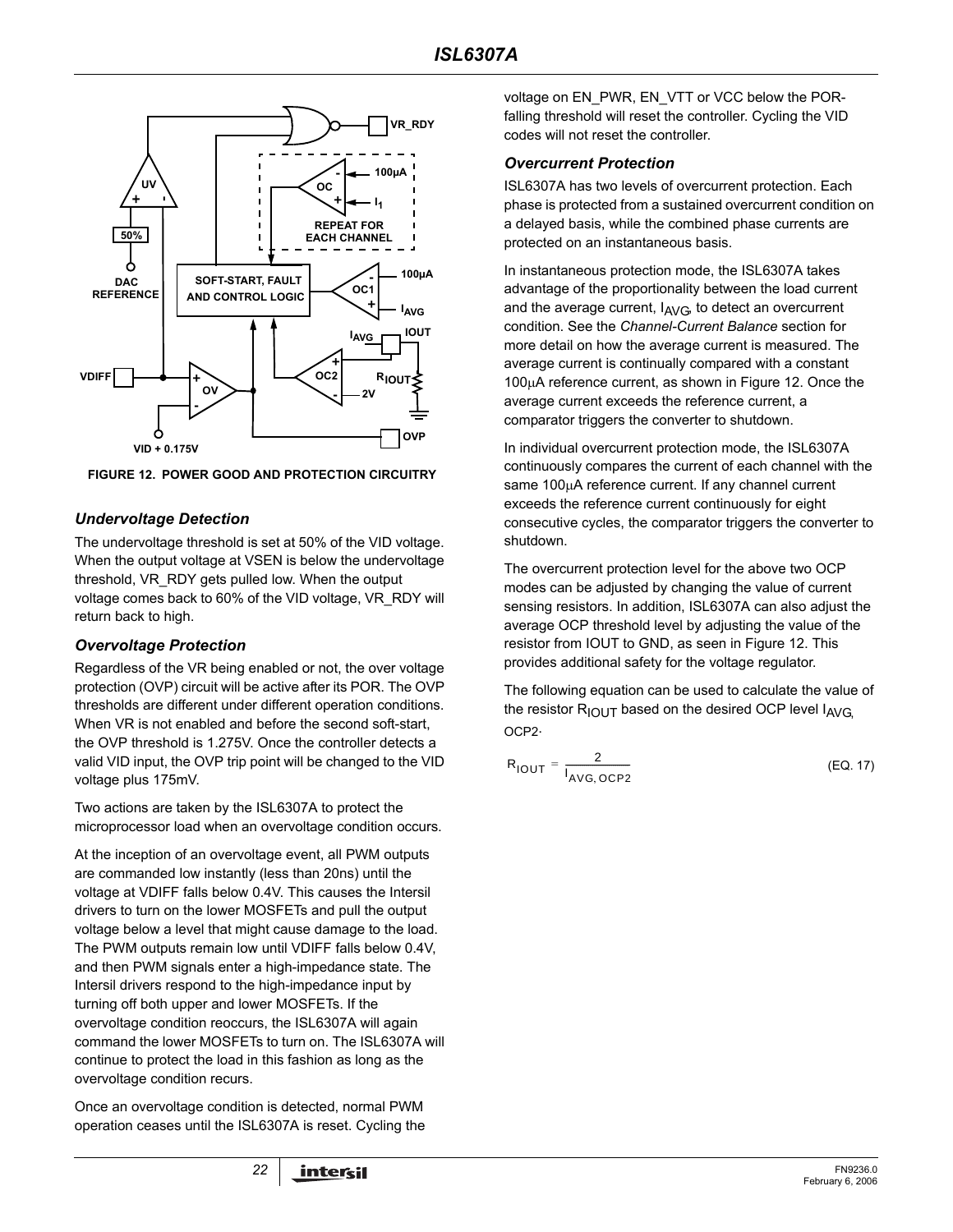

**FIGURE 13. OVERCURRENT BEHAVIOR IN HICCUP MODE. FSW = 500kHz**

At the beginning of overcurrent shutdown, the controller places all PWM signals in a high-impedance state within 20ns, commanding the Intersil MOSFET driver ICs to turn off both upper and lower MOSFETs. The system remains in this state for a period of 4096 switching cycles. If the controller is still enabled at the end of this waiting period, it will attempt a soft-start. If the fault remains, the trip-retry cycles will continue indefinitely (as shown in Figure 13) until either the controller is disabled or the fault is cleared. Note, the energy delivered during trip-retry cycling is much less than during full-load operation. There is no thermal hazards during this kind of operation.



**FIGURE 14. DRVEN WAVEFORM AT STARTUP**

### *Driver Enable Output*

The ISL6307A has a driver enable output pin, DRVEN. DRVEN is designed for applications where ISL6307A need to work with drivers that can not recognize three-state PWM input.

In normal operation, DRVEN remains low until ISL6307A begins soft-start ramp and then is pulled high (Figure 14). When an overcurrent event occurs, DRVEN is pulled low instantly, less than 20ns, to disable the driver so that both upper and lower FETs turn off (Figure 15). During an overvoltage condition, DRVEN remains high to allow the drivers to turn on the lower FETs to discharge the energy stored in the output inductor. Once the output voltage is reduced to 0.4V, DRVEN is pulled low, as shown in Figure 16.



**FIGURE 15. DRVEN DURING OVERCURRENT OPERATION**



**FIGURE 16. DRVEN DURING OVERVOLTAGE OPERATION**

There's no need to use DRVEN when ISL6307A is used with Intersil's 12V drivers, such as ISL6612 and ISL6614. For drivers such as ISL6609 and ISL6605, DRVEN output of ISL6307A can be connected to the EN pin of the driver.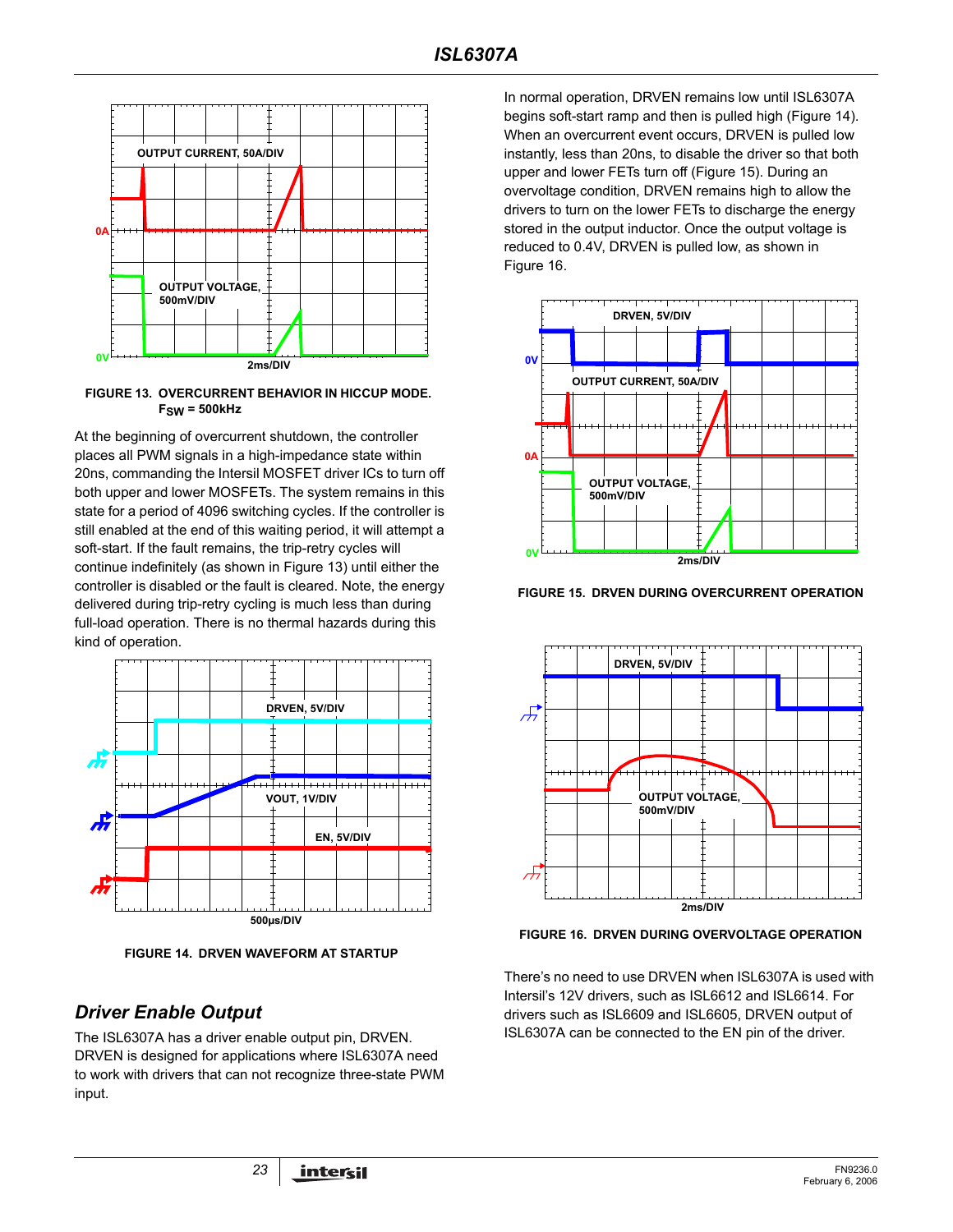### *Current Sense Output*

The ISL6307A has two current sense output pins, IDROOP and IOUT and they are identical. In a typical application where load-line is required, the IDROOP pin is connected to the FB pin. The IOUT pin was designed for load current measurement. As shown in typical application schematics on pages [4](#page-3-0) to [7](#page-6-0), load current information can be obtained by measuring the voltage at IOUT pin with a resistor connected to ground. When the programmable temperature compensation function of ISL6307A is properly used, the output current at IOUT pin is proportional to load current, as shown in Figure 17.



**FIGURE 17. VOLTAGE AT IOUT PIN WITH ARESISTOR TO GND WHEN LOAD CURRENT CHANGES**

## *Thermal Monitoring (VR\_HOT/VR\_FAN)*

There are two thermal signals to indicate the temperature status of the voltage regulator: VR\_HOT and VR\_FAN. Both VR\_FAN and VR\_HOT are open-drain outputs, and external pull-up resistors are required.

VR\_FAN indicates that the temperature of the voltage regulator is high and more cooling airflow is needed. VR\_HOT can be used to inform the system that the temperature of the voltage regulator is too high and the CPU should reduce its power consumption. VR\_HOT may be tied to the CPU's PROCHOT# signal.

The diagram of thermal monitoring function block is shown in Figure 18. One NTC resistor should be placed close to the power stage of the voltage regulator to sense the operational temperature, and one pull-up resistor is needed to form the voltage divider for the TM pin. As the temperature of the power stage increases, the resistance of the NTC will reduce, resulting in the reduced voltage at the TM pin. Figure 19 shows the TM voltage over temperature for a typical design with a recommended 6.8kΩ NTC (P/N: NTHS0805N02N6801 from Vishay) and 1kΩ resistor RTM1.

Those numbers are recommended for accurate temperature compensation.

There are two comparators with hysteresis to compare the TM pin voltage to the fixed thresholds for VR\_FAN and VR\_HOT signals, respectively. VR\_FAN is set high when TM is lower than 33% of Vcc, and is pulled to GND when TM increases to above 39% of Vcc. VR\_HOT is set high when TM goes below 28% of Vcc, and is pulled to GND when TM goes back to above 33% of Vcc. Figure 20 shows operation of thermal monitoring and indication.



**FIGURE 18. BLOCK DIAGRAM OF THERMAL MONITORING FUNCTION**



**FIGURE 19. THE RATIO OF TM VOLTAGE TO NTC TEMPERATURE WITH RECOMMENDED PARTS**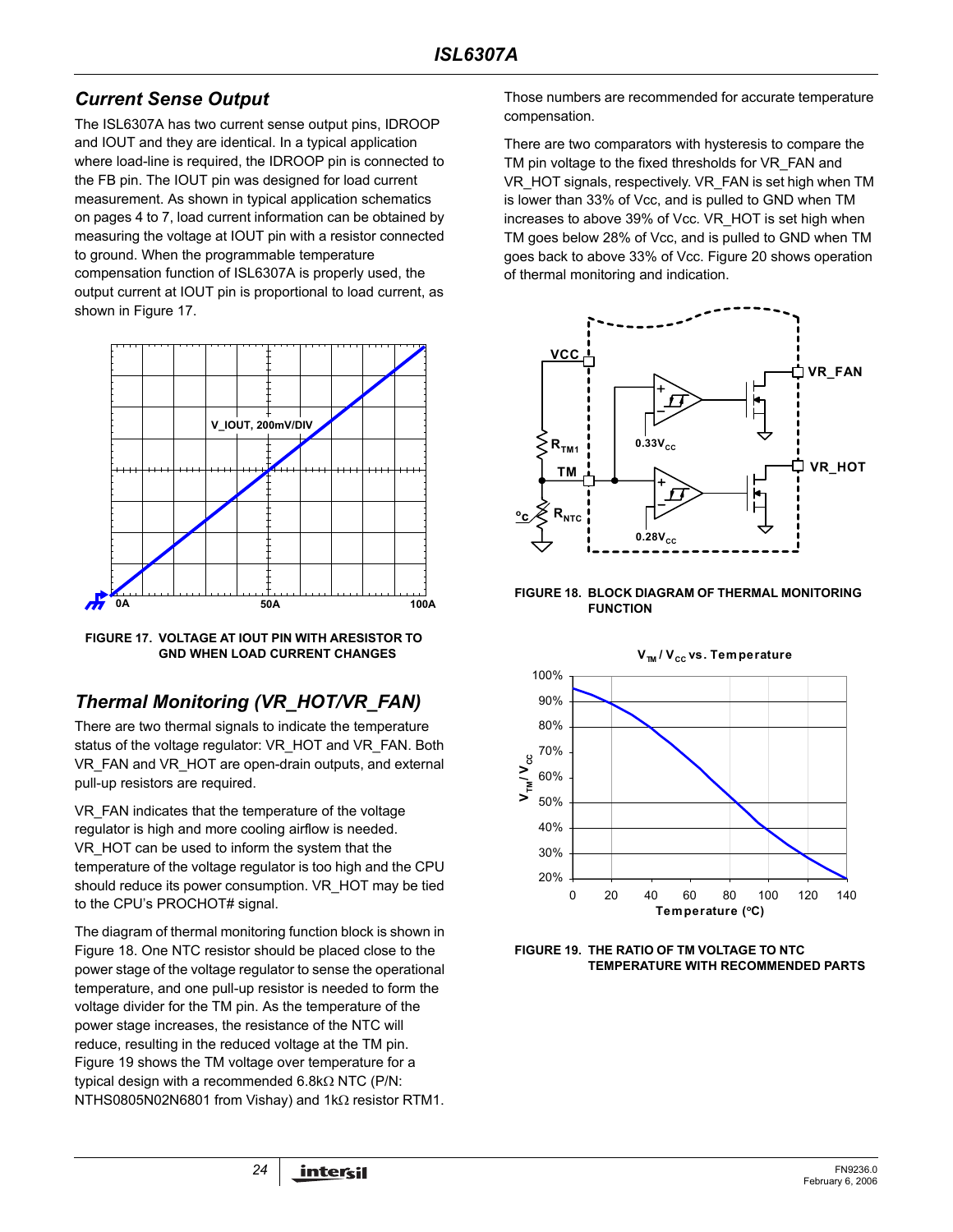

**FIGURE 20. VR\_HOTAND VR\_FAN SIGNAL VS TM VOLTAGE**

Based on the NTC temperature characteristics and the desired threshold of VR\_HOT, the pull-up resistor  $R<sub>TM1</sub>$  of the TM pin is given by:

$$
R_{TM1} = 2.75 \times R_{NTC(T3)}
$$
 (EQ. 18)

 $R_{NTC(T3)}$  is the NTC resistance at the VR\_HOT threshold temperature T3.

The NTC resistance at the set point T2 and release point T1 of VR\_FAN can be calculated as:

$$
R_{NTC(T2)} = 1.267 \times R_{NTC(T3)}
$$
 (EQ. 19)

$$
R_{NTC(T1)} = 1.644 \times R_{NTC(T3)}
$$
 (EQ. 20)

With the NTC resistance value obtained from Equations [19](#page-24-0) & [20,](#page-24-1) the temperature T2 and T1 can be found from the NTC datasheet.

## *Temperature Compensation*

ISL6307A supports inductor DCR sensing, MOSFET R<sub>DS(ON)</sub> sensing, or resistive sensing techniques. Both inductor DCR and MOSFET  $R_{DS(ON)}$  have positive temperature coefficient, which is about +0.38%/°C. Because the voltage across the inductor or MOSFET is sensed for output current information, the sensed current has the same positive temperature coefficient as the inductor DCR or MOSFET R<sub>DS(ON)</sub>.

In order to obtain the correct current information, there should be a way to correct the temperature impact on the current sense component. ISL6307A provides two methods: integrated temperature compensation and external temperature compensation.

### *Integrated Temperature Compensation*

When TCOMP voltage is equal or greater than Vcc/15, ISL6307A will utilize the voltage at TM and TCOMP pins to compensate the temperature impact on the sensed current. The block diagram of this function is shown in Figure 21.



**TEMPERATURE COMPENSATION**

When the TM NTC is placed close to the current sense component (inductor or MOSFET), the temperature of the NTC will track the temperature of the current sense component. Therefore, the TM voltage can be utilized to obtain the temperature of the current sense component.

<span id="page-24-1"></span><span id="page-24-0"></span>ISL6307A converts the TM pin voltage to a 6-bit TM digital signal for temperature compensation. With the non-linear A/D converter of ISL6307A, TM digital signal is linearly proportional to the NTC temperature. For accurate temperature compensation, the ratio of the TM voltage to the NTC temperature of the practical design should be similar to that in Figure 19.

Depending on the location of the NTC and the air flow, the NTC may be cooler or hotter than the current sense component. TCOMP voltage can be utilized to correct the temperature difference between NTC and the current sense component. When a different NTC type or different voltage divider is used for the TM function, TCOMP voltage can also be used to compensate for the difference between the recommended TM voltage curve in Figure 20 and that of the actual design. ISL6307A converts the TCOMP pin voltage to a 4-bit TCOMP digital signal as the TCOMP factor N.

TCOMP factor N is an integer between 0 and 15. The integrated temperature compensation function is disabled for  $N = 0$ . For  $N = 4$ , the NTC temperature is equal to the temperature of the current sense component. For N < 4, the NTC is hotter than the current sense component. The NTC is cooler than the current sense component for  $N > 4$ . When N > 4, the larger the TCOMP factor N, the larger the difference between the NTC temperature and the temperature of the current sense component.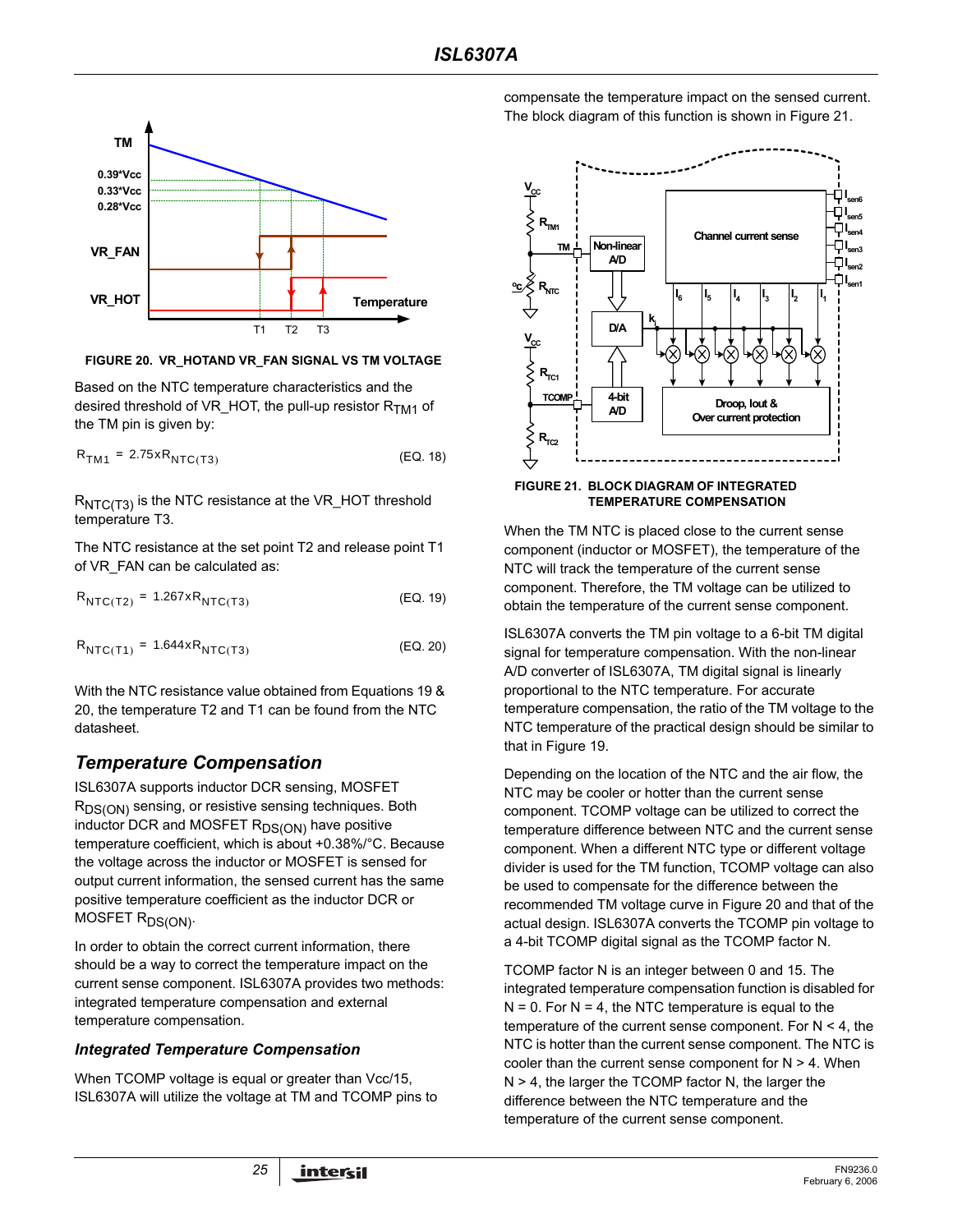ISL6307A multiplexes the TCOMP factor N with the TM digital signal to obtain the adjustment gain to compensate the temperature impact on the sensed channel current. The compensated channel current signal is used for droop and overcurrent protection functions.

#### *Design procedure:*

- 1. Properly choose the voltage divider for TM to match the TM voltage vs. temperature curve with the recommended curve in Figure 19.
- 2. Run the actual board under the full load and the desired cooling conditions.
- 3. After the board reaches the thermal steady state, record the temperature  $(T<sub>CSC</sub>)$  of the current sense component (inductor or MOSFET) and TM voltage and Vcc.
- 4. Use the following equation to calculate the resistance of the TM NTC, and find out the corresponding NTC temperature  $T<sub>NTC</sub>$  from the NTC datasheet.

$$
R_{\text{NTC}(T_{\text{NTC}})} = \frac{V_{\text{TM}} \times R_{\text{TM1}}}{V_{\text{CC}} - V_{\text{TM}}}
$$
 (EQ. 21)

5. Use the following equation to calculate the TCOMP factor N.

$$
N = \frac{209x(T_{CSC} - T_{NTC})}{3xT_{NTC} + 400} + 4
$$
 (EQ. 22)

- 6. Choose an integral number close to the above result for the TCOMP factor. If this factor is higher than 15, use N=15. If it is less than 1, use N=1.
- 7. Choose the pull-up resistor  $R_{TC1}$  (typical 10k $\Omega$ ).
- 8. If N=15, do not use the pull-down resistor  $R_{TC2}$ . Otherwise obtain  $R_{TC2}$  by the following equation.

$$
R_{TC2} = \frac{NxR_{TC1}}{15 - N}
$$
 (EQ. 23)

- 9. Run the actual board under full load again with the proper resistors to TCOMP.
- 10. Record the output voltage as V1 immediately after the output voltage is stable with the full load. Record the output voltage as V2 after the VR reaches the thermal steady state.
- 11. If the output voltage increases over 2mV as the temperature increases, i.e. V2-V1>2mV, reduce N and redesign  $R_{TC2}$ . If the output voltage decreases over 2mV as the temperature increases, i.e. V1-V2>2mV, increase N and redesign  $R_{TC2}$ .

The design spreadsheet is available for those calculations. Please contact Intersil to get the spreadsheet.

### *External Temperature Compensation*

By setting the voltage of TCOMP to 0, the integrated temperature compensation function is disabled. In this case,

an external temperature compensation network, as shown in Figure 22, can be used to cancel the temperature impact on the droop (i.e. load-line).



**FIGURE 22. TEMPERATURE COMPENSATION WITH EXTERNAL NTC NETWORK**

The sensed current will flow out of the IDROOP pin and develop the droop voltage across the resistor,  $R_{FB}$  between FB and VDIFF. If  $R_{FB}$  resistance reduces as the temperature increases, the temperature impact on the droop can be compensated. An NTC resistor can be placed close to the power stage and used to form  $R_{FB}$ . Due to the non-linear temperature characteristics of the NTC, a resistor network is needed to make the equivalent resistance between FB and VDIFF pins reverse proportional to the temperature.

The external temperature compensation network can only compensate the temperature impact on the droop, while it has no impact to the sensed current inside ISL6307A. Therefore this network cannot compensate for the temperature impact on the over current protection function.

To simplify the design for external NTC network parameters, Excel calculation tools have been developed. Please contact Intersil to get the tools.

### *General Design Guide*

This design guide is intended to provide a high-level explanation of the steps necessary to create a multiphase power converter. It is assumed that the reader is familiar with many of the basic skills and techniques referenced below. In addition to this guide, Intersil provides complete reference designs that include schematics, bills of materials, and example board layouts for all common microprocessor applications.

### *Power Stages*

The first step in designing a multiphase converter is to determine the number of phases. This determination depends heavily on the cost analysis which in turn depends on system constraints that differ from one design to the next. Principally, the designer will be concerned with whether components can be mounted on both sides of the circuit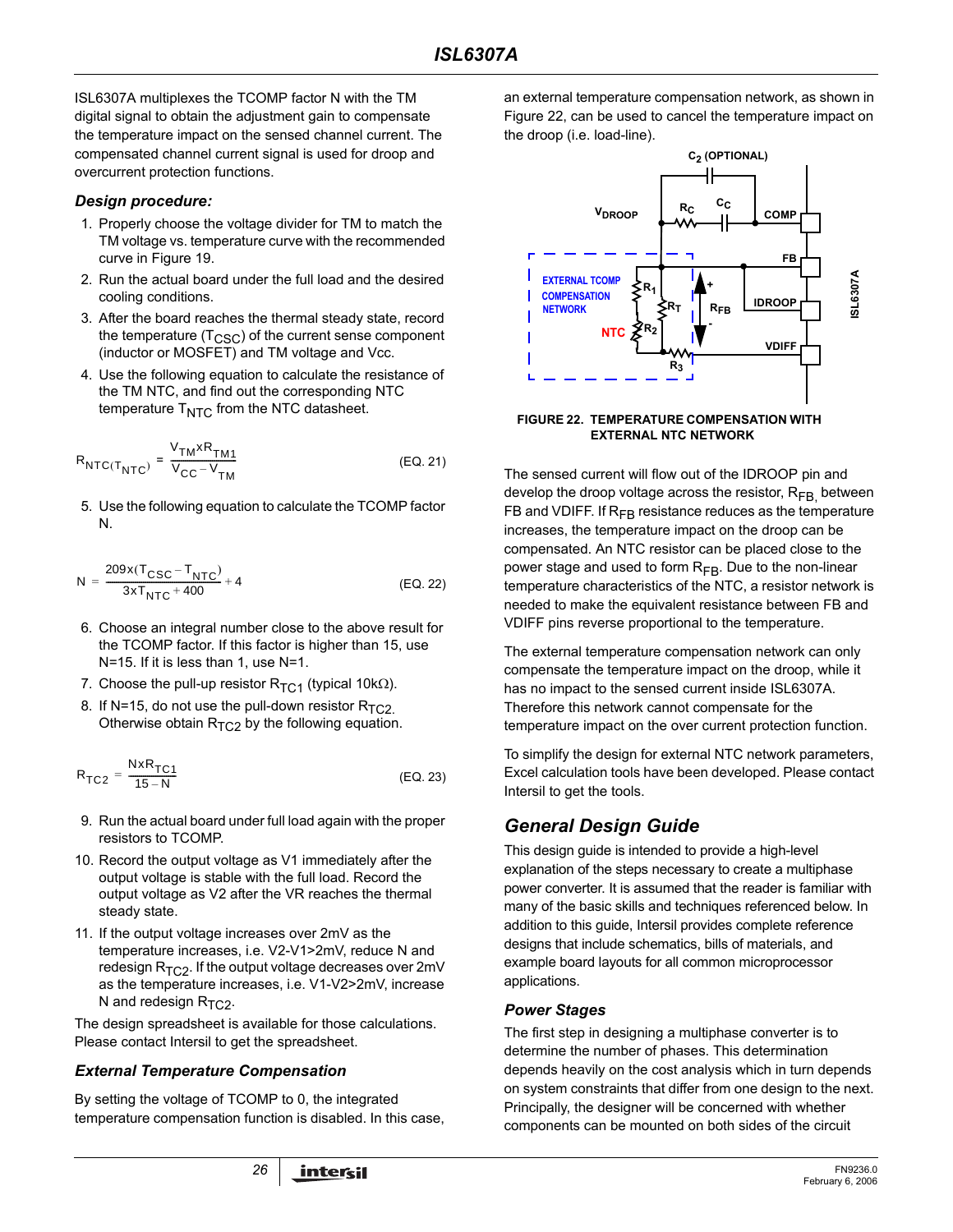board; whether through-hole components are permitted; and the total board space available for power-supply circuitry. Generally speaking, the most economical solutions are those in which each phase handles between 20 and 30A. All surface-mount designs will tend toward the lower end of this current range. If through-hole MOSFETs and inductors can be used, higher per-phase currents are possible. In cases where board space is the limiting constraint, current can be pushed as high as 40A per phase, but these designs require heat sinks and forced air to cool the MOSFETs, inductors and heat-dissipating surfaces.

#### **MOSFETS**

The choice of MOSFETs depends on the current each MOSFET will be required to conduct; the switching frequency; the capability of the MOSFETs to dissipate heat; and the availability and nature of heat sinking and air flow.

#### **LOWER MOSFET POWER CALCULATION**

The calculation for heat dissipated in the lower MOSFET is simple, since virtually all of the heat loss in the lower MOSFET is due to current conducted through the channel resistance ( $R_{DS(ON)}$ ). In Equation 24,  $I_M$  is the maximum continuous output current; I<sub>PP</sub> is the peak-to-peak inductor current (see Equation 1); d is the duty cycle ( $V_{\text{OUT}}/V_{\text{IN}}$ ); and L is the per-channel inductance.

$$
P_{LOW, 1} = r_{DS(ON)} \left[ \left( \frac{I_M}{N} \right)^2 (1 - d) + \frac{I_L}{12} \frac{2}{12} p(1 - d) \right] \tag{EQ. 24}
$$

An additional term can be added to the lower-MOSFET loss equation to account for additional loss accrued during the dead time when inductor current is flowing through the lower-MOSFET body diode. This term is dependent on the diode forward voltage at  $I_M$ ,  $V_{D(ON)}$ ; the switching frequency, f<sub>S</sub>; and the length of dead times,  $t_{d1}$  and  $t_{d2}$ , at the beginning and the end of the lower-MOSFET conduction interval respectively.

$$
P_{LOW, 2} = V_{D(ON)} f_S \left[ \left( \frac{l_M}{N} + \frac{l_{PP}}{2} \right) t_{d1} + \left( \frac{l_M}{N} - \frac{l_{PP}}{2} \right) t_{d2} \right] (EQ. 25)
$$

Thus the total maximum power dissipated in each lower MOSFET is approximated by the summation of  $P_{LOW,1}$  and PLOW,2.

### **UPPER MOSFET POWER CALCULATION**

In addition to  $R_{DS(ON)}$  losses, a large portion of the upper-MOSFET losses are due to currents conducted across the input voltage  $(V_{1N})$  during switching. Since a substantially higher portion of the upper-MOSFET losses are dependent on switching frequency, the power calculation is more complex. Upper MOSFET losses can be divided into separate components involving the upper-MOSFET switching times; the lower-MOSFET body-diode reverserecovery charge,  $Q_{rr}$ ; and the upper MOSFET  $R_{DS(ON)}$ conduction loss.

When the upper MOSFET turns off, the lower MOSFET does not conduct any portion of the inductor current until the voltage at the phase node falls below ground. Once the lower MOSFET begins conducting, the current in the upper MOSFET falls to zero as the current in the lower MOSFET ramps up to assume the full inductor current. In Equation 26, the required time for this commutation is  $t_1$  and the approximated associated power loss is  $P_{UP}$ 1.

$$
P_{\text{UP},1} \approx V_{\text{IN}} \left( \frac{I_{\text{M}}}{N} + \frac{I_{\text{PP}}}{2} \right) \left( \frac{t_1}{2} \right) f_{\text{S}}
$$
 (EQ. 26)

At turn on, the upper MOSFET begins to conduct and this transition occurs over a time  $t<sub>2</sub>$ . In Equation 27, the approximate power loss is  $P_{UP,2}$ .

$$
P_{\text{UP},2} \approx V_{\text{IN}} \left(\frac{I_{\text{M}}}{\text{N}} - \frac{I_{\text{PP}}}{2}\right) \left(\frac{t_2}{2}\right) f_{\text{S}}
$$
 (EQ. 27)

A third component involves the lower MOSFET's reverserecovery charge,  $Q_{rr}$ . Since the inductor current has fully commutated to the upper MOSFET before the lower-MOSFET's body diode can draw all of  $Q_{\text{rr}}$ , it is conducted through the upper MOSFET across VIN. The power dissipation,  $P_{UP3}$ , can be calculated from Equation 28.

$$
P_{\text{UP},3} \approx V_{\text{IN}} Q_{\text{rr}} f_{\text{S}} \tag{Eq. 28}
$$

#### approximately

Finally, the resistive part of the upper MOSFET's is given in Equation 29 as  $P_{UP4}$ .

$$
P_{UP,4} \approx r_{DS(ON)} \left[ \left( \frac{I_M}{N} \right)^2 d + \frac{I_{PP}^2}{12} d \right]
$$
 (EQ. 29)

The total power dissipated by the upper MOSFET, at full load, can now be approximated as the summation of the results from Equations 26, 27, 28 and 29. Since the power equations depend on the MOSFET parameters, choosing the correct MOSFETs, can be an iterative process involving repetitive solutions to the loss equations for different MOSFETs and different switching frequencies.

#### *Current Sensing Resistor*

The resistors connected between these ISEN+ pins and the respective phase nodes  $(R_{DS(ON)}$  Sensing) or the output side of inductor (DCR sensing) determine the gains in the load-line regulation loop and the channel-current balance loop as well as setting the overcurrent trip point. Select values for these resistors based on the room temperature  $R_{DS(ON)}$  of the lower MOSFETs, the DCR of inductor or additional resistor; the full-load operating current,  $I_{FL}$ ; and the number of phases, N, using Equation 30.

$$
R_{\text{ISEN}} = \frac{R_X}{50 \times 10^{-6}} \frac{I_{\text{FL}}}{N}
$$
 (EQ. 30)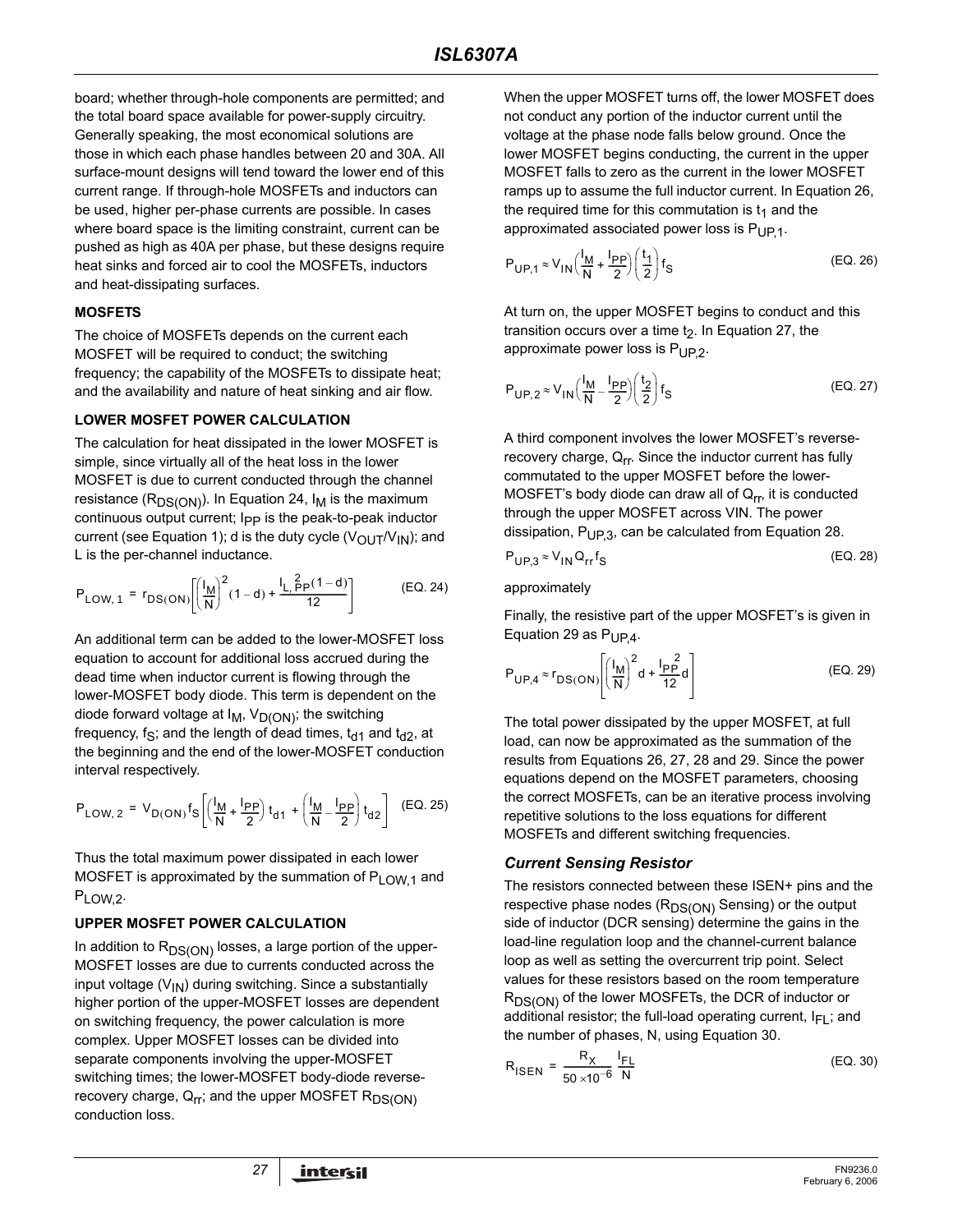In certain circumstances, it may be necessary to adjust the value of one or more ISEN resistors. When the components of one or more channels are inhibited from effectively dissipating their heat so that the affected channels run hotter than desired, choose new, smaller values of RISEN for the affected phases (see the section entitled *[Channel-Current](#page-14-0)  [Balance](#page-14-0)*). Choose R<sub>ISEN.2</sub> in proportion to the desired decrease in temperature rise in order to cause proportionally less current to flow in the hotter phase.

$$
R_{\text{ISEN},2} = R_{\text{ISEN}} \frac{\Delta T_2}{\Delta T_1}
$$
 (EQ. 31)

In Equation 31, make sure that ∆T<sub>2</sub> is the desired temperature rise above the ambient temperature, and  $\Delta T_1$  is the measured temperature rise above the ambient temperature. While a single adjustment according to Equation 31 is usually sufficient, it may occasionally be necessary to adjust  $R_{\text{ISEN}}$ two or more times to achieve optimal thermal balance between all channels.

### *Load-Line Regulation Resistor*

The load-line regulation resistor is labelled  $R_{FB}$  in Figure 8. Its value depends on the desired full-load droop voltage  $(V<sub>DROOP</sub>$  in Figure 8). If Equation 30 is used to select each ISEN resistor, the load-line regulation resistor is as shown in Equation 32.

$$
R_{FB} = \frac{V_{DROOP}}{50 \times 10^{-6}}
$$
 (EQ. 32)

If one or more of the ISEN resistors are adjusted for thermal balance, as in Equation 31, the load-line regulation resistor should be selected according to Equation 33 where  $I_{FI}$  is the full-load operating current and R<sub>ISEN(n)</sub> is the ISEN resistor connected to the n<sup>th</sup> ISEN pin.

$$
E_{FB} = \frac{V_{DROOP}}{I_{FL} r_{DS(ON)}} \sum_{n} R_{ISEN(n)}
$$
 (EQ. 33)

### *Compensation*

The two opposing goals of compensating the voltage regulator are stability and speed. Depending on whether the regulator employs the optional load-line regulation as described in Load-Line Regulation, there are two distinct methods for achieving these goals.

### **COMPENSATING LOAD-LINE REGULATED CONVERTER**

The load-line regulated converter behaves in a similar manner to a peak-current mode controller because the two poles at the output-filter L-C resonant frequency split with the introduction of current information into the control loop.

The final locations of these poles are determined by the system function, the gain of the current signal, and the value of the compensation components,  $R_C$  and  $C_C$ .

Since the system poles and zero are affected by the values of the components that are meant to compensate them, the solution to the system equation becomes fairly complicated. Fortunately there is a simple approximation that comes very close to an optimal solution. Treating the system as though it were a voltage-mode regulator by compensating the L-C poles and the ESR zero of the voltage-mode approximation yields a solution that is always stable with very close to ideal transient performance.



# **FIGURE 23. COMPENSATION CONFIGURATION FOR**

The feedback resistor,  $R_{FB}$ , has already been chosen as outlined in *Load-Line Regulation Resistor*. Select a target bandwidth for the compensated system,  $f_0$ . The target bandwidth must be large enough to assure adequate transient performance, but smaller than 1/3 of the perchannel switching frequency. The values of the compensation components depend on the relationships of  $f_0$ to the L-C pole frequency and the ESR zero frequency. For each of the three cases which follow, there are a separate set of equations for the compensation components

Case 1:

$$
\frac{1}{2\pi\sqrt{LC}} > f_0
$$
  
R<sub>C</sub> = R<sub>FB</sub>
$$
\frac{2\pi f_0 V_{pp} \sqrt{LC}}{0.75 V_{IN}}
$$
  
C<sub>C</sub> = 
$$
\frac{0.75 V_{IN}}{2\pi V_{pp} R_{FB} f_0}
$$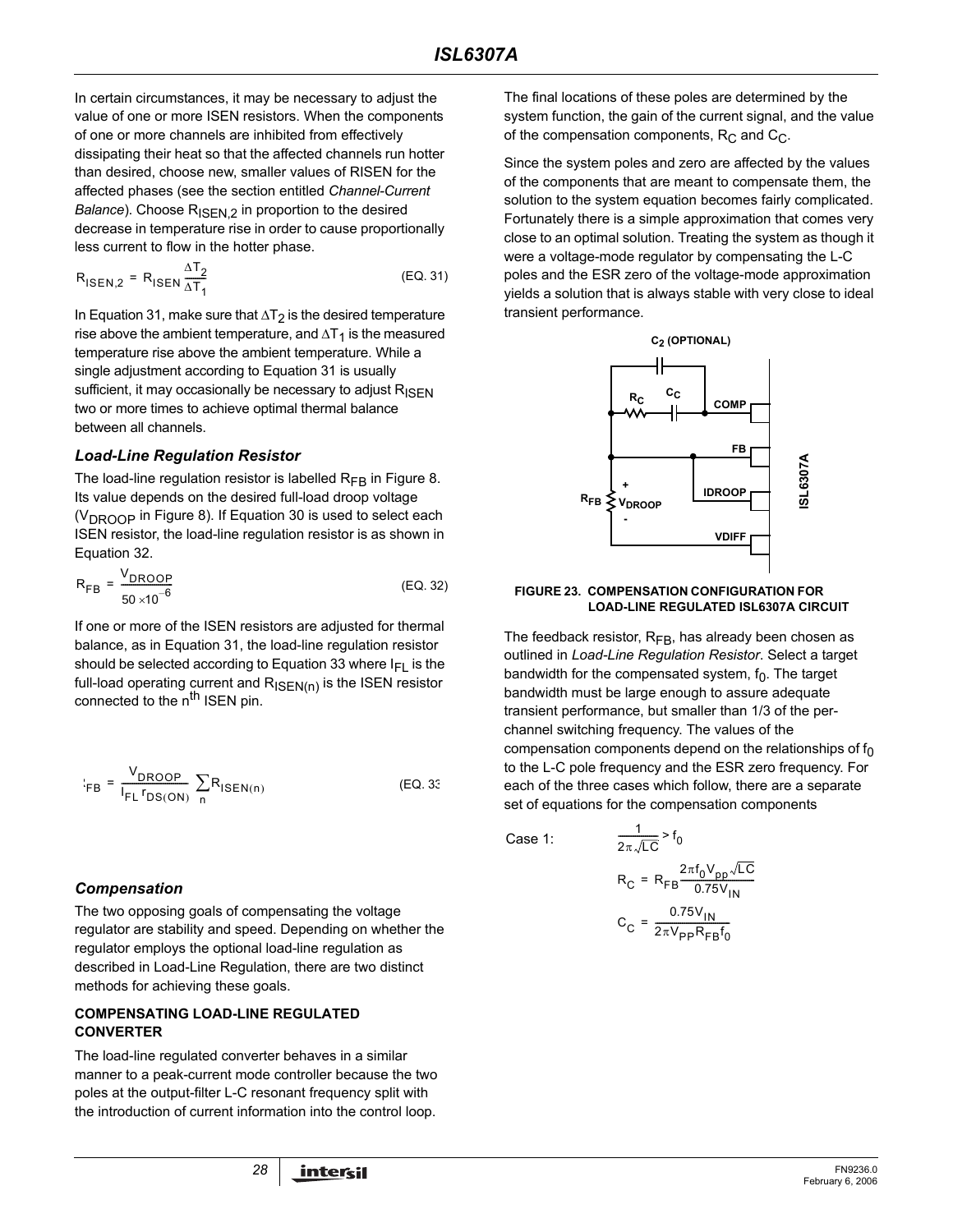Case 2:

$$
\frac{1}{2\pi\sqrt{LC}} \leq f_0 < \frac{1}{2\pi C(ESR)}
$$

<span id="page-28-0"></span>(EQ. 34)

$$
R_C = R_{FB} \frac{P_{T0.75} V_{IN}}{0.75 V_{IN}}
$$

$$
C_C = \frac{0.75 V_{IN}}{(2\pi)^2 f_0^2 V_{PP} R_{FB} \sqrt{LC}}
$$

 $R_C = R_{FB} \frac{V_{PP}(2\pi)^2 f_0^2 LC}{0.75 V_{\odot}}$ 

Case 3:

$$
f_0 > \frac{1}{2\pi C(ESR)}
$$
  
\n
$$
R_C = R_{FB} \frac{2\pi f_0 V_{pp}L}{0.75 V_{IN}(ESR)}
$$
  
\n
$$
C_C = \frac{0.75 V_{IN}(ESR)\sqrt{C}}{2\pi V_{pp}R_{FB}f_0\sqrt{L}}
$$

In Equation 34, L is the per-channel filter inductance divided In Equation 34, L is the per-channel filter inductance divided by the number of active channels; C is the sum total of all output capacitors; ESR is the equivalent-series resistance of the bulk output-filter capacitance; and  $V_{PP}$  is the peak-topeak sawtooth signal amplitude as described in Figure [7](#page-15-0) and *Electrical Specifications*.

The optional capacitor  $C_2$ , is sometimes needed to bypass noise away from the PWM comparator (see Figure 24). Keep a position available for  $C_2$ , and be prepared to install a highfrequency capacitor of between 22pF and 150pF in case any leading-edge jitter problem is noted.

Once selected, the compensation values in Equation [34](#page-28-0)  assure a stable converter with reasonable transient performance. In most cases, transient performance can be improved by making adjustments to  $R<sub>C</sub>$ . Slowly increase the value of  $R<sub>C</sub>$  while observing the transient performance on an oscilloscope until no further improvement is noted. Normally,  $C_{\text{C}}$  will not need adjustment. Keep the value of  $C_{\text{C}}$  from Equation [34](#page-28-0) unless some performance issue is noted.

#### **COMPENSATION WITHOUT LOAD-LINE REGULATION**

The non load-line regulated converter is accurately modeled as a voltage-mode regulator with two poles at the L-C resonant frequency and a zero at the ESR frequency. A

type III controller, as shown in Figure 24, provides the necessary compensation.



#### **FIGURE 24. COMPENSATION CIRCUIT FOR ISL6307A BASED CONVERTER WITHOUT LOAD-LINE REGULATION**

The first step is to choose the desired bandwidth,  $f_0$ , of the compensated system. Choose a frequency high enough to assure adequate transient performance but not higher than 1/3 of the switching frequency. The type-III compensator has an extra high-frequency pole, f<sub>HF</sub>. This pole can be used for added noise rejection or to assure adequate attenuation at the error-amplifier high-order pole and zero frequencies. A good general rule is to choose  $f_{HF} = 10f_0$ , but it can be higher if desired. Choosing f<sub>HF</sub> to be lower than 10f<sub>0</sub> can cause problems with too much phase shift below the system bandwidth.

In the solutions to the compensation equations, there is a single degree of freedom. For the solutions presented in Equation 35,  $R_{FB}$  is selected arbitrarily. The remaining compensation components are then selected according to Equation 35.

 $\sim$   $\sim$   $\sim$ 

$$
R_{1} = R_{FB} \frac{C(ESR)}{\sqrt{LC} - C(ESR)}
$$
  
\n
$$
C_{1} = \frac{\sqrt{LC} - C(ESR)}{R_{FB}}
$$
  
\n
$$
C_{2} = \frac{0.75V_{IN}}{(2\pi)^{2} f_{0} f_{HF} \sqrt{LCR_{FB}} V_{PP}}
$$
  
\n
$$
R_{C} = \frac{V_{PP}(2\pi)^{2} f_{0} f_{HF} C R_{FB}}{0.75 V_{IN} [(2\pi f_{HF} \sqrt{LC} - 1)]}
$$
  
\n
$$
C_{C} = \frac{0.75V_{IN}(2\pi f_{HF} \sqrt{LC} - 1)}{(2\pi)^{2} f_{0} f_{HF} \sqrt{LCR_{FB}} V_{PP}}
$$
  
\n(EQ. 35)

In Equation 35, L is the per-channel filter inductance divided by the number of active channels; C is the sum total of all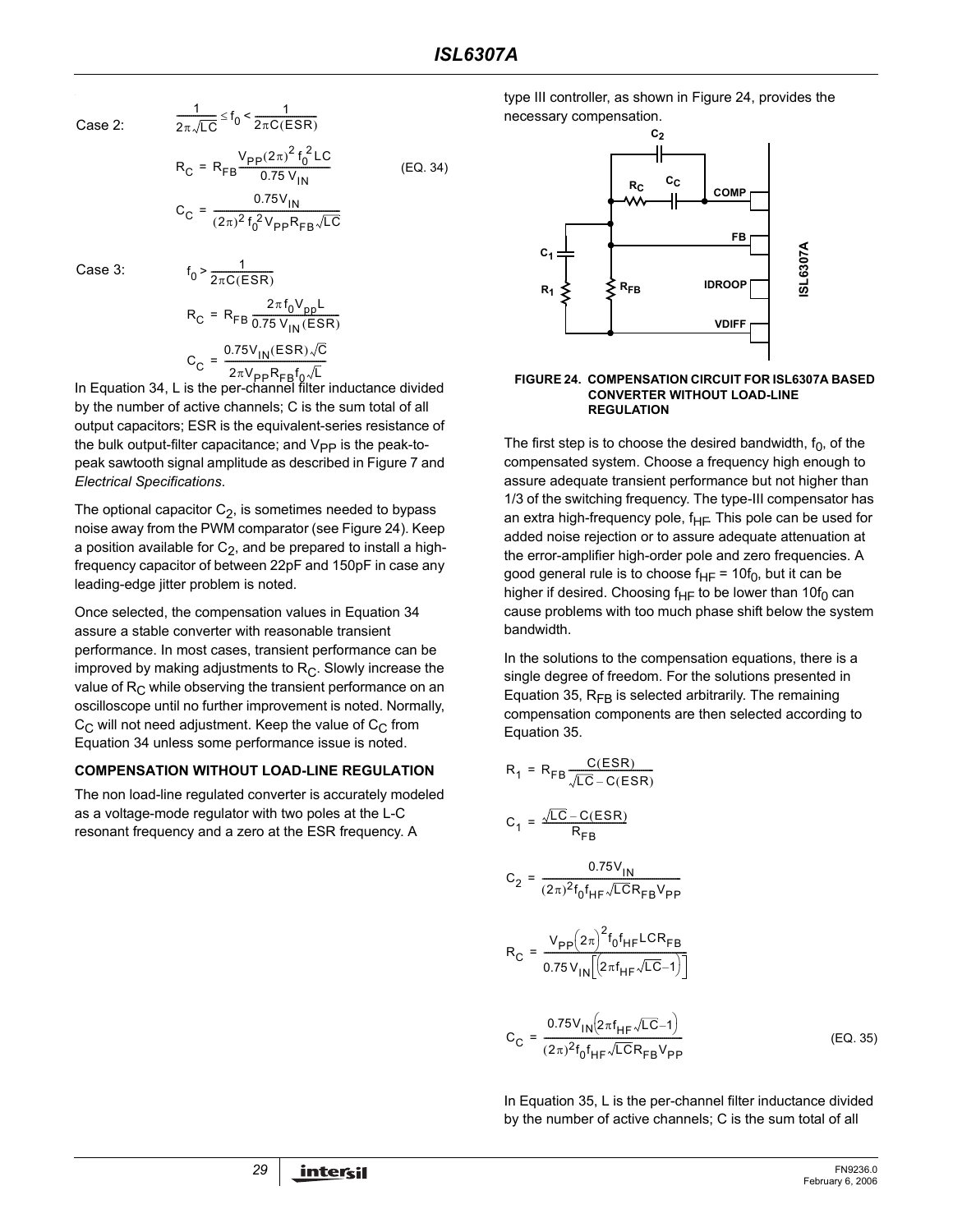output capacitors; ESR is the equivalent-series resistance of the bulk output-filter capacitance; and  $V_{PP}$  is the peak-topeak sawtooth signal amplitude as described in Figure 7 and *Electrical Specifications*.

### *Output Filter Design*

The output inductors and the output capacitor bank together form a low-pass filter responsible for smoothing the pulsating voltage at the phase nodes. The output filter also must provide the transient energy until the regulator can respond. Because it has a low bandwidth compared to the switching frequency, the output filter necessarily limits the system transient response. The output capacitor must supply or sink load current while the current in the output inductors increases or decreases to meet the demand.

In high-speed converters, the output capacitor bank is usually the most costly (and often the largest) part of the circuit. Output filter design begins with minimizing the cost of this part of the circuit. The critical load parameters in choosing the output capacitors are the maximum size of the load step, ∆I; the load-current slew rate, di/dt; and the maximum allowable output-voltage deviation under transient loading, ∆V<sub>MAX</sub>. Capacitors are characterized according to their capacitance, ESR, and ESL (equivalent series inductance).

At the beginning of the load transient, the output capacitors supply all of the transient current. The output voltage will initially deviate by an amount approximated by the voltage drop across the ESL. As the load current increases, the voltage drop across the ESR increases linearly until the load current reaches its final value. The capacitors selected must have sufficiently low ESL and ESR so that the total outputvoltage deviation is less than the allowable maximum. Neglecting the contribution of inductor current and regulator response, the output voltage initially deviates by an amount

$$
\Delta V \approx (ESL)\frac{di}{dt} + (ESR)\Delta I \tag{EQ.36}
$$

The filter capacitor must have sufficiently low ESL and ESR so that  $\Delta V < \Delta V_{MAX}$ .

Most capacitor solutions rely on a mixture of high-frequency capacitors with relatively low capacitance in combination with bulk capacitors having high capacitance but limited high-frequency performance. Minimizing the ESL of the high-frequency capacitors allows them to support the output voltage as the current increases. Minimizing the ESR of the bulk capacitors allows them to supply the increased current with less output voltage deviation.

The ESR of the bulk capacitors also creates the majority of the output-voltage ripple. As the bulk capacitors sink and source the inductor ac ripple current (see *Interleaving* and Equation 2), a voltage develops across the bulk-capacitor ESR equal to  $I_{C,PP}$  (ESR). Thus, once the output capacitors are selected, the maximum allowable ripple voltage,  $V_{PP(MAX)}$ , determines the lower limit on the inductance.

$$
L \ge (ESR) \frac{\left(V_{IN} - NV_{OUT}\right)V_{OUT}}{f_S V_{IN} V_{PP(MAX)}}
$$
 (EQ. 37)

Since the capacitors are supplying a decreasing portion of the load current while the regulator recovers from the transient, the capacitor voltage becomes slightly depleted. The output inductors must be capable of assuming the entire load current before the output voltage decreases more than ∆V<sub>MAX</sub>. This places an upper limit on inductance.

Equation 38 gives the upper limit on L for the cases when the trailing edge of the current transient causes a greater output-voltage deviation than the leading edge. Equation 39 addresses the leading edge. Normally, the trailing edge dictates the selection of L because duty cycles are usually less than 50%. Nevertheless, both inequalities should be evaluated, and L should be selected based on the lower of the two results. In each equation, L is the per-channel inductance, C is the total output capacitance, and N is the number of active channels.

$$
L \leq \frac{2NCV_O}{(\Delta I)^2} \left[ \Delta V_{MAX} - \Delta I(ESR) \right]
$$
 (EQ. 38)

$$
L \leq \frac{(1.25)NC}{(\Delta I)^2} \Big[ \Delta V_{MAX} - \Delta I(ESR) \Big] \Big( V_{IN} - V_O \Big)
$$
 (EQ. 39)

### *Switching Frequency*

There are a number of variables to consider when choosing the switching frequency, as there are considerable effects on the upper-MOSFET loss calculation. These effects are outlined in *MOSFETs*, and they establish the upper limit for the switching frequency. The lower limit is established by the requirement for fast transient response and small outputvoltage ripple as outlined in *Output Filter Design*. Choose the lowest switching frequency that allows the regulator to meet the transient-response requirements.

Switching frequency is determined by the selection of the frequency-setting resistor,  $R_T$  (see the figures labelled *Typical Application* on pages [4](#page-3-0), [5](#page-4-0), [6](#page-5-0) and [7](#page-6-0)). Equation 40 is provided to assist in selecting the correct value for  $R_T$ .

$$
R_T = \frac{2.5 \times 10^{10}}{F_{SW}} - 600
$$
 (EQ. 40)

### *Input Capacitor Selection*

The input capacitors are responsible for sourcing the AC component of the input current flowing into the upper MOSFETs. Their RMS current capacity must be sufficient to handle the AC component of the current drawn by the upper MOSFETs that is related to duty cycle and the number of active phases.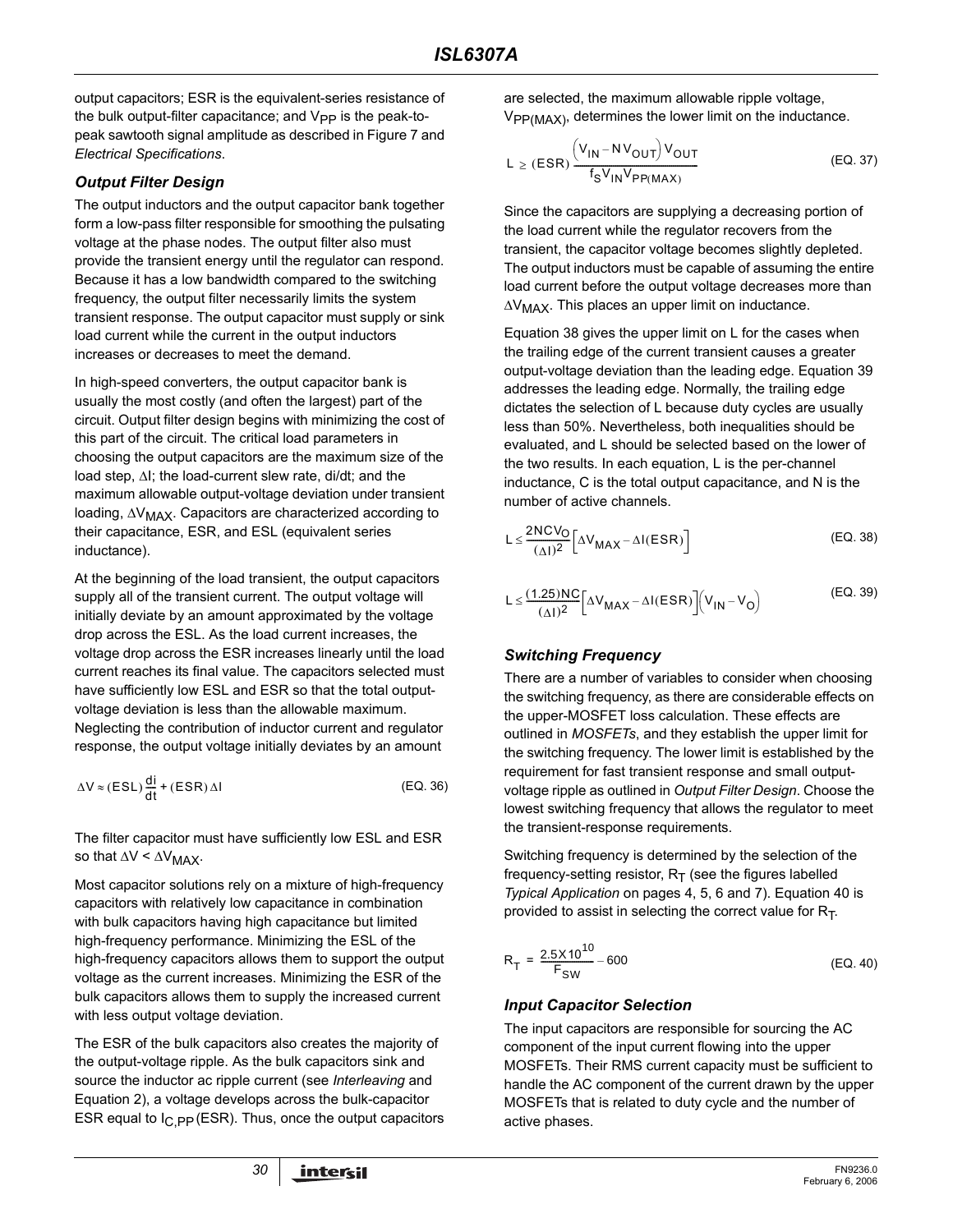

**FIGURE 25. NORMALIZED INPUT-CAPACITOR RMS CURRENT vs DUTY CYCLE FOR 2-PHASE CONVERTER**



**vs DUTY CYCLE FOR 3-PHASE CONVERTER**

For a two phase design, use Figure 25 to determine the input-capacitor RMS current requirement given the duty cycle, maximum sustained output current  $(I<sub>O</sub>)$ , and the ratio of the per-phase peak-to-peak inductor current ( $I_{\text{L}}$  pp) to  $I_{\text{O}}$ . Select a bulk capacitor with a ripple current rating which will minimize the total number of input capacitors required to support the RMS current calculated. The voltage rating of the capacitors should also be at least 1.25 times greater than the maximum input voltage.

Figures 26 and 27 provide the same input RMS current information for three and four phase designs respectively. Use the same approach to selecting the bulk capacitor type and number as described above.

Low capacitance, high-frequency ceramic capacitors are needed in addition to the bulk capacitors to suppress leading and falling edge voltage spikes. This is a result from the high current slew rates produced by the upper MOSFETs turning

on and off. Select low ESL ceramic capacitors and place one as close as possible to each upper MOSFET drain to minimize board parasitic impedances and maximize suppression.



**FIGURE 27. NORMALIZED INPUT-CAPACITOR RMS CURRENT vs DUTY CYCLE FOR 4-PHASE CONVERTER**

#### **MULTIPHASE RMS IMPROVEMENT**

Figure 28 is provided as a reference to demonstrate the dramatic reductions in input-capacitor RMS current upon the implementation of the multiphase topology. For example, compare the input RMS current requirements of a two-phase converter versus that of a single phase. Assume both converters have a duty cycle of 0.25, maximum sustained output current of 40A, and a ratio of  $I_{LPP}$  to  $I_{O}$  of 0.5. The single phase converter would require 17.3Arms current capacity while the two-phase converter would only require 10.9Arms. The advantages become even more pronounced when output current is increased and additional phases are added to keep the component cost down relative to the single phase approach.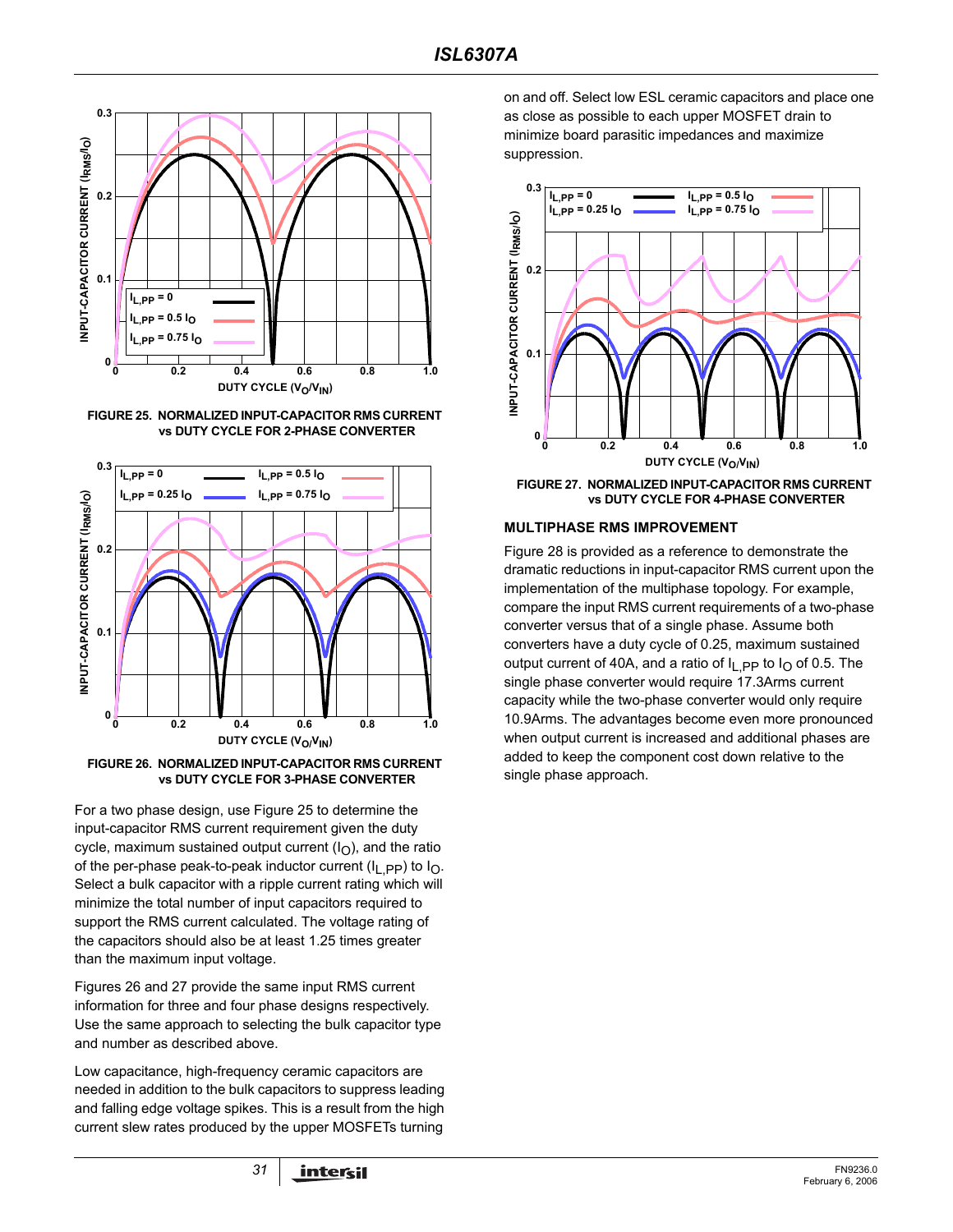

### *Layout Considerations*

The following layout strategies are intended to minimize the impact of board parasitic impedances on converter performance and to optimize the heat-dissipating capabilities of the printed-circuit board. These sections highlight some important practices which should not be overlooked during the layout process.

### *Component Placement*

Within the allotted implementation area, orient the switching components first. The switching components are the most critical because they carry large amounts of energy and tend to generate high levels of noise. Switching component placement should take into account power dissipation. Align the output inductors and MOSFETs such that spaces between the components are minimized while creating the PHASE plane. Place the Intersil MOSFET driver IC close to the MOSFETs they control, to reduce the parasitic impedances due to trace length between critical driver input and output signals. If possible, duplicate the same placement of these components for each phase.

Next, place the input and output capacitors. Position one high-frequency ceramic input capacitor next to each upper MOSFET drain. Place the bulk input capacitors as close to the upper MOSFET drains as dictated by the component size and dimensions. Long distances between input capacitors and MOSFET drains result in too much trace inductance and a reduction in capacitor performance. Locate the output capacitors between the inductors and the load, while keeping them in close proximity to the microprocessor socket.

The ISL6307A can be placed off to one side or centered relative to the individual phase switching components. Routing of sense lines and PWM signals will guide final

placement. Critical small signal components to place close to the controller include the ISEN resistors,  $R_T$  resistor, feedback resistor, and compensation components.

Bypass capacitors for the ISL6307A and ISL66XX driver bias supplies must be placed next to their respective pins. Trace parasitic impedances will reduce their effectiveness.

### *Plane Allocation and Routing*

Dedicate one solid layer, usually a middle layer, for a ground plane. Make all critical component ground connections with vias to this plane. Dedicate one additional layer for power planes; breaking the plane up into smaller islands of common voltage. Use the remaining layers for signal wiring.

Route phase planes of copper filled polygons on the top and bottom once the switching component placement is set. Size the trace width between the driver gate pins and the MOSFET gates to carry 4A of current. When routing components in the switching path, use short wide traces to reduce the associated parasitic impedances.